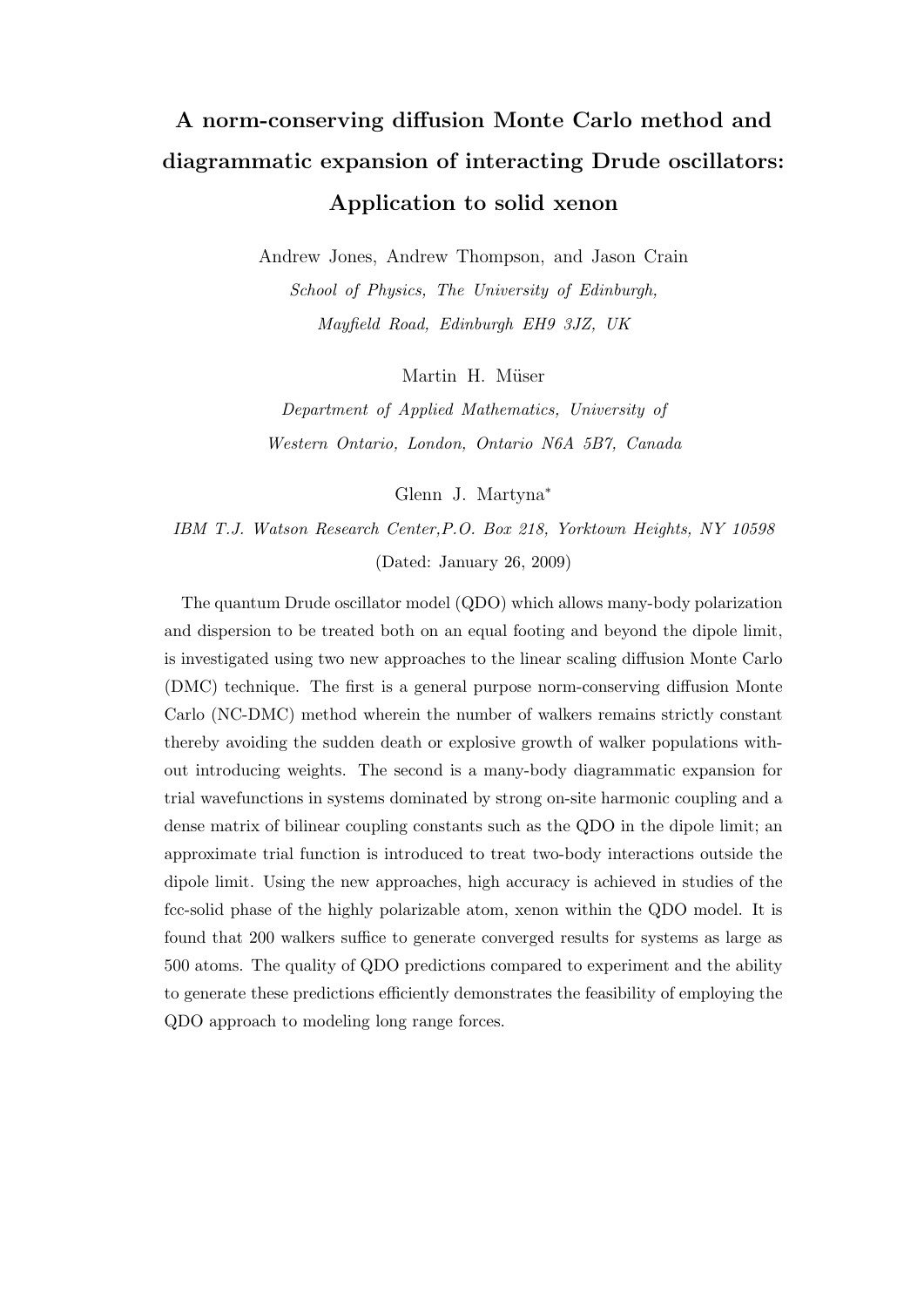#### I. INTRODUCTION

One of the important early applications of quantum mechanics to explain fundamental phenomena was the theoretical demonstration that the interaction between fluctuating dipoles on two rare gas atoms leads to the experimentally observed temperature-independent attraction which decreases as  $1/R^6$  at large separation R[1, 2] and does not arise in the classical limit. This interaction, which is referred to as the pair London force or induced dipole-induced dipole pair dispersion, is usually weaker than other forms of attraction, e.g., those due to permanent charges, dipoles, or quadrupoles, and at short distances covalent or metallic bonding. Nonetheless, dispersion interactions need to be incorporated realistically if an accurate description of biological, chemical, and physical systems is desired. For instance, if surface tensions are improperly modeled through the neglect of many-body dispersion effects[3, 4], the equilibria associated with the hydrophobic association of biological nanostructures[5] will be shifted.

Incorporating many-body dispersion interactions in both empirical force-field as well as density functional theory (DFT) based molecular simulations has proven to be a challenging task. Many-body dispersion interactions in condensed matter systems are generally modeled by fitting effective pair potential parameters which are optimized to best reflect bulk behavior. However, effective two-body potentials are flawed near surfaces and interfaces leading to errors in the predictions of hydrophobic effects as described above. The leading-order many-body dispersion interaction term is the three-body triple dipole Axilrod-Teller-Muto potential [6] which is not taken into account in standard biophysical force fields[7]. Approximate functionals for DFT that include dispersion are currently being developed but at present are computationally intensive[8] and cannot be applied to large systems.

It has long been suggested that the quantum Drude oscillator model (QDO)[2], be employed to generate a high-accuracy force field that can, in turn, be used to drive molecular simulations. The QDO is simply a model atom wherein a single pseudoelectron is bound harmonically to a single pseudonucleus. The QDO thereby naturally treats both manybody dispersion and many-body polarization beyond the dipole limit where the polarization response arises in systems possessing permanent electrostatic moments, and hence a force field based on the QDO would contain intrinsically all long-range interactions. Although the QDO is limited to Gaussian response by construction, given the proper choice of free parameters, i.e., the charge q, mass  $m$ , and the stiffness  $k$  of the spring binding a pseudoelectron to its pseudonucleus, it is, for example, possible to accurately reproduce the dipole polarizability given by  $q^2/k$  and the induced dipole-induced dipole pair dispersion interaction which additionally depends upon the  $q/m$  ratio. More generally, the three parameters  $q, k$ , or  $m$  can be selected to approximately yield a variety of responses (beyond the dipole limit)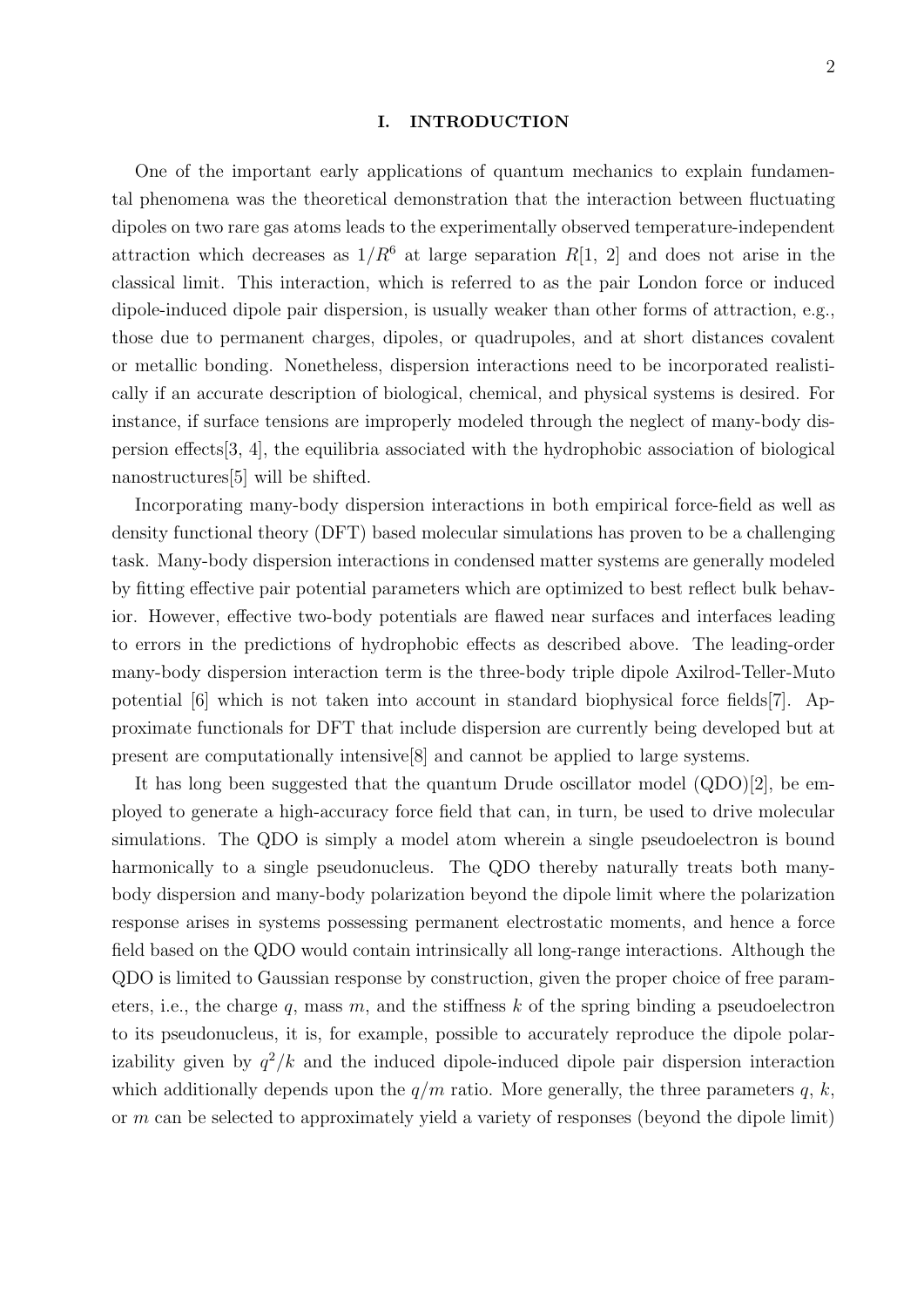via a least squares fit to values determined either from experiment or high-level electronic structure theory. Other model parameters, such as short range cutoff functions and short range repulsive terms, must be fit using more involved procedures.

Recently, it has been demonstrated that QDOs can be applied to study realistic condensed phase systems using a new path integral molecular dynamics (PIMD) technique [9, 10] which in principle gives an exact treatment of the QDO such that the pseudonuclei move at finite temperature on the ground state Born-Oppenheimer surface provided by the pseudoelectrons of the QDOs. However, PIMD calculations of QDOs are computationally demanding because the large energy-scale separation between the on-site or vacuum energy and the inter-pseudoatomic coupling terms as well as the need to approach the ground state of the pseudoelectronic degrees of freedom requires the use of large Trotter numbers. Although work by the current authors is in progress to improve the efficiency of the PIMD treatment of QDOs, it is nonetheless useful to pursue alternative approaches such as diffusion Monte Carlo (DMC) capable of generating high-accuracy, single-point (fixed atomic configuration) ground state energies useful in fully specifying the model (e.g. parameterizing short range repulsions and cutoff functions) through, for example, fits to the results of single-point, high-level all electron computations of small systems.

The DMC method is commonly employed to generate single-point ground state energies accurately and efficiently. However, the method depends on knowledge of a good approximation to the many-body ground state wave function. As the pseudoelectrons of QDOs are distinguishable particles, there is no need to antisymmetrize the wavefunction which simplifies the problem. For distinguishable particles, the wave function can be written as a product of an approximate single-particle trial wave function and a correction factor. In the frequently-employed Jastrow trial wavefunctions[11], the correction factor takes the functional form  $\exp[-vV]$ , where v is a variational parameter and V is a potential energy. While Jastrow trial wavefunctions are simple to implement and tend to increase trial function accuracy substantially, they suffer from two disadvantages: First, the term  $\nu$  needs to be determined numerically via a variational Monte Carlo simulation, and second, a welldefined procedure to systematically improve the wavefunction beyond two-body interactions is not generally available. For the QDO in the dipole limit, we demonstrate that it is possible to overcome these shortcomings. Using diagrammatic techniques, analytical expressions for  $\tilde{V}$  replacing the term  $vV$  in the Jastrow trial function can be derived, which include pair dispersion, three-body dispersion, etc. at each successive higher-order diagram. This is accomplished by increasing the complexity of  $\tilde{V}$  from a pair potential, to a three-body potential and so on (e.g.  $\tilde{V} = \tilde{V}^{(2)} + \tilde{V}^{(3)} + ...$ ) at each order. In addition, we derive an alternative analytical expression for  $\tilde{V}^{(2)}$  which includes approximately all pair-wise, induced moment - induced moment interactions.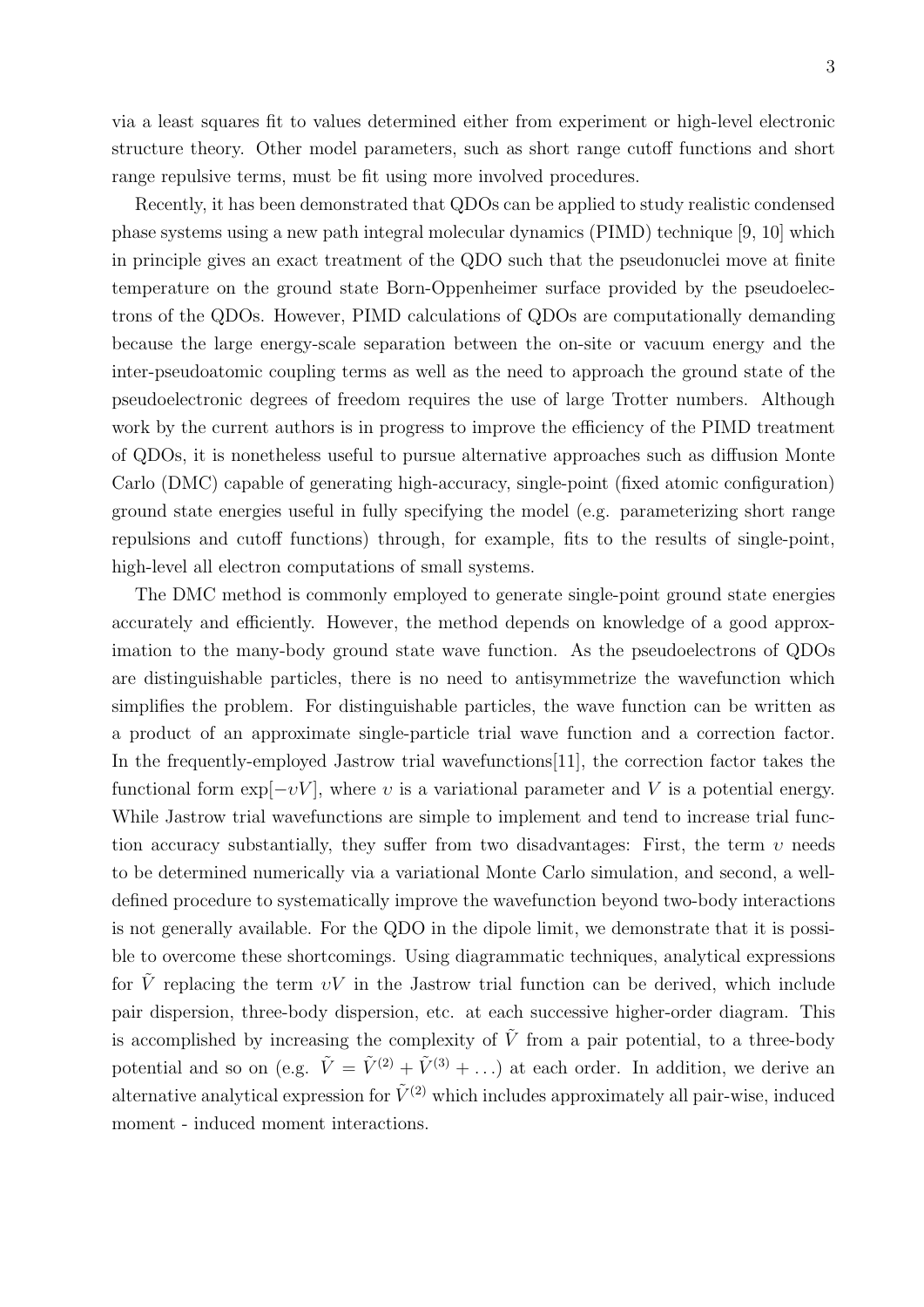We, also, introduce a DMC method which enforces norm-conservation at every step without modulating the acceptance rule in time or introducing weights. This permits parallel programs to be written with fixed decompositions as opposed to considering fluctuating particle number and ensures the stability of large systems runs to long times. The normconserving DMC technique NC-DMC (see also work in Refs. [12, 13]) is developed by considering the evolution of a fixed ensemble of walkers and ensuring that the flux of walkers in and out of the ensemble exactly matches for every instantaneous walker configuration, a property that must be true as the number of walkers in the ensemble goes to infinity. The NC-DMC method is thus formally valid in the large walker limit and by construction stable to fluctuations. The drawback is the dependence of convergence on  $\mathcal{O}(1/N)$  which we demonstrate for our formulation to have small prefactor. Finally, QDO's challenge the decomposition of the DMC propagator, limiting the imaginary time step that can be employed to evolve the ensemble in time. A new propagator, exact for Gaussian trial functions but generally applicable, is therefore derived and presented. The NC-DMC method both with and without the new propagator is tested on simple model systems to demonstrate the ability of the technique to convergence to the correct results in practice.

In order to demonstrate the feasibility of using the diagrammatic QDO trial function in conjunction with NC-DMC method to generate high accuracy single-point energies for the development of high accuracy force fields, we study the face centered cubic (fcc) xenon crystal at  $T=0$ . In the dipole limit of the QDO model, comparisons are made to exact results for the energy as a function of system size. The full QDO model is then examined and the bulk modulus and total energy are computed and compared to experiment.

## II. METHODS

Here, the NC-DMC method is presented, first, followed by a discussion of trial functions for the QDO model.

## A. Norm-conserving diffusion Monte Carlo (NC-DMC)

DMC permits exact ground state energies of many-body quantum mechanical systems to be computed as first proposed by Fermi[14–18]. DMC simulates the evolution of the partial differential equation

$$
\frac{\partial \phi}{\partial \beta} = -(\hat{H} - \bar{E})\phi
$$
\n
$$
\phi(\beta) = \exp[-\beta(\hat{H} - \bar{E})]\phi(0) = \sum_{k} \exp[-\beta(E_k - \bar{E})]c_k\psi_k
$$
\n(1)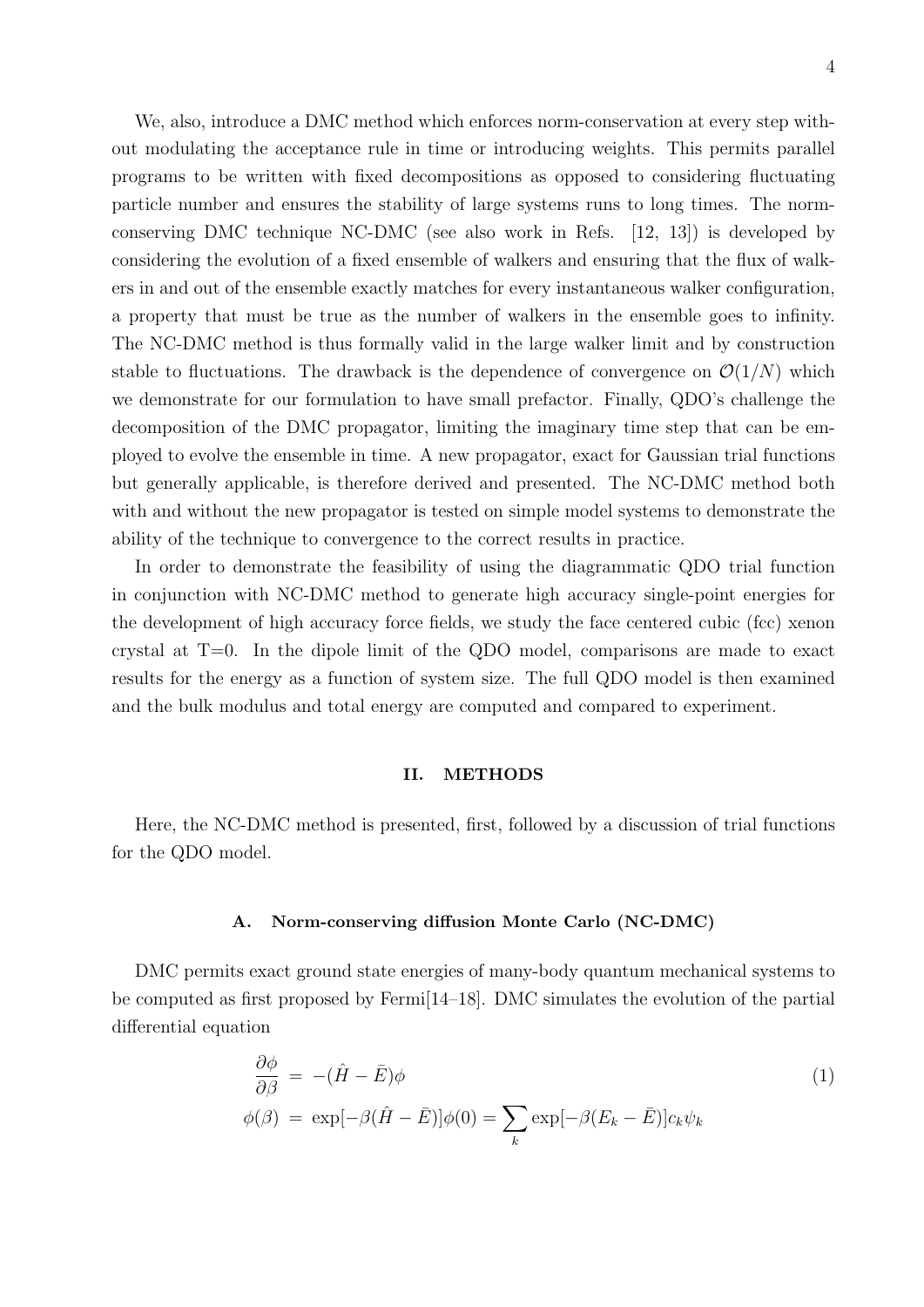where  $\hat{H}\psi_k = E_k \psi_k$  and  $\phi(0) = \sum_k c_k \psi_k$ . In the large  $\beta$  regime,  $\beta(E_1 - E_0) >> 1$ , the asymptotic solution,  $\phi \propto \psi_0$ , emerges (i.e. provided  $c_0 \neq 0$ ) and with the choice  $\overline{E} = E_0$ the evolution conserves the "norm",  $\int d^3r \phi(\mathbf{r}, \beta + \tau) \equiv \int d^3r \phi(\mathbf{r}, \beta)$ . Thus, DMC possesses a stationary large  $\beta$  or long "imaginary-time" solution. Here we have written the norm conservation equation for a single particle in three-dimensional space for the sake of clarity. The formalism is identical for other particle numbers and dimensions.

In practice, the Hermitian operator  $\hat{H}$  is decomposed into a sum of Hermitian operators  $\hat{H} = \sum_{i=1}^{n_s} \hat{h}_i$ , and a Hermitian, approximate evolution operator is constructed. Using  $n_s = 2$ yields

$$
\phi(\beta) = \left[ \prod_{k=1}^{P} e^{-\frac{\tau}{2} \hat{h}_1} e^{-\tau \hat{h}_2} e^{-\frac{\tau}{2} \hat{h}_1} \right] \phi(0)
$$
  
=  $\exp[-\beta (\hat{H}(\tau) - \bar{E}_0)] \phi(0) = \sum_{k} \exp[-\beta (\tilde{E}_k(\tau) - \bar{E})] c_k \psi_k$  (2)

where  $\hbar\tau = \hbar\beta/P$  is the imaginary time step and  $\hat{H}(\tau) = \hat{H} + \mathcal{O}(\tau^2)$  is a Hermitian operator with ground state eigenvalue  $\tilde{E}_0(\tau) = E_0 + \mathcal{O}(\tau^2)$  and eigenstate  $\tilde{\psi}_0(\tau) = \psi_0 + \mathcal{O}(\tau^2)$  as is easily proved using the Baker-Campbell-Haussdorf formula<sup>[19]</sup>. With the choice  $\bar{E}$  =  $\tilde{E}_0(\tau)$ , the approximate evolution is norm conserving in the asymptotic regime. However, an appropriately small  $\tau$  must be selected and/or extrapolations to the  $\tau \to 0$  limit made to generate the desired result. For the usual case,  $\hat{H} = \hat{T} + \hat{V} - \bar{E}$ , we take  $\hat{h}_1 = T$  and  $\hat{h}_2 = \hat{V} - \bar{E}$  to simplify the further development given below.

In order to simulate Eq. (2) to its steady state, an initial wavefunction is represented by an ensemble of N "walkers", each occurring with probability  $\phi(\mathbf{r};0)d\mathbf{r}[14-17]$ . Consider the typical case  $\hat{H} = \hat{T} + \hat{V} - \bar{E}$ . The evolution of the ensemble by the exponential on the kinetic operator, is analogous to the time evolution of a diffusion equation with diffusion coefficient,  $D = \hbar^2/2m$ . The normalized potential operator  $V - \bar{E}$  is analogous to a differential survival operator in biology, increasing or decreasing the local density according to the local potential, while normalizing the total density. The diffusion, branching/annihilation processes, diffusion, time evolution or "diffusion" Monte Carlo random walk generates a distribution of walkers representative of the ground state wavefuntion in the long imaginary time limit as demonstrated above in the imaginary time step  $\hbar\tau$  approaches zero limit. For systems consisting of identical particles (unlike the QDO), the Bose-ground state is generated and  $\psi_0$  is nodeless unless special measures are taken to project this solution out [14–17]. Note, for systems with hard walls (e.g.  $V \to \infty$  in a region of space as opposed to a point of measure zero), it is possible to derive more complex approximations to propagators[14–17] for which the diffusion move satisfies the boundary conditions. Lacking improved propagators, very slow convergence with  $\hbar\tau$  is observed. (When employing propagators that generate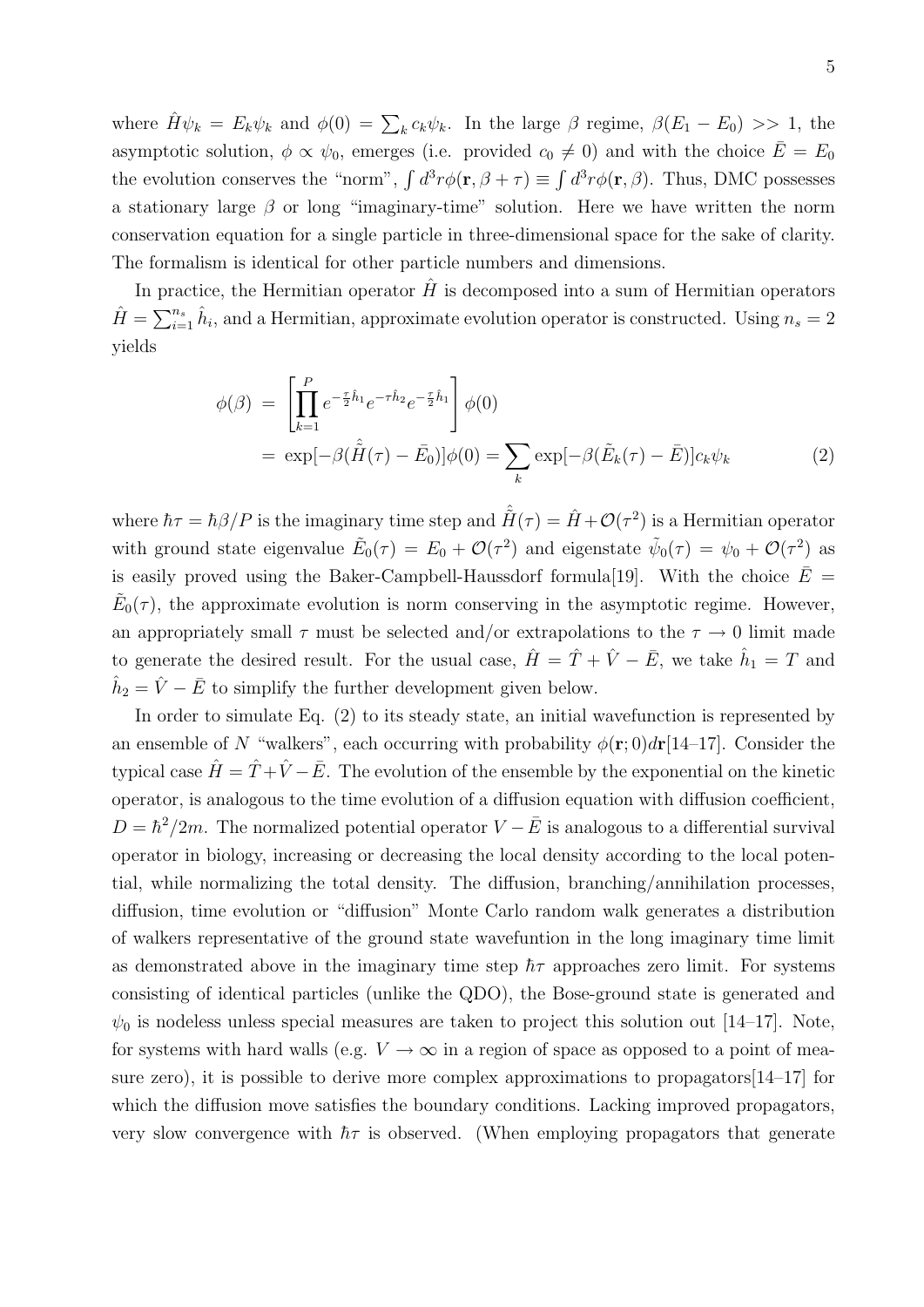boundary conditions violations, it is useful to take  $\hat{h}_2 = T$  and  $\hat{h}_1 = \hat{V} - \bar{E}$ .) Singularities associated with undamped attractive Coulomb potentials can also be overcome with improved propagators.

Although it is possible to simulate Eq. (1) and achieve well converged ground state energies, it is more efficient to introduce a trial wavefunction,  $\psi_T$  which is a good approximation to  $\psi_0$  and write a differential equation for the product  $f(\beta) = \psi(\beta)\psi_T$ . For the usual case  $\hat{H} = \hat{T} + \hat{V}$ ,

$$
\frac{\partial f}{\partial \beta} = -(\hat{T} + \hat{V}_{\text{eff}} + \hat{D})f = -\hat{O}f
$$
  

$$
f(\beta) = \psi_T \sum_k \exp[-\beta(E_k - \bar{E})]c_k \psi_k
$$
 (3)

where

$$
\hat{V}_{\text{eff}} = \frac{(\hat{H} - \bar{E})\psi_T}{\psi_T}
$$
\n
$$
\hat{D}f = \frac{\hbar^2}{m} \nabla \cdot [f \nabla \log \psi_T]
$$
\n(4)

Taking  $\bar{E} = E_0$ , in the large  $\beta$  limit  $f(\beta) \to \psi_0 \psi_T$  and the evolution conserves the norm  $\int d^3r f(\mathbf{r}, \beta) \equiv \int d^3r f(\mathbf{r}, \beta + \tau)$  which again demonstrates the existence of a stationary long imaginary-time solution. This approach is often referred to as DMC with importance sampling. The more basic approach is recovered by setting  $\psi_T = 1$ .

In the limit that  $\psi_T$  is a good approximation to  $\psi_0$ , the operator  $\hat{V}_{\text{eff}}$  approaches zero thereby improving short imaginary time approximations to the evolution operator and reducing the number of iterations required to reach the asymptotic regime. However,  $O$  is not a Hermitian operator complicating the analysis of the approximate evolution, in that, it shall be assumed that any appropriate splitting generates the solution

$$
f(\beta) = \tilde{\psi}_T(\tau) \sum_k \exp[-\beta(\tilde{E}_k(\tau) - \bar{E})] c_k \tilde{\psi}_k(\tau)
$$
\n(5)

as above and selecting  $\bar{E} = \tilde{E}_0(\tau)$  leads to a stationary large  $\beta$  solution. The usual choice of splitting is  $\hat{O} = \hat{o}_1 + \hat{o}_2$  where  $\hat{o}_1 = \hat{T} + \hat{D}$  and  $\hat{o}_2 = \hat{V}_{\text{eff}}$ . It is easy to show that non-Hermitian evolution operator  $\exp(-\tau \hat{o}_1)$  referred to as the drift-diffusion evolution operator preserves  $\exp(-\tau \hat{\sigma}_1) \psi_T^2 = \psi_T^2$ . However,  $\exp(-\tau \hat{\sigma}_1)$  also preserves the norm of an arbitrary f given f and  $\psi_T$  are well behaved at the boundaries as can be demonstrated via an integration by parts at each order of  $\tau$  in a Taylor expansion of the operator acting on f. Given driftdiffusion evolution preserves the norm of the steady state solution, if the overall approximate evolution is to preserve the norm of the steady state solution, then the branch evolution must also preserve the norm, i.e., for the ground state, the expected number of "births" per walker,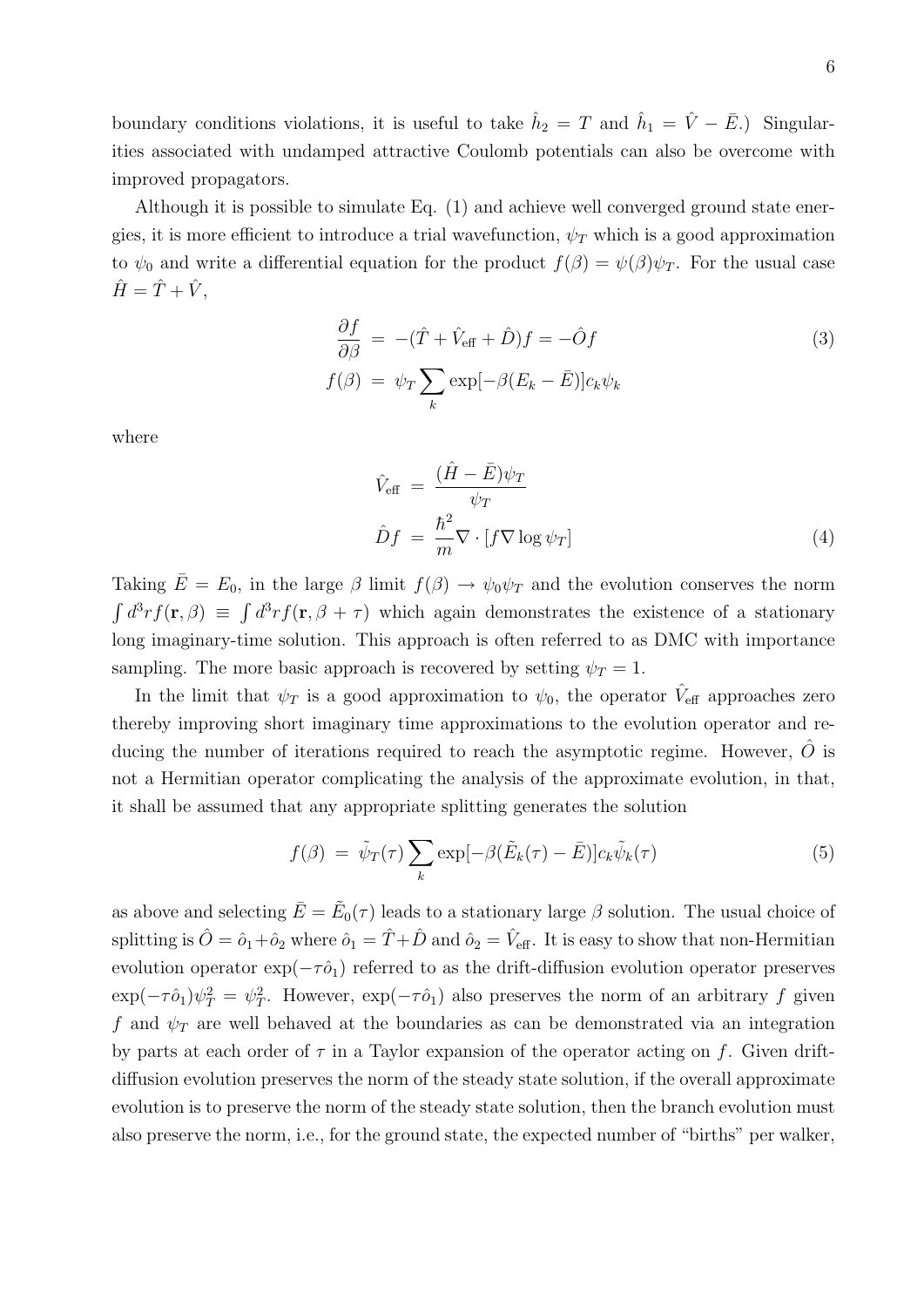$\langle n^{(+)}\rangle$ , should match the expected number of "deaths" per walker,  $\langle n^{(-)}\rangle$ , as is defined in the following

$$
\int d\mathbf{r} \exp[-\tau V_{\text{eff}}(\mathbf{r})]\bar{f}(\mathbf{r}) = \int d\mathbf{r}\bar{f}(\mathbf{r})
$$
\n
$$
\int d\mathbf{r} \left(\exp[-\tau V_{\text{eff}}(\mathbf{r})] - 1\right)\bar{f}(\mathbf{r}) = 0
$$
\n
$$
\int d\mathbf{r} \left(1 - \exp[-\tau V_{\text{eff}}(\mathbf{r})]\right) \theta^{(+)}(V_{\text{eff}}(\mathbf{r}))\bar{f}(\mathbf{r}) = \int d\mathbf{r} \left(\exp[-\tau V_{\text{eff}}(\mathbf{r})] - 1\right) \theta^{(-)}(V_{\text{eff}}(\mathbf{r}))\bar{f}(\mathbf{r})
$$
\n
$$
\langle n^{(-)} \rangle_{\bar{f}} = \langle n^{(+)} \rangle_{\bar{f}} \tag{6}
$$

Here,  $\bar{f}(\mathbf{r})$  represents the action of exp( $-\tau \hat{o}_1$ ) on the steady state solution,  $f(\mathbf{r}) =$  $\tilde{\psi}_T(\mathbf{r};\tau)\tilde{\psi}_0(\mathbf{r};\tau)$ ,  $\theta^{(+)}(x) = 1; x \ge 0$  and zero otherwise while  $\theta^{(-)}(x) = 1; x < 0$  and zero otherwise. The desired condition simply states that the flux into  $\exp(-\tau \hat{\phi}_2) \bar{f}$ ,  $\langle n^{(+)} \rangle_{\bar{f}}$ , must be balanced by the flux out of  $\exp(-\tau \hat{\phi}_2) \bar{f}$ ,  $\langle n^{(-)} \rangle_{\bar{f}}$ . Given that the flux matching condition need only hold for the steady state solution, it is clear that a unique  $\overline{E}$  that satisfies Eq. (6) can be found which supports the existence of the assumed Eq. (5) and the corresponding stationary solution.

Note, a valid Monte Carlo method need only preserve the stationary solution (assuming ergodic moves). In appendix (A.1) a discussion of the application of  $\exp(-\tau \hat{O}_1)$  for the Gaussian dominated  $\psi_T$  of interest in this paper is given. Finally, we note that the flux in is equal to the flux out only on average. Therefore, for a finite walker population, the number of walkers in a DMC simulation will fluctuate in time (e.g. unless  $\psi_T \equiv \psi_0$ ).

The foregoing analysis of the stationary solution of the split operator DMC method gives insight into construction of a norm conserving or constant  $N$ , DMC or NC-DMC method. Consider an ensemble of N walkers  $({\{r_1 \ldots r_N\}} = \vec{r})$  (each one for the sake of clarity consisting of a single particle moving in three spatial dimensions) selected with probability  $\prod_i f(\mathbf{r}_i; 0) d^3 r_i$ . Application of the norm-conserving drift-diffusion term to each ensemble member is straightforward and standard as described in Refs. [14–17] and Appendix (A 1) as the N-walker system is separable. In light of the discussion in the previous paragraph, it is natural to consider the entire ensemble in developing a new method to apply the branch evolution, exp $(-\tau \hat{\phi}_2)$ . As described above, flux matching  $\langle n^{(-)} \rangle_{\bar{f}} = \langle n^{(+)} \rangle_{\bar{f}}$ , is true on average but not instantaneously  $n^{(-)}(\mathbf{r}) \neq n^{(+)}(\mathbf{r})$ . It is natural to replace the average by a sum over walkers, however,  $(1/N) \sum_i n^{(+)}(\mathbf{r}_i) \neq (1/N) \sum_i n^{(-)}(\mathbf{r}_i)$  unless  $N \to \infty$ .

It is therefore proposed to enforce norm conservation at each branching step, by enforcing flux balance for the instantaneous N-walker configuration, through a modification to the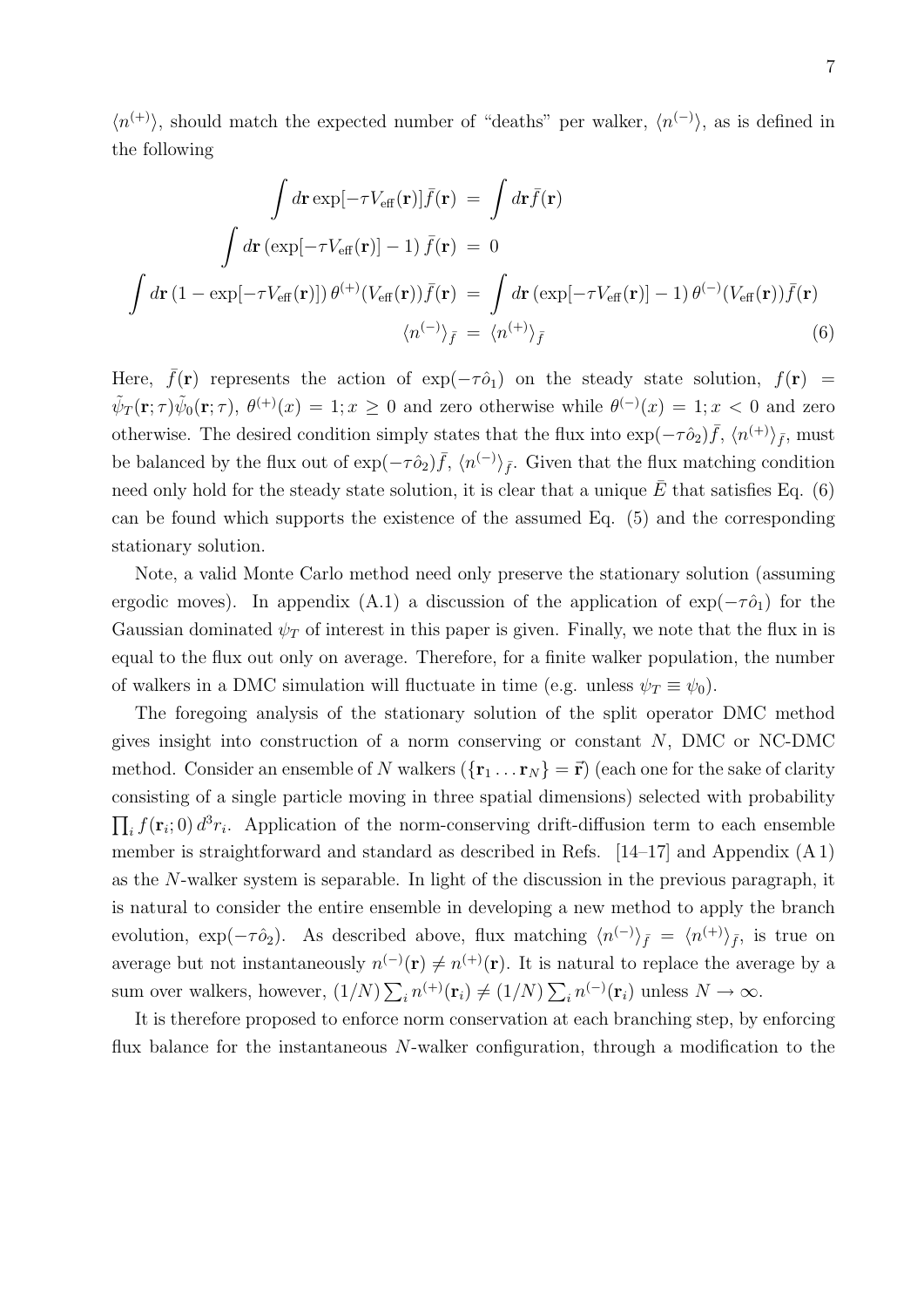acceptance rule. This is accomplished by defining

$$
\bar{n}^{(\pm)}(\vec{\mathbf{r}}) = \frac{1}{N} \sum_{i} n^{(\pm)}(\mathbf{r}_{i})
$$
\n
$$
w^{(\pm)}(\vec{\mathbf{r}}) = \frac{\bar{n}^{(+)}(\vec{\mathbf{r}}) + \bar{n}^{(-)}(\vec{\mathbf{r}})}{2\bar{n}^{(\pm)}(\vec{\mathbf{r}})}
$$
\n(7)

and taking

$$
P^{(\pm)}(i; \vec{\mathbf{r}}) = w^{(\pm)}(\vec{\mathbf{r}}) n^{(\pm)}(\mathbf{r}_i)
$$
\n(8)

where  $P^{(\pm)}(i;\vec{r})$  is probability walker i contributes to the flux into/out of the new ensemble (e.g. the action of the branch operator). The modification creates the "flux-matching branch operator"

$$
\langle \vec{\mathbf{r}} \mid \exp[-\tau \hat{\mathbf{o}}_2] \mid \vec{\mathbf{r}} \rangle = \prod_i \left[ w^{(+)}(\vec{\mathbf{r}}) n^{(+)}(\mathbf{r}_i) - \text{Min} \left( w^{(-)}(\vec{\mathbf{r}}) n^{(-)}(\mathbf{r}_i), 1 \right) + 1 \right] \tag{9}
$$

defined for  $N > 1$ . In more detail, a self-consistent computation is required

$$
w^{(-)}(\vec{\mathbf{r}})\bar{n}^{(-)}(\vec{\mathbf{r}}) = \frac{1}{N} \sum_{i} \text{Min}\left(w^{(-)}(\vec{\mathbf{r}})n^{(-)}(\mathbf{r}_{i}), 1\right)
$$
  

$$
w^{(-)}(\vec{\mathbf{r}}) = \frac{w^{(-)}(\vec{\mathbf{r}})\bar{n}^{(-)}(\vec{\mathbf{r}})}{4w^{(-)}(\vec{\mathbf{r}})\bar{n}^{(-)}(\vec{\mathbf{r}}) - 2\bar{n}^{(+)}(\vec{\mathbf{r}})} > 0
$$
 (10)

to ensure the ensemble branch operator is positive definite  $w^{(-)}(\vec{r})n^{(-)}(\mathbf{r}_i) \leq 1$ ; in practice, self-consistent cycles can be avoided as will be discussed later. It is assumed that all  $n^{(-)}(\mathbf{r}_i)$ are strictly less than unity or equivalently there are no boundary condition violations. The parameter  $\bar{E}$  is still selected such that  $\langle n^{(-)} \rangle_{\bar{f}} = \langle n^{(+)} \rangle_{\bar{f}}$ . Note,  $w^{(\pm)}(\vec{r})$  approaches unity as  $N \to \infty$  and the branch operator properly reduces to the original form.

The new NC-DMC method strictly conserves the number of walkers in the ensemble and hence ensures the stability of the simulation for any reasonable choice of  $\overline{E}$  (see also work in Refs. [12, 13]). Thus, neither a rare fluctuation far away from flux matching nor a deviation,  $\bar{E} = \tilde{E}_0(\tau) + \delta$ , can cause the walker population to grow or shrink by an unacceptably large amount as in the original method. Note,  $\overline{E}$  is only known within some error and first order perturbation theory in  $\delta$  is invoked to analyze the simulation results here (as in any DMC simulation). In Appendix  $(A 2)$ , details of the new branching process are given along with prescriptions (i) to choose  $E$ , to estimate  $E_0$ , (ii) to check for the correctness of the simulation results,  $(iii)$  to treat configurations of measure zero wherein the ensemble branch operator becomes undefined or nearly so (e.g. requiring self-consistent cycles), and  $(iv)$  to treat systems where boundary condition violations  $(n^{(-)}(\mathbf{r}_i) \equiv 1$  for any i) cannot be avoided (whence the above definitions of  $\hat{o}_1$  and  $\hat{o}_2$  should be reversed).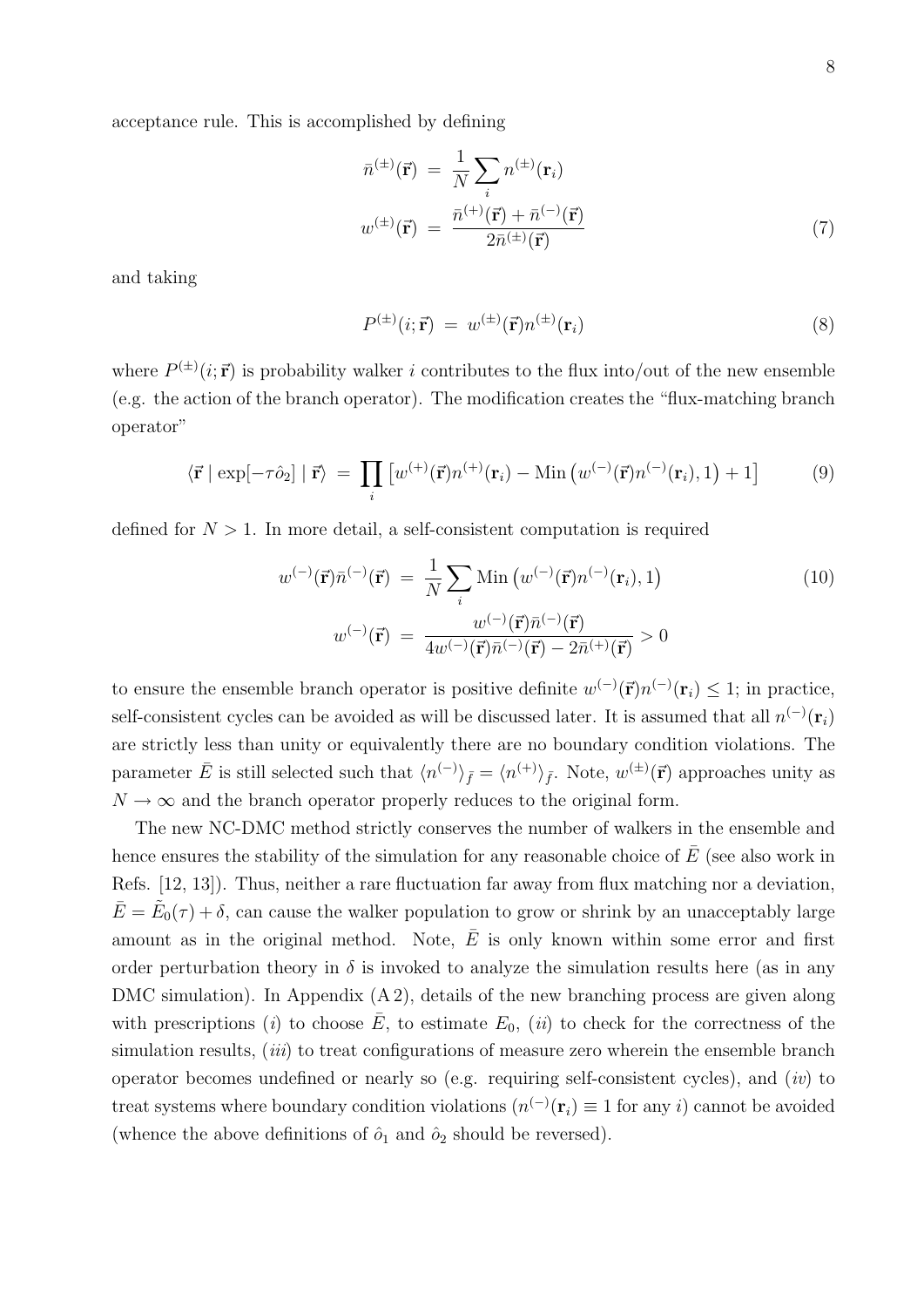#### B. Quantum Drude model

As mentioned in the introduction, we consider a pseudoelectron with charge  $-q$ , mass m, pinned via a harmonic spring of stiffness  $k$  to its its the pseudonuclei which is assigned charge  $(Q + q)$  where Q is the permanent charge (Here, we take  $Q \equiv 0$ ). Denoting the  $\gamma$  component of the charge's position by  $r_{\gamma}$  (e.g.  $r_1 = x, r_2 = y, r_3 = z$ ) and that of the pseudonucleus by  $R_{\gamma}$ , the unperturbed Hamiltonian  $h_0$  becomes

$$
h_0 = -\frac{\hbar^2}{2m}\nabla_{\gamma}^2 + \frac{k}{2}\left(r_{\gamma} - R_{\gamma}\right)^2,\tag{11}
$$

where the summation convention over Cartesian coordinates labeled with Greek indices is implied and where  $\nabla_{\gamma} = \partial/\partial r_{\gamma}$ . Defining  $\omega_0 = \sqrt{k/m}$ , the ground state eigenenergy of uncoupled system or the "vacuum" energy is

$$
E_0 = \frac{3M}{2} \hbar \omega_0 \tag{12}
$$

with ground state wavefunction

$$
\psi_0 = \prod_{i=1}^M \phi_{0i}
$$
\n
$$
\phi_{0i} = \left(\frac{m\omega_0}{\pi\hbar}\right)^{1/4} \exp\left(-\frac{m\omega_0 (r_{i\gamma} - R_{i\gamma})^2}{2\hbar}\right).
$$
\n(13)

for an M QDO system in three spatial dimensions. For the full Drude oscillator model the intermolecular coupling is simply the Coulomb interaction between all charges in the system (.e.g. the intramolecular or on-site interaction is harmonic). The QDO model, thus, has all the long-range responses of a full electronic system, but due to its simple Gaussian response, the QDO cannot describe short-range interactions adequately(e.g., when pseudonuclear separations approach the covalent or van der Waals radius). Hence, suitable cutoff functions are introduced at short distances[9, 10] which for clarity will be eliminated from the discussion below.

## 1. QDO model in the two-body, dipole limit

In order to make progress defining approximate trial wavefunctions, it is useful to change to variables appropriate for the dipole limit[2]. After discussing the dipole limit of the QDO in detail, we shall return to the notation of Eq. (11). Now, introducing the  $\gamma$ -component of the instantaneous dipole moment as  $\mu_{\gamma} = q(r_{\gamma} - R_{\gamma})$ , and defining  $\bar{\nabla}_{\gamma} = \nabla_{\gamma}/q$  and  $\bar{m} = m/q^2$ , the on-site Hamiltonian can be re-expressed as

$$
h_{0,i} = -\frac{\hbar^2}{2\bar{m}}\bar{\nabla}_{i\gamma}^2 + \frac{\bar{m}\omega_0^2}{2}\mu_{i\gamma}^2
$$
\n(14)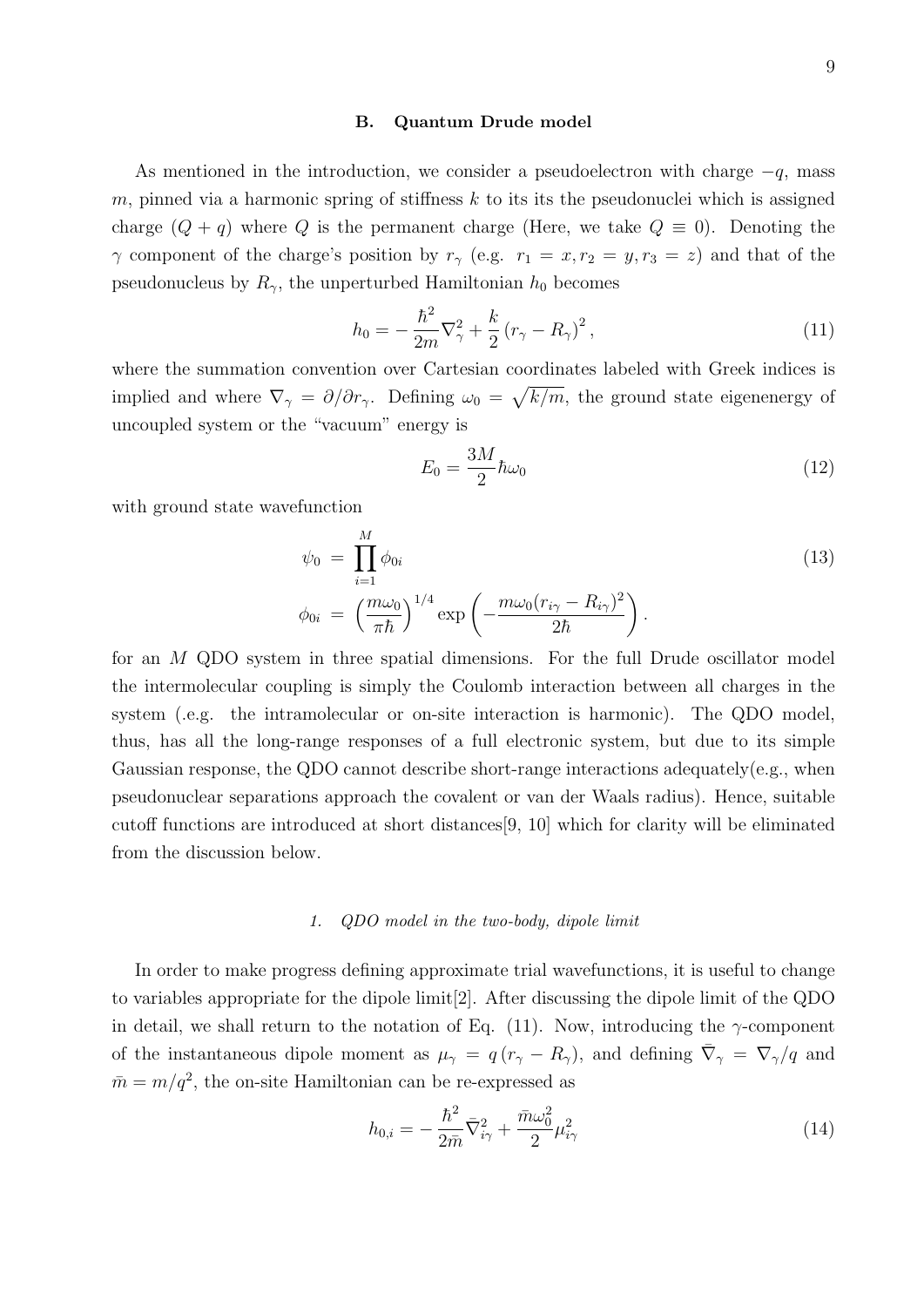$$
\phi_{0i} = \left(\frac{\bar{m}\omega_0}{\pi\hbar}\right)^{1/4} \exp\left(-\frac{\bar{m}\omega_0(\mu_{i\gamma} - R_{i\gamma}))^2}{2\hbar}\right). \tag{15}
$$

In the ideal dipole limit, the interaction  $v'$  between the two dipoles can be written as

$$
v'_{12} = -\mu_{1\gamma} T_{\gamma\beta}(\mathbf{R}_{12}) \,\mu_{2\beta} \tag{16}
$$

where the vector  $\mathbf{R}_{12}$  connects dipoles 1 and 2 and where  $T_{\gamma\beta}(\mathbf{R})$  is defined as

$$
T_{\gamma\beta}(\mathbf{R}) = \frac{1}{R^5} \left( 3R_{\gamma}R_{\beta} - R^2 \delta_{\gamma\beta} \right). \tag{17}
$$

Next, we consider two interacting Drude oscillators. The two-body Hamiltonian  $H_2$  can thus be written as

$$
H_2 = \sum_{i=1}^{2} h_{0i} + v'_{12}
$$
 (18)

and diagonalized exactly, because it is quadratic. This can be achieved with a (unitary) transformation on the variables  $\tilde{\mu}^{\pm}$ 

$$
\tilde{\mu}_{\gamma}^{\pm} = \frac{1}{\sqrt{2}} \left( \mu_{1\gamma} \pm \mu_{2\gamma} \right) \tag{19}
$$

which leaves the form of the on-site Hamiltonian  $h_{0,i}$  in Eq. (14) invariant, but changes v' to

$$
v'_{\pm} = \pm \tilde{\mu}_{\gamma}^{\pm} T_{\gamma\beta} \tilde{\mu}_{\beta}^{\pm} \tag{20}
$$

Because we are dealing with point atoms, we can proceed by using an arbitrary director for the vector  $\mathbf{R}_{12}$ , e.g., by choosing  $\mathbf{R}_{12} = (0, 0, R)$ . As we have now broken the tensorproperties of the T-interaction matrix, we denote the  $x, y$ , and  $z$  components explicitly, i.e.,  $T_{xx} = T_{yy} = -1/R^3$  and  $T_{zz} = 2/R^3$ .  $H_2$  is now the sum of two Hamiltonians  $\tilde{h}^{\pm}$  each consisting of three independents summands  $\tilde{h}_{xx}^{\pm} = \tilde{h}_{yy}^{\pm}$ , and  $\tilde{h}_{zz}^{\pm}$ , given by the expressions

$$
\tilde{h}_{xx}^{\pm} = -\frac{\hbar^2}{2\bar{m}}\bar{\nabla}_{\pm,xx}^2 + \left(\frac{\bar{m}\omega_0^2}{2} \pm \frac{\alpha}{R^3}\right)\tilde{\mu}_{\pm,xx}^2 \tag{21a}
$$

$$
\tilde{h}_{zz}^{\pm} = -\frac{\hbar^2}{2\bar{m}} \bar{\nabla}_{\pm,zz}^2 + \left(\frac{\bar{m}\omega_0^2}{2} \mp \frac{2\alpha}{R^3}\right) \tilde{\mu}_{\pm,zz}^2 \tag{21b}
$$

The ground state energy of two interacting dipoles  $\tilde{E}_0$  is[2]

$$
E_0 = \frac{\hbar\omega_0}{2} \left( 2 \cdot \sqrt{1 \pm \frac{\alpha}{R^3}} + \sqrt{1 \mp \frac{2\alpha}{R^3}} \right). \tag{22}
$$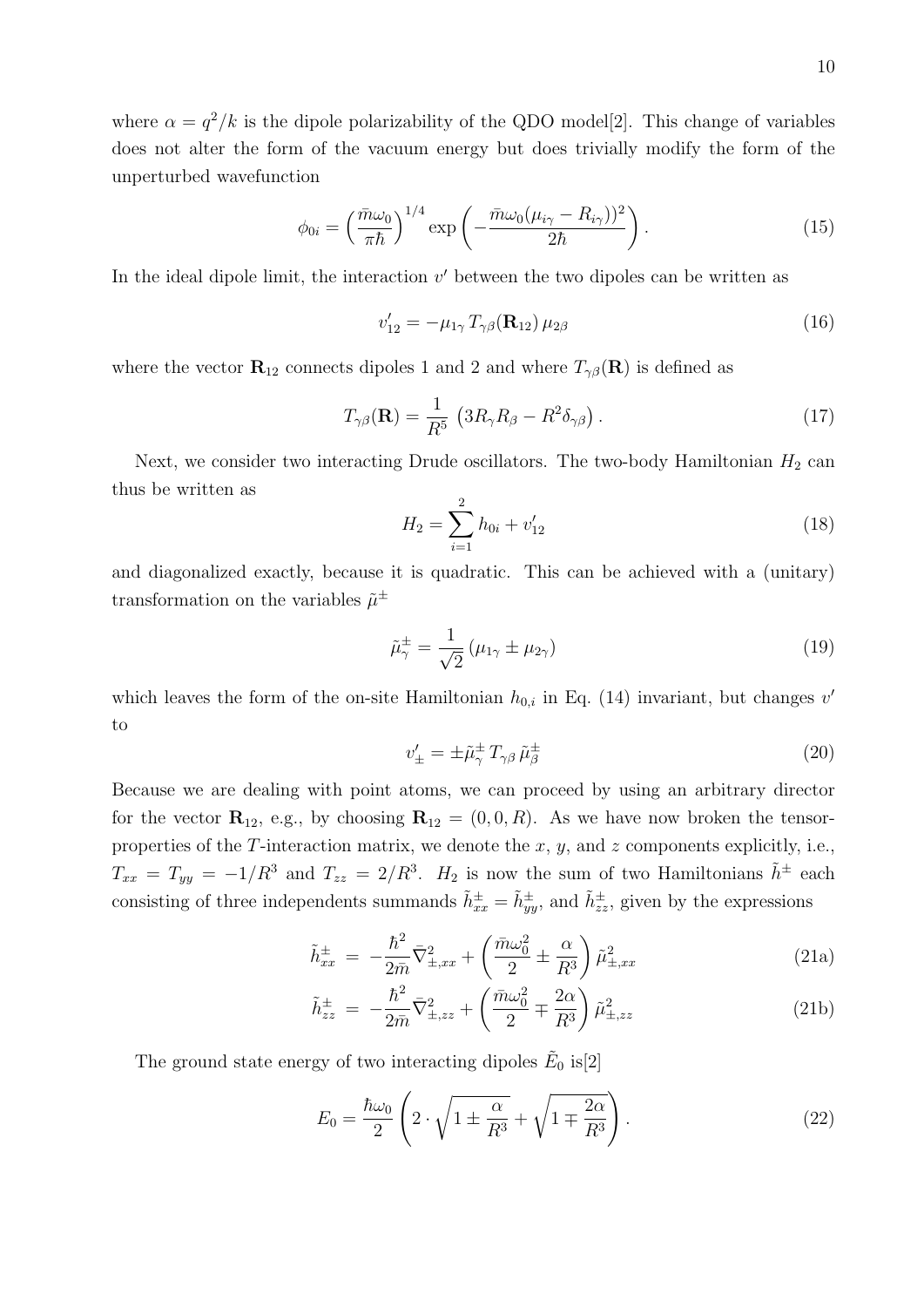In order to calculate the net interaction energy between the two atoms  $V$ , we need to subtract the ground state energy of two non-interacting dipoles, i.e.,  $V = \tilde{E}_0 - E_0$ . Taylor expansion of the square-root with respect to a small parameter  $(\sqrt{1+\epsilon} \approx 1 + \epsilon/2 - \epsilon^2/8)$  yields[2]

$$
V \approx -\frac{3\alpha^2}{4R^6}.\tag{23}
$$

It is now instructive to analyze the ground state wave function  $\Psi$  for two interacting dipoles. With the definition of  $\omega_{xx}^+ = \omega \sqrt{1 + \alpha/R^3}$ , the wave function associated with the coordinate  $\tilde{\mu}_{xx}^{+}$  is given by

$$
\tilde{\phi}_{xx}^{+} = \left(\frac{\bar{m}\omega_{xx}^{+}}{\pi\hbar}\right)^{1/4} \exp\left[-\frac{\bar{m}\omega_{xx}^{+}\tilde{\mu}_{+,xx}^{2}}{2\hbar}\right]
$$
\n(24a)

$$
\approx \mathcal{M} \exp\left[-\frac{\bar{m}\left(\omega + \Delta\omega_{xx}^+\right)\tilde{\mu}_{+,xx}^2}{2\hbar}\right],\tag{24b}
$$

where M is a normalization factor that does not depend on  $\tilde{\mu}^2_{+,xx}$ , and  $\Delta \omega_{xx}^+ = \alpha/R^3$ . Similar definitions and statements can be made for the other eigen coordinates so that the two-dipole wave function can be written as

$$
\Psi \propto \Psi_0 \exp\left[-\frac{\bar{m}\omega\alpha}{2R^3} \left(\pm \tilde{\mu}_{xx}^{\pm} \pm \tilde{\mu}_{yy}^{\pm} \mp 2\tilde{\mu}_{zz}^{\pm}\right)\right].
$$
\n(25)

Applying the inverse transformation to that described in Eq. (19) yields

$$
\Psi \propto \Psi_0 \exp\left[-\frac{v'}{2\hbar\omega_0}\right] \tag{26}
$$

The interesting aspect about this last equation is that to leading order, the exact wave function can be written as the product of the single-dipole wave function times a Jastrow factor  $\exp[-vv'][11]$  for which v is simply given by  $1/(2\hbar\omega_0)$ .

## 2. Constructing higher-order trial wave functions in the dipole limit

For a given set of M pseudonuclei coordinates, it is possible to diagonalize the M-dipole Hamiltonian  $H_M$ 

$$
H_M = \sum_{i=1}^{M} h_{0i} + \frac{1}{2} \sum_{i,j}^{M} v'(\mathbf{R}_{ij})
$$
\n(27)

numerically exactly within a time that scales with  $M^3$ . Of course, it would be desirable to have accurate estimates for the wave function in the ideal-dipole limit that can be obtained with more favorable scaling. Note, summing up the dipole-dipole interaction over the system can be achieved as a linear operation in  $M$  (times  $log M$ ) operations using fast Ewald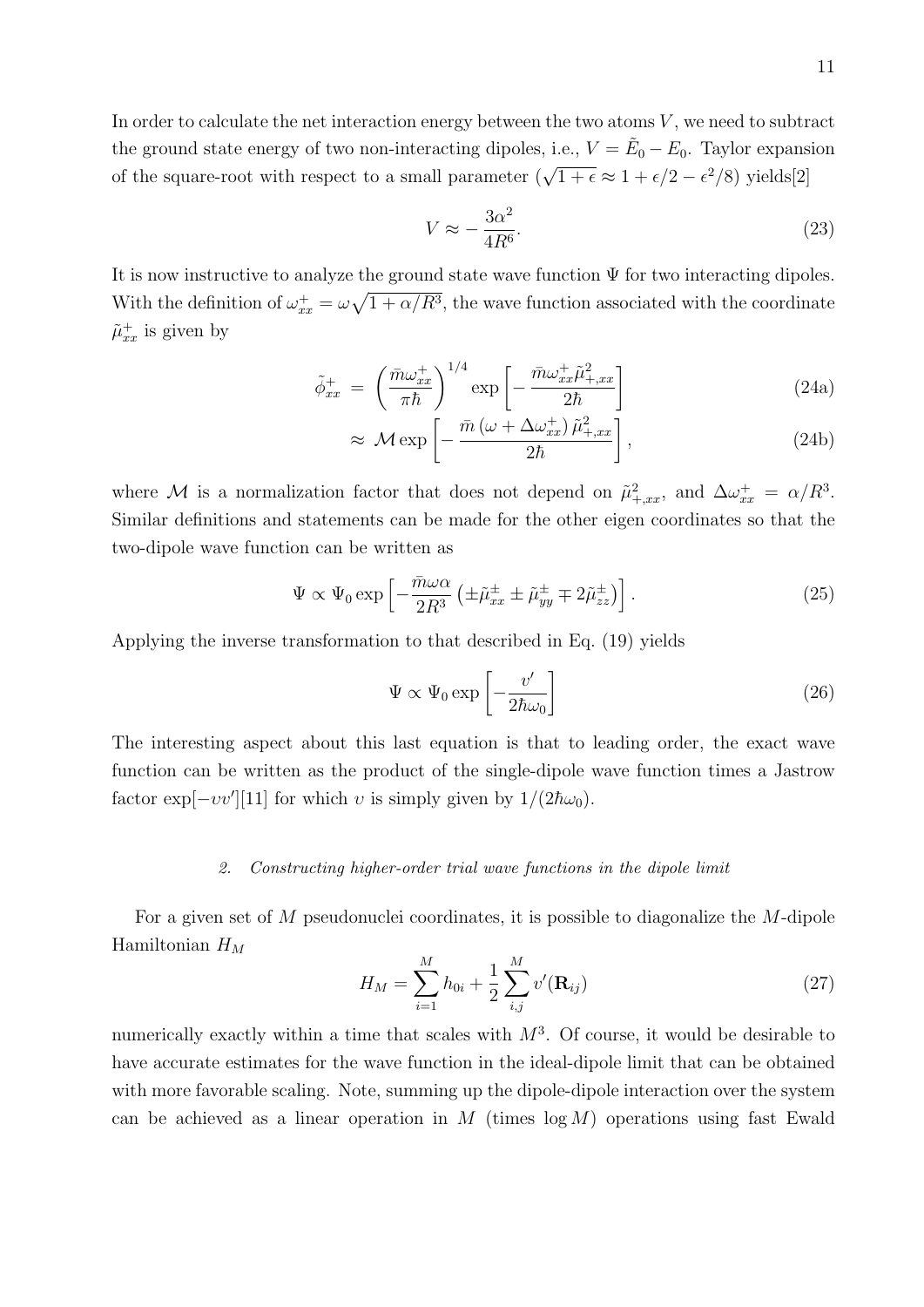summation, for example, and hence Jastrow factors such as  $\exp[-\gamma v']$  present no difficulties in DMC simulations.

The starting point of our treatment is to write the dipoles of all particles, which we assume to be identical for the sake of simplicity, into one vector  $\mu$ , with 3M components. This does not alter the form of the Hamiltonian  $H_M$ :

$$
H_M = -\frac{\hbar^2}{2\bar{m}}\frac{\partial^2}{\partial\mu_{\gamma}^2} + \frac{1}{2}m\omega_0^2\mu_{\gamma}^2 - \frac{1}{2}\mu_{\gamma}T_{\gamma\beta}\mu_{\beta},\tag{28}
$$

where  $T_{\gamma\beta}$  has become a symmetric  $3M \times 3M$  matrix. As in the previous section, one can diagonalize T (in principle) with a unitary transformation S to  $\tilde{T}_{\gamma\beta} = S_{\gamma\gamma} T_{\gamma\delta} S_{\delta\beta}$ . The eigenvectors are then  $\tilde{\mu}_{\gamma} = S_{\gamma\beta}\mu_{\beta}$ , because the transposed S is the inverse transformation matrix, i.e.,  $S_{\gamma\gamma}S_{\gamma\beta}=\delta_{\gamma\beta}$ . All masses m and unperturbed frequencies  $\omega_0$  remain invariant under a transformation with S as long as all m and all  $\omega_0$  are all identical, respectively. If m and  $\omega_0$  were atom-dependent, then it would be necessary to define effective dipoles  $\bar{\mu}_i = \mu_i / \sqrt{\tilde{m}}$ , which would diagonalize the kinetic energy. Moreover, part of the on-site potential energy interaction would have to be transferred to the T matrix such that all onsite Hamiltonians become identical. This would then make the new Hamiltonian formally identical with that in Eq. (28) and the same diagonalization techniques as those outlined further below could be applied.

Because the Hamiltonian is now diagonal in its  $3M$  degrees of freedom, it can be written as

$$
H = \sum_{i} h_{0i} - \frac{1}{2} \sum_{i} \tilde{T}_i \tilde{\mu}_i^2
$$
 (29a)

$$
= \sum_{i=1}^{3M} -\frac{\hbar^2}{2\bar{m}} \bar{\nabla}_i^2 + \bar{m}\omega_0^2 \mu_i^2 - T_i \mu_i^2, \tag{29b}
$$

where we have changed to Roman indices to indicate that the summation convention is no longer implied. The exact wave function can now be written as

$$
\Psi = \frac{1}{\mathcal{M}} \prod_{i=1}^{M} \exp\left[ -\frac{\bar{m}\sqrt{\omega_0^2 - \tilde{T}_i/\bar{m}} \tilde{\mu}_i^2}{2\hbar} \right],\tag{30}
$$

where  $M$  is again a normalization factor. The argument of the exponential can be expanded into a Taylor series,e.g.,

$$
\omega_i = \omega_0 \left\{ 1 - \frac{\tilde{T}_i}{2\bar{m}\omega_0^2} + \frac{1}{8} \left( \frac{\tilde{T}_i}{\bar{m}\omega_0^2} \right)^2 + \dots \right\},\tag{31}
$$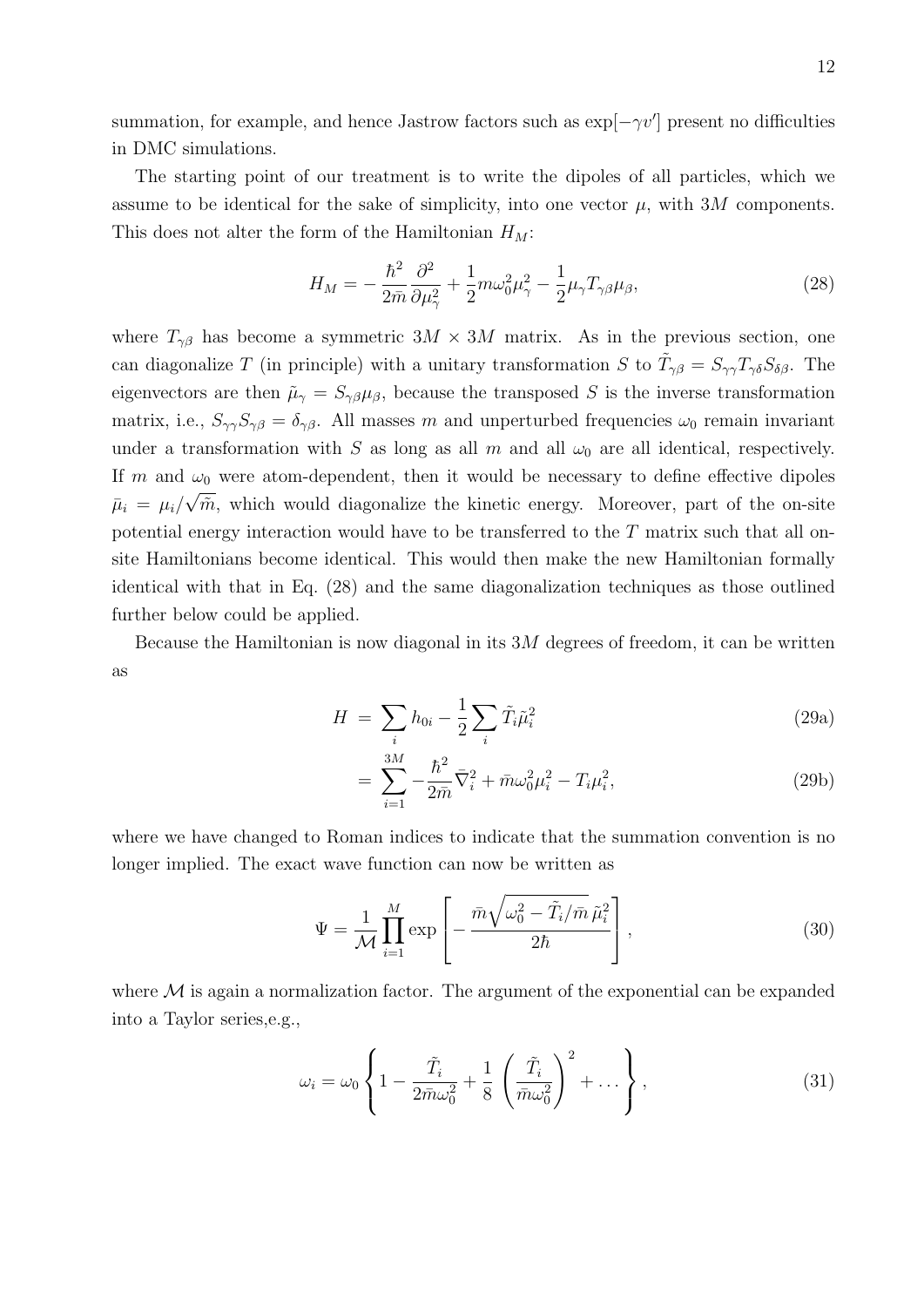with  $\omega_i = \omega_0 \sqrt{1 - \tilde{T}_i / \bar{m} \omega_0^2}$ . Thus, the (negative) argument in the exponential can be approximated via

$$
\frac{m\omega_0}{2\hbar} \left\{ \delta_{\gamma\beta} - \frac{1}{2\bar{m}\omega_0^2} \tilde{T}_{\gamma\beta} + \frac{1}{8(\bar{m}\omega_0^2)^2} \tilde{T}_{\gamma\gamma} \tilde{T}_{\gamma\beta} \right\} \tilde{\mu}_{\gamma} \tilde{\mu}_{\beta},\tag{32}
$$

where we have reverted to the summation convention.  $(\tilde{T}$  is yet a diagonal matrix.) Instead of evaluating Eq. (32) in the basis of the "eigen dipoles", one may as well return to the original representation and thus replace the individual terms in Eq. (32) as follows

$$
\delta_{\gamma\beta} \tilde{\mu}_{\gamma} \tilde{\mu}_{\beta} = S_{\gamma\gamma} S_{\gamma\beta} \tilde{\mu}_{\gamma} \tilde{\mu}_{\beta}
$$
  
=  $(\tilde{\mu}_{\gamma} S_{\gamma\gamma}) (S_{\gamma\beta} \tilde{\mu}_{\beta})$   
=  $\mu_{\gamma} \mu_{\gamma}$  (33a)

$$
\tilde{T}_{\gamma\beta}\tilde{\mu}_{\gamma}\tilde{\mu}_{\beta} = \tilde{T}_{\gamma'\beta'} \delta_{\gamma\gamma'} \delta_{\beta\beta'} \tilde{\mu}_{\gamma} \tilde{\mu}_{\beta} \n= \tilde{T}_{\gamma'\beta'} S_{\gamma\gamma''} S_{\gamma''\gamma'} S_{\beta\beta''} S_{\beta''\beta'} \tilde{\mu}_{\gamma} \tilde{\mu}_{\beta} \n= S_{\gamma''\gamma'} \tilde{T}_{\gamma'\beta'} S_{\beta''\beta'} S_{\gamma\gamma''} \tilde{\mu}_{\gamma} S_{\beta\beta''} \tilde{\mu}_{\beta} \n= \tilde{T}_{\gamma''\beta''} \tilde{\mu}_{\gamma''} \tilde{\mu}_{\beta''}
$$
\n(33b)

and likewise

$$
\tilde{T}_{\gamma\gamma}\,\tilde{T}_{\gamma\beta}\,\tilde{\mu}_{\gamma}\tilde{\mu}_{\beta} = T_{\gamma\gamma}\,T_{\gamma\beta}\,\mu_{\gamma}\,\mu_{\beta}.\tag{33c}
$$

With this result, the trial wave function becomes

$$
\Psi = \Psi_0 \exp\left[ \left\{ \frac{-T_{\gamma\beta}}{2\bar{m}\omega_0^2} + \frac{T_{\gamma\gamma}T_{\gamma\beta}}{8(\bar{m}\omega_0^2)^2} + \dots \right\} \mu_\gamma \mu_\beta \right].
$$
\n(34)

The different terms arising in Eq. (34) can be represented graphically as done in Fig. 1. Note,



FIG. 1: Diagrams representing the leading contributions in the exponent of the trial wavefunction, see Eq. (34).

the terms involving  $\mu T^n \mu$ ,  $n > 1$  can be computed in order  $(nM/2) \log M$ , by iteratively evaluating  $\mu_{eff}^{(k+1)} = T\mu_{eff}^{(k)}$  where  $\mu_{eff}^{(1)} = \mu$  and then computing  $\mu_{eff}^{(k)} \cdot \mu_{eff}^{(k)}$  using fast Ewald techniques.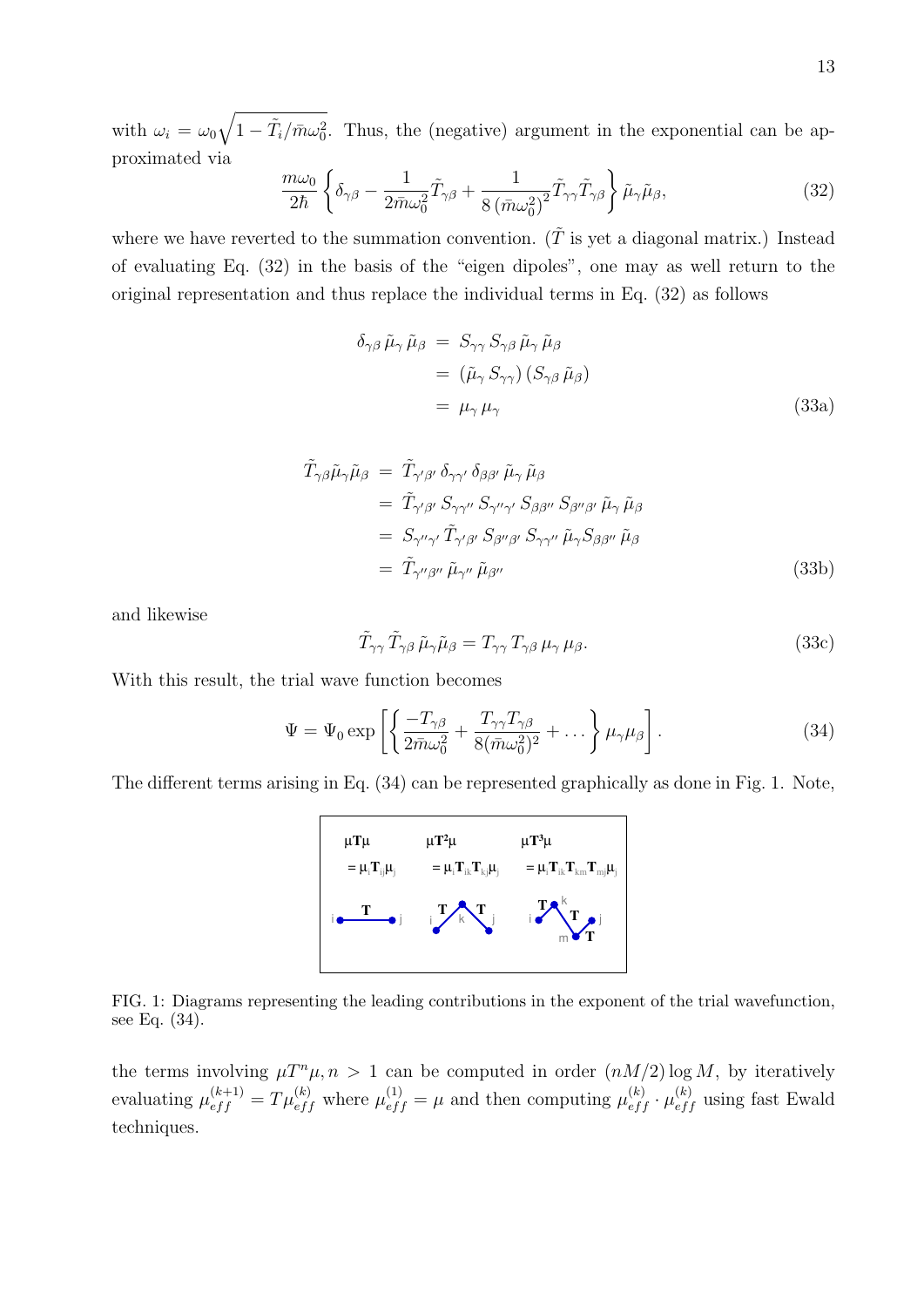Consistent with the calculation of the wavefunction, the net energy of the system  $E_0$  is generated by summing over all frequencies of Eq. (31), specifically

$$
E_0 = \frac{1}{2}\hbar\omega_0 \sum_i \left\{ 1 - \frac{\tilde{T}_{ii}}{2\bar{m}\omega_0^2} + \frac{\tilde{T}_{i\beta}\tilde{T}_{\beta i}}{8(\bar{m}\omega_0^2)^2} + \dots \right\}
$$
(35a)

$$
= \frac{1}{2}\hbar\omega_0 \left\{ \delta_{\gamma\gamma} - \frac{\tilde{T}_{\gamma\gamma}}{2\bar{m}\omega_0^2} + \frac{\tilde{T}_{\gamma\beta}\tilde{T}_{\beta\gamma}}{8(\bar{m}\omega_0^2)^2} + \dots \right\} \tag{35b}
$$

$$
= \frac{1}{2}\hbar\omega_0 \left\{ 3M - \frac{\text{Tr}(T)}{2\bar{m}\omega_0^2} + \frac{\text{Tr}(T^2)}{8(\bar{m}\omega_0^2)^2} + \dots \right\}
$$
(35c)

Here, we have used the same notation as before, that is, the summation convention applies to Greek but not to Roman indices. The expansion can be seen as the diagrammatic expansion of Fig. 2 which because of Gaussian statistics contains only bubbles. Note that the first correction term on the r.h.s. of Eq.  $(35c)$  disappears, because dipole tensor T is traceless in any representation. Each successive term in the energy expansion involves pair interactions, three-body interactions, four-body interactions and so on.



FIG. 2: Diagrams representing the leading contributions to the dipole-dipole interaction energy, as in Eq. (35c).

## 3. Summary of the QDO model in the dipole limit

In the above discussion, a useful hierarchy of trial function has been derived, the onsite-only, the on-site-plus-all-pair-dipole, on-site-plus-all-pair-all-three-body-dipole, and so on. Although the trial functions beyond the on-site-only are derived/presented in the dipole limit, it is simple matter to change variables back to the Cartesian representation of the full model and apply them to this more complex case. That is, the dipole limit is the first term in a multipole expansion of the full model and, thus, contributes an appreciable fraction of the total energy of the full QDO system.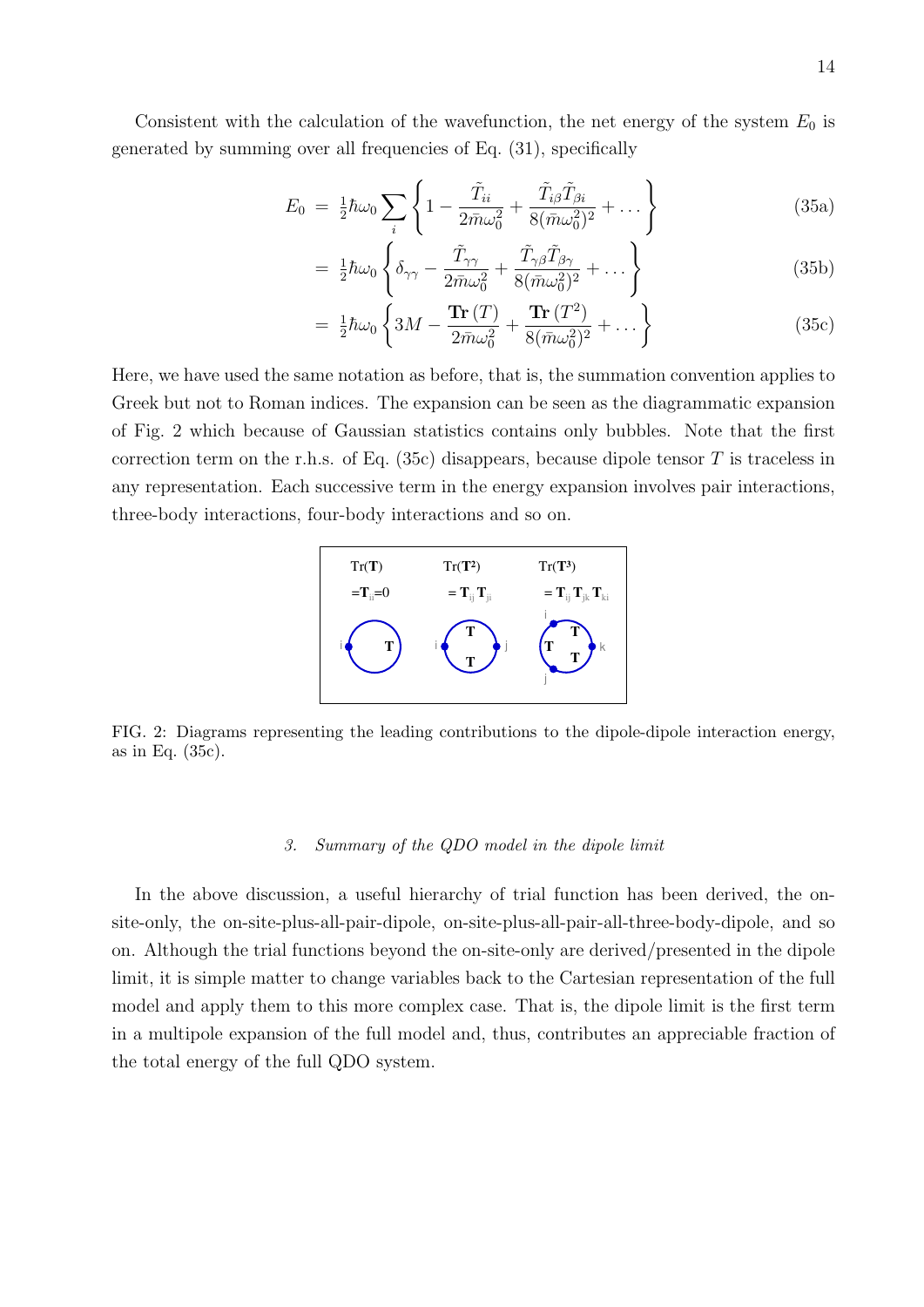#### 4. Trial wavefunctions for the pair interaction limit of the full QDO model

Although the on-site-plus-all-pair-dipole trial function has considerable content and is easy to implement for use in DMC simulations, higher order induced moment pair interactions are important for highly polarizable atoms such as xenon. It is therefore useful to develop a pair trial function for the full model, on-site-plus-all-pair-multipole trial function. We begin by writing an unnormalized Jastrow wavefunction anzatz for two Drude oscillators

$$
\psi^{(2)} = \left[ \prod_{i=1}^{2} \exp\left(-\frac{m\omega_0 \mathbf{r}_i^2}{2\hbar}\right) \right] \exp\left[-F_{dd}(\mathbf{r}_{12} + \mathbf{R}_{12}) - F_{dN}(\mathbf{r}_1 + \mathbf{R}_{12}) - F_{dN}(\mathbf{r}_2 - \mathbf{R}_{12})\right]
$$
\n(36)

where  $\mathbf{r}_i$  is the pseudoelectron displacement from its pseudonucleus  $\mathbf{R}_i$  and  $\mathbf{R}_{12} = \mathbf{R}_1 - \mathbf{R}_2$ is the inter-pseudonuclear separation. Following earlier work which has suggested using the zero energy solution to Schrödinger's equation as Jastrow factors  $[15, 16]$ , we write

$$
\hat{H}\psi^{(2)} = 3\hbar\omega_0\psi^{(2)} \n\hat{H} = \hat{T} + \frac{m\omega_0^2}{2}[\mathbf{r}_1^2 + \mathbf{r}_2^2] + \frac{q^2}{|\mathbf{R}_{12}|} + \frac{q^2}{|\mathbf{r}_{12} + \mathbf{R}_{12}|} - \frac{q^2}{|\mathbf{r}_1 + \mathbf{R}_{12}|} - \frac{q^2}{|\mathbf{r}_2 + \mathbf{R}_{21}|} (37)
$$

Keeping terms to first order in  $\omega_0F$  which is valid because F is small compared to  $\omega_0$ , separates the problem into 3 identical equations of the form

$$
(\hbar\omega_0)\mathbf{r} \cdot \nabla F = (\hbar\omega_0)r\frac{\partial F}{\partial r} = \frac{q^2}{|\mathbf{r} + \mathbf{R}|} - \frac{q^2}{|\mathbf{R}|}
$$
(38)

where  $\bf{R}$  is assumed to line along the *z*-axis. The solution is simply

$$
F(\mathbf{r} + \mathbf{R}) = -\left(\frac{q^2}{\hbar \omega_0}\right) \mid \mathbf{R} \mid^{-1} \log \left[ \mid \mathbf{R} \mid \cdot \mid \mathbf{R} + \mathbf{r} \mid + \mathbf{R} \cdot (\mathbf{R} + \mathbf{r}) \right]
$$
(39)

where we note that since

$$
\nabla^2 F = 0 \tag{40}
$$

the error is, in fact, of order  $\mathcal{O}([\hbar\omega_0]^0[\nabla F_\gamma \cdot \nabla F_\beta]) \sim \mathcal{O}((\hbar\omega_0)^{-2})$  and related to 3-body correlations. Appropriate cutoff functions are introduced to avoid the singular behavior that arises when  $|\mathbf{r} + \mathbf{R}| \approx 0$  similar to those introduced in the Coulomb potential itself as described above and in Refs. [9, 10] (but not shown here to increase the clarity of the presentation).

# 5. Full QDO model for the simulation of xenon

The quantum Drude model for xenon employed herein is described in detail in Refs.  $([9, 10])$ . Briefly, in the gas phase, two-body limit, a short range pair pseudonucleuspseudonucleus repulsion is fit such that the QDO model reproduces the high accuracy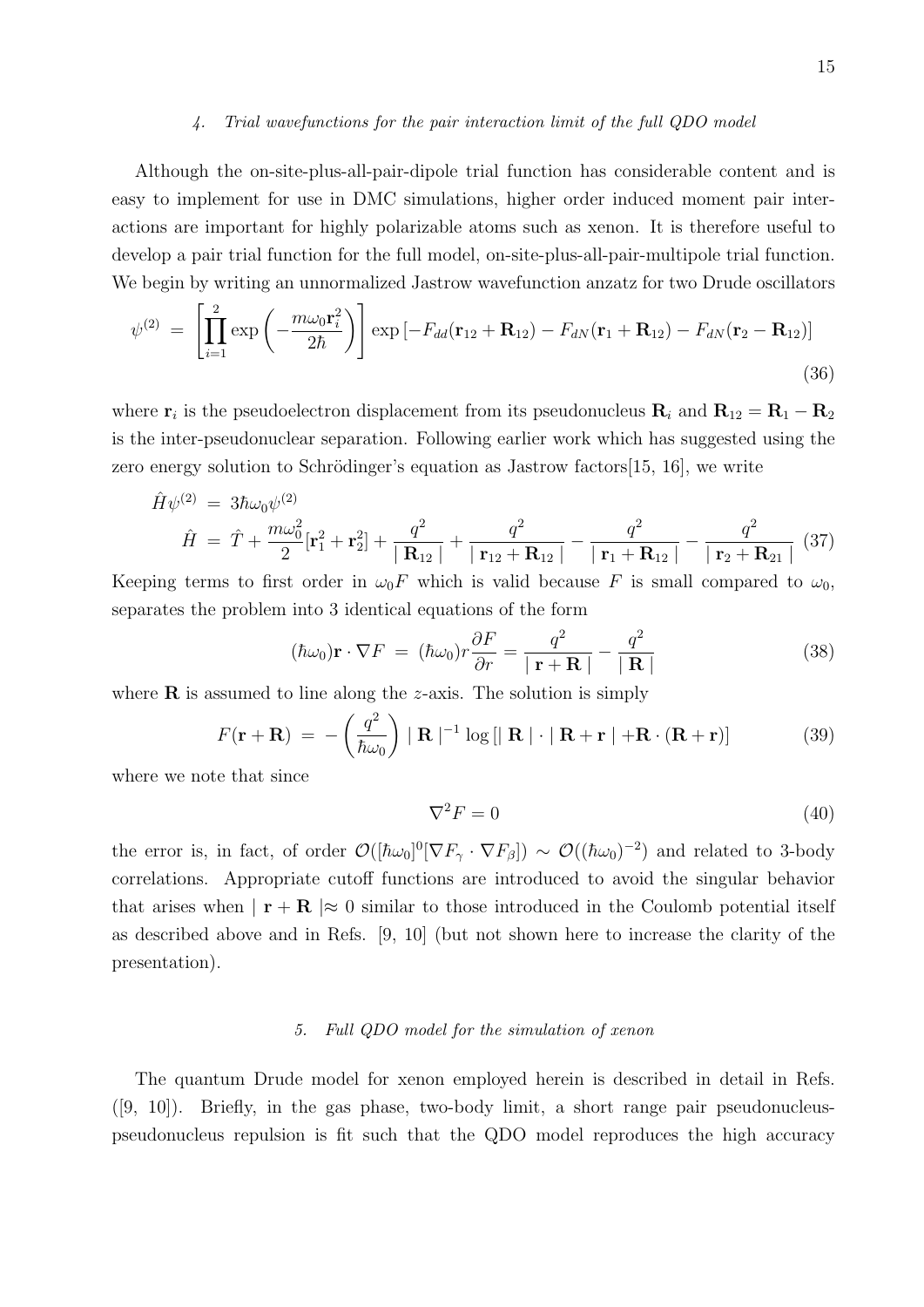gas phase BWLSL xenon-xenon pair potential of Ref. ([20]). The mass, charge and frequency  $(m, q, \omega_0)$  of the model were chosen to yield the dipole polarizability,  $\alpha$ , the induced-dipole induce-dipole dispersion coefficient,  $C_6$  and the induced-dipole-inducedquadrupole+induced-quadrupole-induced-dipole dispersion coefficient,  $C_8$  from Refs. ([20, 21]). The parameters used to truncate the Coulomb interactions of the model were selected rather arbitrarily as the on-site-only trial function employed in Refs. ([9, 10]) was not accurate enough to permit quantitative parameter fitting to the experimentally measured properties of the xenon crystal at  $T = 0$  (The results were of sufficient quality to obtain agreement to within  $\approx 10$  percent).

## III. RESULTS

Here, the ability of the NC-DMC method and the trial wavefunctions developed for use with the QDO model to treat model and realistic systems is explored. The NC-DMC technique is validated through studies of the one dimensional harmonic oscillator and then employed to study the realistic QDO model of xenon. The QDO trial wavefunctions are tested through NC-DMC and variational Monte Carlo (VMC) studies of the xenon dimer and the fcc-xenon crystal. Where possible comparisons are made to analytical or experimental results as applicable. The notation  $M_{Xe}$  will be used to denote the number of xenon Drude oscillator atoms and N the number of NC-DMC walkers, below. Diffusion Monte Carlo with rejection<sup>[17]</sup> appropriate for use with the more complex trial functions has not been implemented.

# A. NC-DMC studies of the 1-dimensional harmonic oscillator

In order to test the new NC-DMC technique and the new drift-diffusion evolution operator of Appendix (A.1), the harmonic oscillator is studied

$$
\hat{H} = \hat{T} + \frac{m\omega^2 \hat{x}^2}{2}
$$
\n
$$
E_0 = \frac{\hbar \omega}{2}
$$
\n
$$
\psi_0 = \left(\frac{m\omega}{\pi \hbar}\right)^{1/4} \exp\left(\frac{m\omega x^2}{2\hbar}\right)
$$
\n
$$
\psi_T(\lambda) = \left(\frac{m\omega \lambda}{\pi \hbar}\right)^{1/4} \exp\left(\frac{m\omega \lambda x^2}{2\hbar}\right)
$$
\n
$$
E_T = \langle \psi_T | \hat{H} - E_0 | \psi_T \rangle = \frac{\hbar \omega (1 - \lambda)^2}{4\lambda}
$$
\n(41)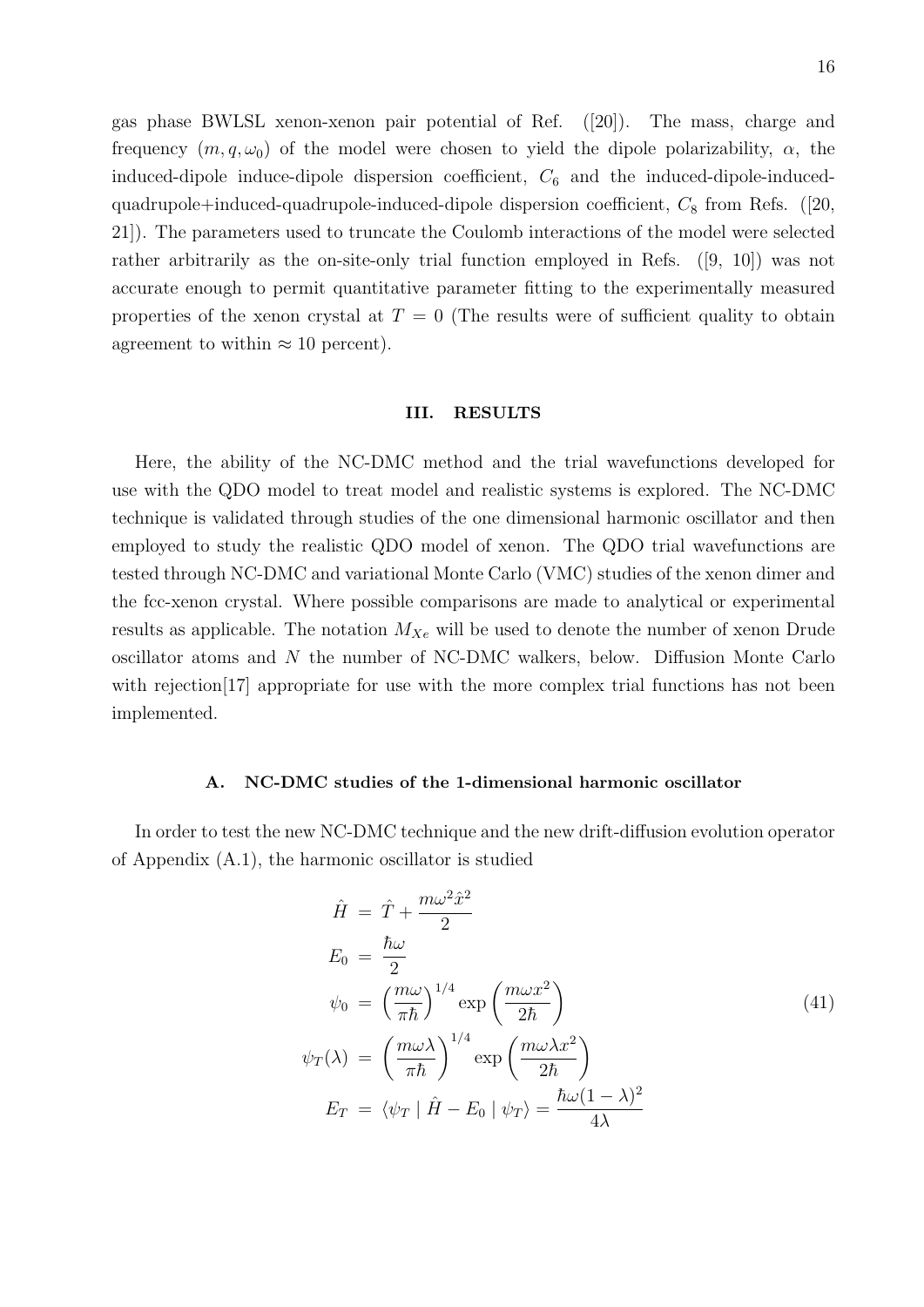Tests are performed using  $\lambda = 0$  and  $\lambda = 0.9$ .

In Fig. 3, a NC-DMC study of the convergence of the ground state energy with imaginary time step, Fig. 3(top), and walker number, Fig. 3(bot), are presented for the  $\lambda = 0$  trial function (no importance sampling). The results converge as  $\tau^2$  to the correct value  $(E_0(\tau) E_0$  is presented in the figure). Approximately 200 walkers are required to generate converged results.



FIG. 3: (left)The convergence of the ground state energy with imaginary time step for the onedimension harmonic oscillator computed using the NC-DMC method with  $\psi_T = 1$  and  $N = 1000$ walkers. (right) The corresponding convergence of the ground state energy with walker number computed using an imaginary time step of  $\tau \hbar \omega = 0.02$ .

In Fig. 4, the same study is performed using the  $\lambda = 0.9$  trial function both with and without the improved drift-diffusion evolution operator. Again, appropriate convergence behavior is observed with the improved drift-diffusion evolution operator of Appendix A.1 exhibiting faster convergence with  $\tau$ . Approximately 200 walkers seems to be required to generate accurate results.

## B. The xenon dimer under the full QDO model

It is useful to evaluate the quality of the QDO trial functions presented in Sec. (II) through tests on the most basic system to which they can be applied, the xenon dimer. The variational dimer energy as a function of nuclear separation,  $E_T(R)$ , is given for all trial wavefunctions described in the text, the on-site-only trial function, the on-site-plusdipole-dipole trial function and the on-site-plus-all-pair-multipole model in Fig. 5. Results are compared to a high quality NC-DMC simulation estimate of  $E_0(R)$  (the correct results). The on-site-plus-all-pair-multipole wavefunction performs particularly well, predicting the well depth to within 10% percent.

Next, the convergence of the ground state energy of the xenon dimer at its minimum,  $E_0(R_{min})$ , with imaginary time step and walker number is presented for the on-site-plus-all-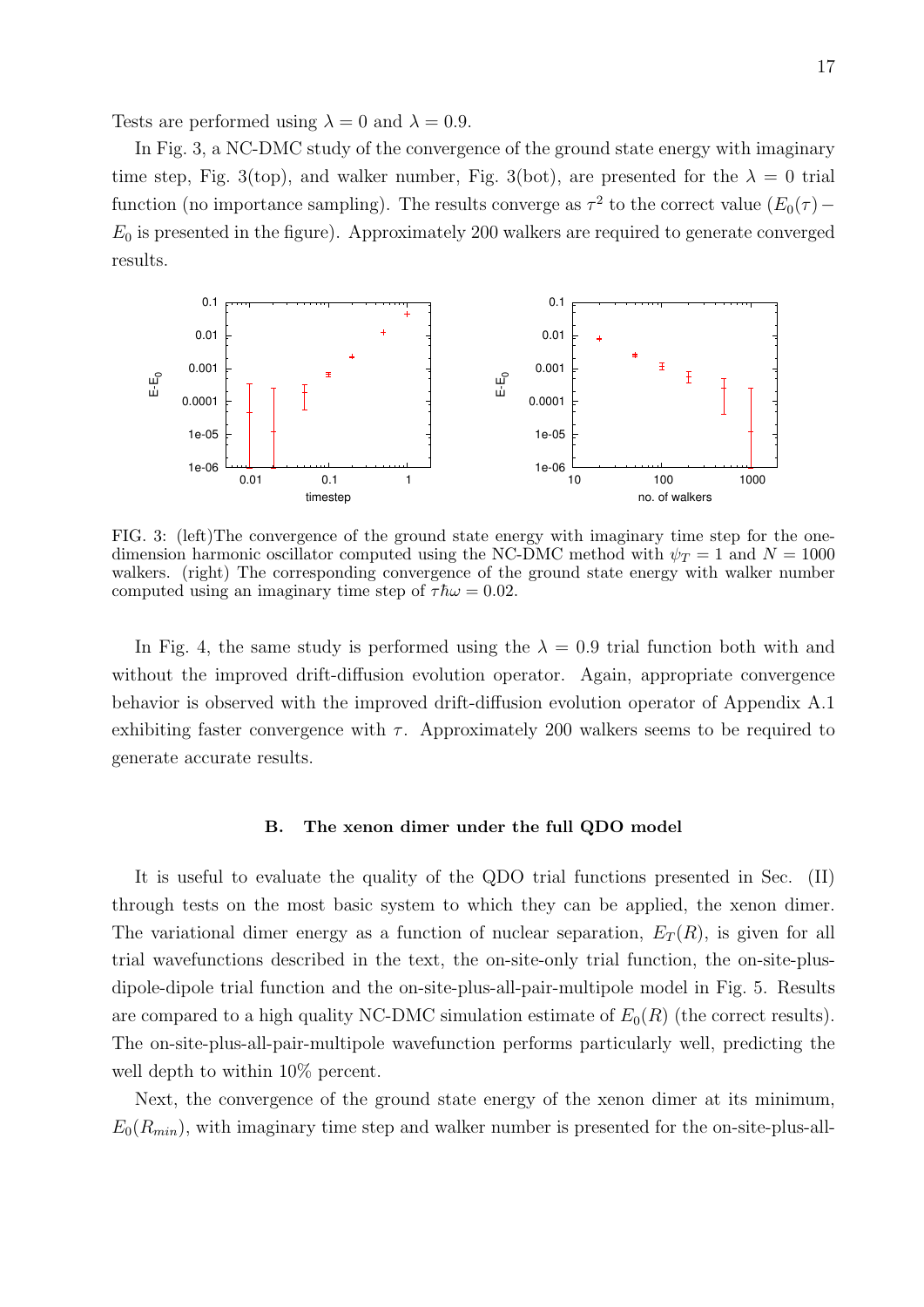

FIG. 4: (top-left)The convergence of the ground state energy with imaginary time step for the one-dimensional harmonic oscillator computed using the NC-DMC method with  $\psi_T = \psi_0(\lambda \omega)$ ;  $\lambda =$  $0.9; \epsilon \neq 0$  and  $N = 1000$  walkers. (top-right) The corresponding convergence of the ground state energy with walker number computed using an imaginary time step of  $\tau \hbar \omega = 0.1$ . (bot-left) The convergence of the ground state energy with imaginary time step for the one-dimensional harmonic oscillator computed using the NC-DMC method with  $\psi_T = \psi_0(\lambda \omega)$ ;  $\lambda = 0.9$ ;  $\epsilon = 0$  and  $N = 1000$ walkers. (bot-right)The corresponding convergence of the ground state energy with walker number computed using an imaginary time step of  $\tau \hbar \omega = 0.002$ .

pair-multipole trial function under NC-DMC (see Fig. 6). The observed behavior is in accord with expectations (e.g. the convergence with N and  $\tau$  is uniform and has the appropriate power law dependence given the method of [17] has not been implemented.).

## C. Fcc-solid xenon under the dipole limit QDO model at  $T=0$

Having demonstrated the stability and accuracy of the new techniques on small systems, it is natural to examine larger systems for which high quality "exact" results can still be obtained. The dipole limit QDO model for the perfect fcc-xenon solid can be solved quasianalytically in reciprocal space (a  $6n_{site} \times 6n_{site}$  matrix constructed by appropriate G-vector sums is diagonalized at each of the  $n_{cell}^3$  k-points in Brillouin zone where  $n_{site} = 4$  for the fcc lattice and  $n_{cell}$  is the number of fcc unit cells in the crystal of interest, as opposed to diagonalizing a single  $3M_{Xe} \times 3M_{Xe}$  matrix). The results of a NC-DMC study of the dipole limit QDO model of the perfect fcc-xenon solid at the experimental lattice constant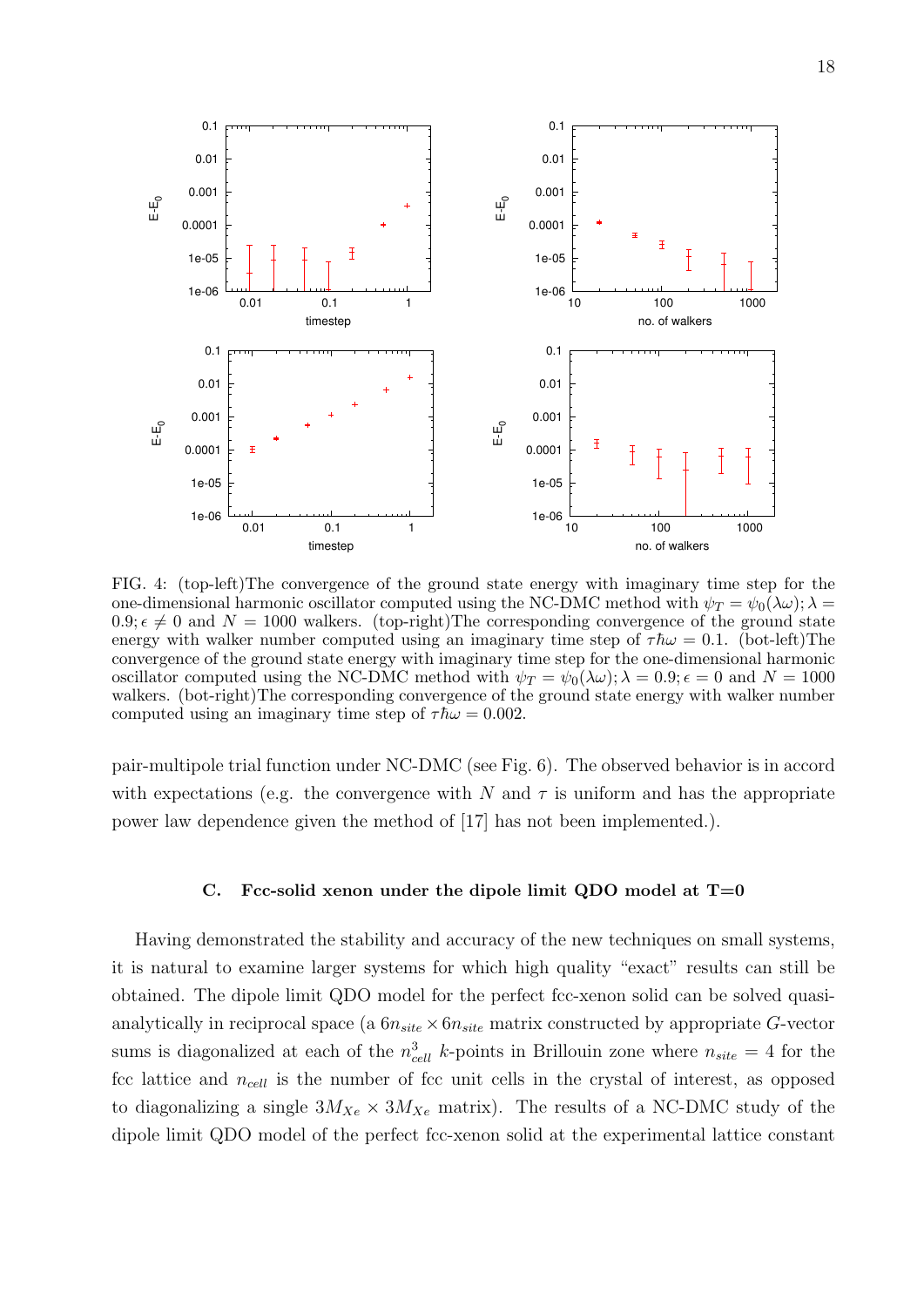

FIG. 5: The variational energy as a function of nuclear separation,  $E_T(R)$  for the full QDO model xenon dimer is presented for all trial wavefunctions described in the text, from top to bottom: The on-site-only trial function (plus sign), the on-site-plus-dipole-dipole trial function (x) and the on-site-plus-all-pair-multipole model (star). Results are compared to a converged NC-DMC study (box) of the dimer potential curve,  $E_0(R)$ .

performed using  $\hbar\tau = 0.01$  N = 1000 and the on-site-plus-dipole-dipole trial function are compared to the analytical results as a function of system size,  $M_{Xe}$ , in Fig. 7. Although the NC-DMC imaginary time step must be decreased as  $\sqrt{M_{Xe}}$  with increasing system size, the NC-DMC simulation estimates of the ground state energies match the analytical answers within the error bars.

## D. Fcc-solid xenon under the full QDO model at  $T=0$

The results of the previous subsection suggest that the new techniques are capable of generating high quality results for the non-trivial full QDO model of the fcc-xenon crystal where there are no analytical answers with which to compare. Proceeding carefully, therefore, in Fig. 8, the convergence of the ground state energy with imaginary time step for the full QDO model  $M_{Xe}$  =32 atom xenon solid computed using the NC-DMC method with the on-site-plus-all-pair-multipole trial function and  $N = 1000$  walkers is given. Further computations on the QDO model solid given below were performed using  $\hbar\tau = 0.02$ au. and  $N = 1000$  and an appropriate reduction of  $\tau$  as  $\sqrt{M_{Xe}}$  with increasing system size.

The ground state energy of the fcc-xenon solid as a function of system size,  $M_{Xe}$  at the experimentally determined lattice constant,  $a_{eq} = 6.12$ Å under the full model QDO is presented in Fig. 9 along with the extrapolation of the results to  $M_{Xe} \to \infty$  limit. The experimental T = 0 binding energy is  $E_0(a_{eq}) = -6.05$ mHartree/atom[20] while the present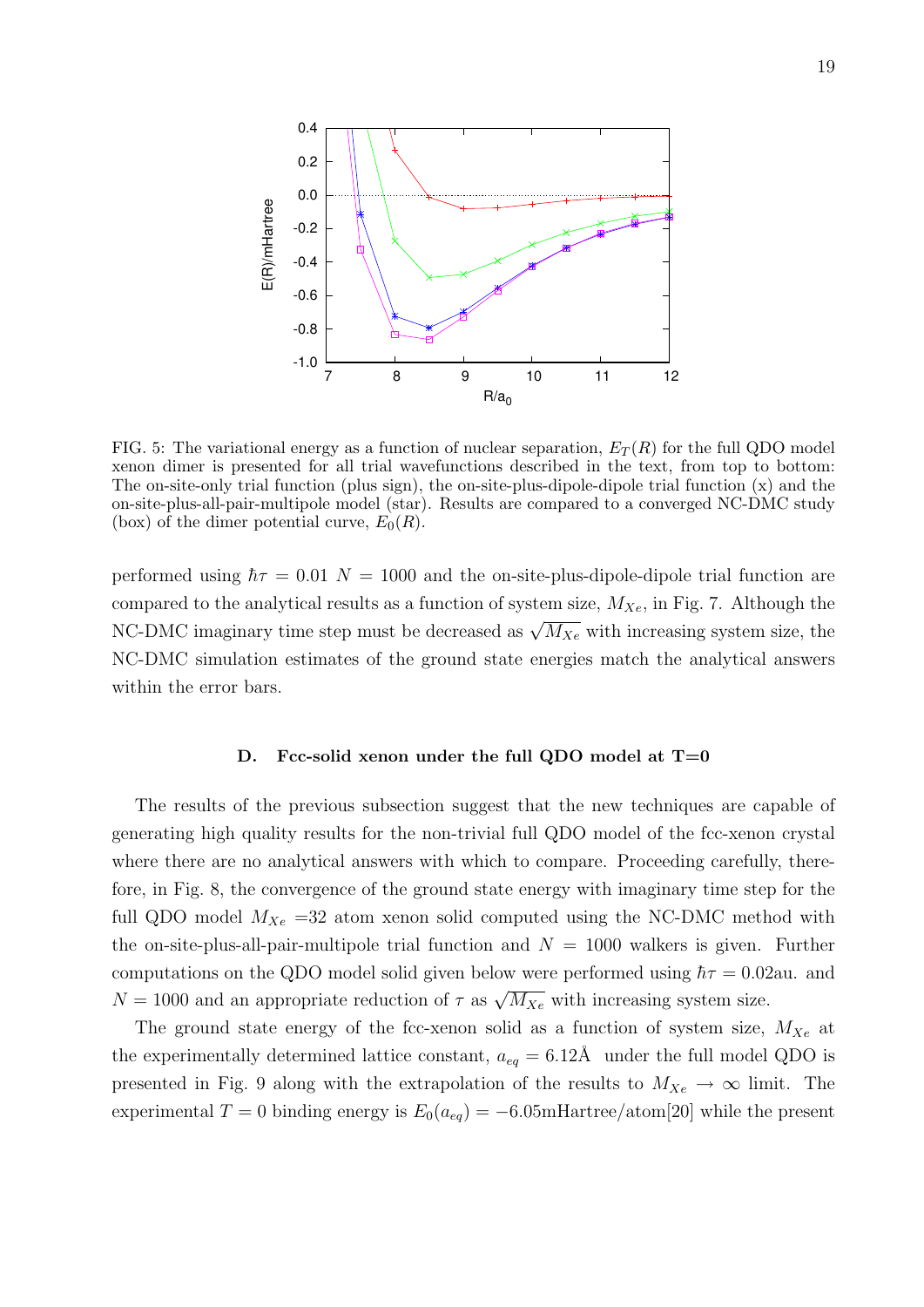

FIG. 6: (top)The convergence of the ground state energy with imaginary time step for the full QDO model xenon dimer computed using the NC-DMC method with the on-site-plus-all-pairmultipole trial function. (bot)The corresponding convergence of the ground state energy with walker number computed using an imaginary time step of  $\hbar\tau = 0.02$ au. Note, the energy scale is on order  $10\mu$ Hartree, stringently testing the method.

full QDO predicts  $E_0(a_{eq}) = -6.27$ mHartree/atom. The zero point energy is estimated to be 0.2mHartree/atom[22] and hence the agreement is good. It is important to note that the full model QDO is fit to reproduce the BWLSL pair potential in the gas phase. The high accuracy gas phase pair potential predicts a  $T = 0$  crystal binding energy of  $E_0(a_{eq}) = -6.81 \text{m}$ Hartree/atom. Thus, the full QDO model introduces substantial manybody corrections in the condensed phase.

In Fig. 10(left), the ground state energy of the  $M_{Xe}=32$  atom fcc-xenon solid as a function of lattice constant,  $E_0(a)$ , is presented along with the variational energy,  $E_T(a)$ , of the onsite-plus-all-pair-multipole trial function. It is clear that  $E_T(a)$  is not accurate enough to describe the solid well. Last, the ground state energy of the  $M_{Xe}=32$  and  $M_{Xe}=256$ atom fcc-xenon solids as a function of lattice constant is presented in Fig. 10(right). The lattice constant predicted by the QDO model is in very good agreement with experiment  $(a_{eq} = 6.12\text{\AA})$ . In contrast, the BWLSL gas-phase pair potential, which is reproduced by the QDO model in the two-body, gas-phase limit, predicts  $a_{eq} = 6.04\text{\AA}$ . Nuclear quantum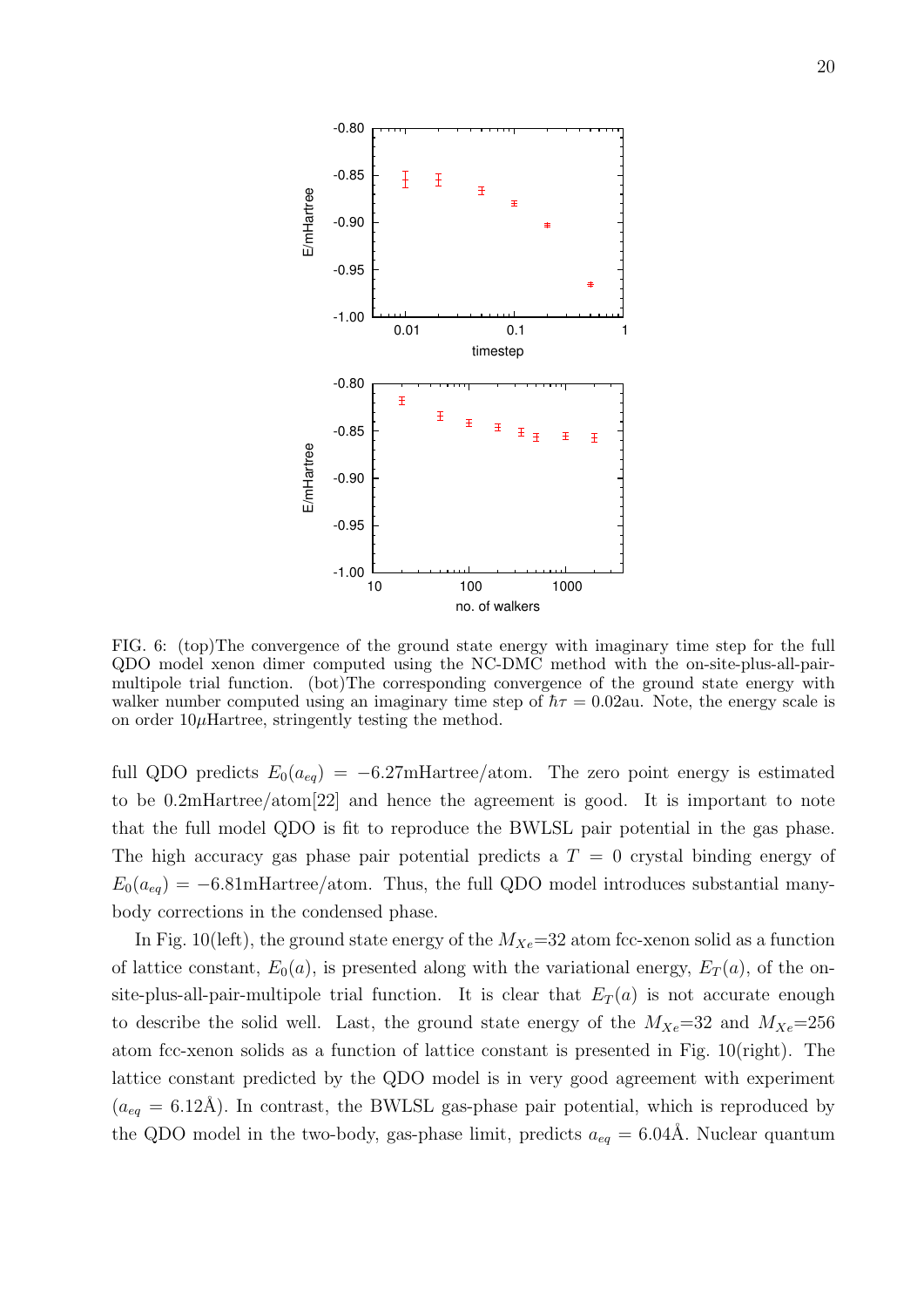

FIG. 7: The convergence of the ground state energy of the fcc-xenon solid at the equilibrium lattice constant as a function of system size  $(n = n_{cell})$  under the dipole limit QDO model computed using NC-DMC with the on-site-plus-dipole-dipole trial function,  $N = 1000$  walkers and a time step of  $\hbar\tau = 0.01$ . Simulation results (points) are compared to the analytical results (blue). A fit to the data is included  $(f(n) = E_0 - \Delta/n^3)$  along with the extrapolated value of  $E_0 =$  $-6.5055$ mHartree/atom (top horizontal line), which is close to the large-N analytic result of  $E_0 =$  $-6.4996$ mHartree/atom, calculated for  $N = 32000$  (purple).



FIG. 8: The convergence of the ground state energy of the fcc-xenon solid as a function of imaginary time step at the equilibrium lattice constant under the full QDO model computed using NC-DMC with the on-site-plus-all-pair-multipole trial function, with 32 atoms and  $N = 1000$  walkers.

effects (see Appendix A.3) are estimated to increase the lattice constant by  $0.03\text{\AA}$ . The QDO prediction of the bulk modulus for two system sizes,  $\kappa = 4.0 \pm 0.1$ GPa for  $M_{Xe}$ =32 atoms and  $\kappa = 4.2 \pm 0.2 \text{GPa}$  for  $M_{Xe} = 256$  atoms are in good agreement with each other and nuclear quantum effects are estimated to decrease these values by 0.3GPa. Thus, the model prediction is within 3 to 10 percent of the experimental value,  $\kappa = 3.64\text{GPa}$ . Note, the BWLSL gas phase pair potential predicts a rather large modulus,  $\kappa = 4.55$ GPa. Thus, the QDO does capture the many-body terms that arise in condensed phase reasonably well. These new accurate simulation results show the present QDO xenon model somewhat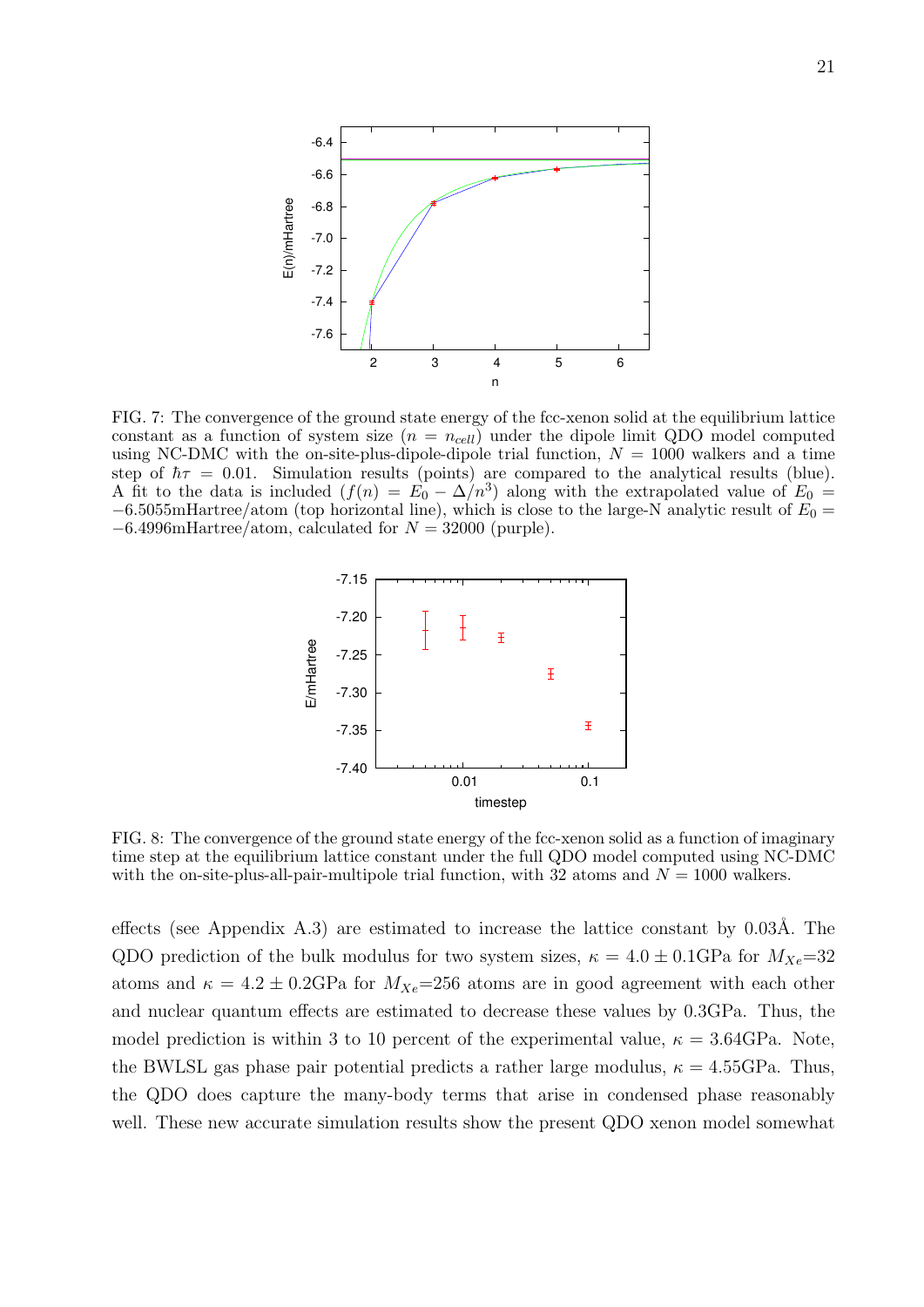

FIG. 9: The convergence of the ground state energy of the fcc-xenon solid as a function of system size  $(n = n_{cell})$  at the equilibrium lattice constant under the full QDO model computed using NC-DMC with the on-site-plus-all-pair-multipole trial function (the points),  $N = 1000$  walkers and an imaginary time step of  $\hbar\tau = 0.02$ au. A fit to the data is included  $(f(n) = E_0 - \Delta/n^3)$  along with the extrapolated value of  $E_0 = -6.275$ mHartree/atom (top horizontal line).

"stiff" in the solid phase although the lattice constant and the binding energy are predicted reasonably. In general, the QDO parameters need to be tuned to reflect the higher quality solid state simulation data that can now be generated.

## IV. SUMMARY AND CONCLUSIONS

In this paper, a new diffusion Monte Carlo technique, NC-DMC is presented which strictly conserves the number of walkers along the stochastic trajectory. The new method, NC-DMC, is hence very stable and allows long runs to be performed in complex systems even when the trial function is not optimal and the imaginary time step is taken to be large. The technique requires only a small modification of an existing DMC code and could potentially be applied to study a wide variety of problems. Other NC-DMC methods approaches are presented in Refs. [12, 13]. An improved propagator for the diffusion-drift evolution operator that can be generally implemented but is of particular interest for use with Gaussian trial functions where it is exact, is also presented. The NC-DMC method was applied to study model and realistic systems and demonstrated to be stable and accurate.

The QDO is an elegant model that could be used to form the basis for next generation high accuracy force fields as it naturally generates all long range responses, in particular many-body polarization and dispersion. Using QDOs, the force field designer need only concentrate on fitting short range repulsive terms and cutoff functions designed to turn off the long range interactions at close internuclear separations. If accurate single-point energies of the QDO model could be generated, these non-trivial QDO model parameters could be fit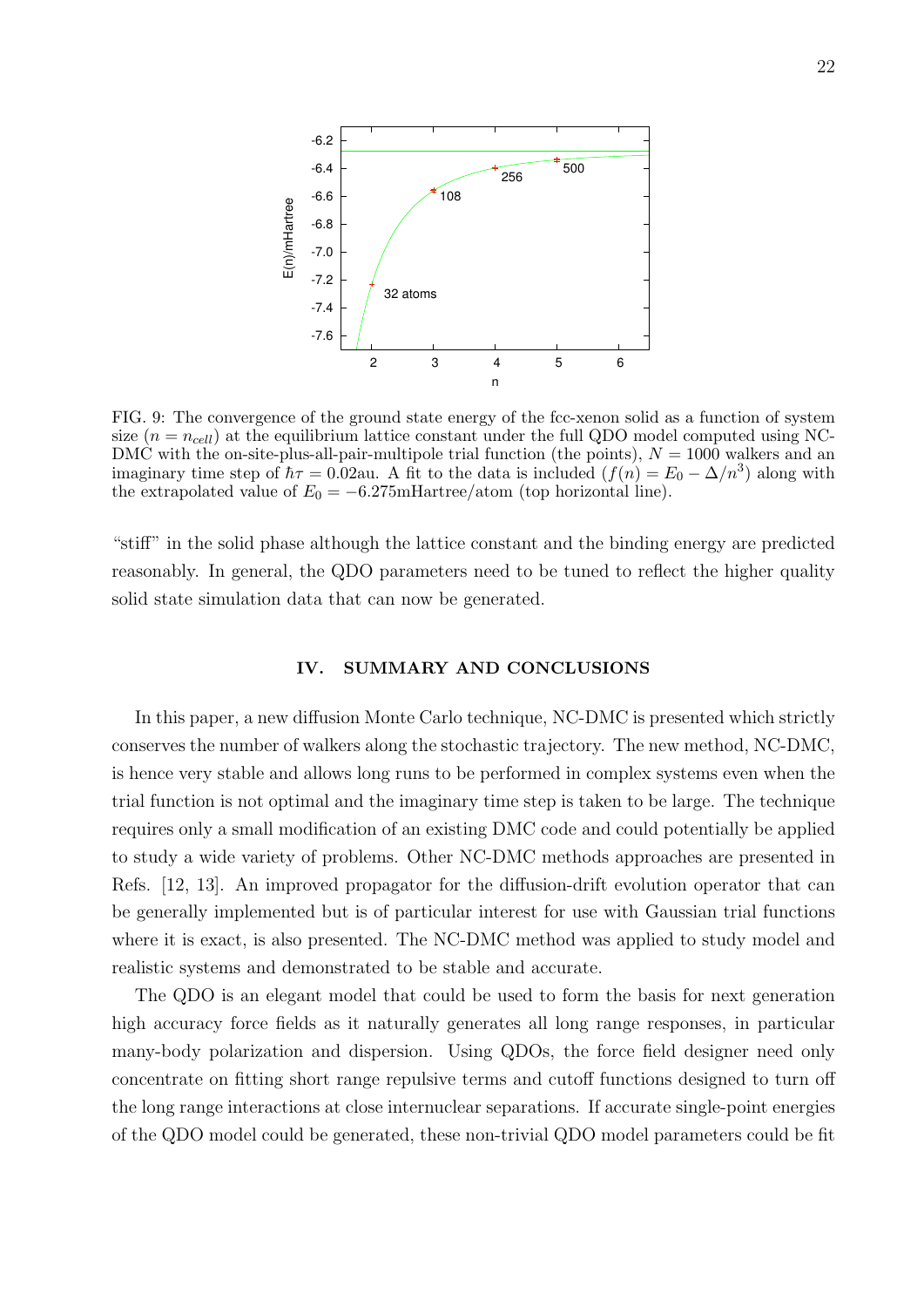

 $a/a<sub>expt</sub>$ 

E(a)/mHartree

E(a)/mHartree

FIG. 10: (left)The ground state energy of the  $M_{Xe}=32$  atom fcc-xenon solid as a function of lattice constant,  $E_0(a)$  under the full QDO model computed using NC-DMC with the on-site-plusall-pair-multipole trial function (bottom curve),  $N = 1000$  walkers and an imaginary time step of  $\hbar\tau = 0.02$ au. compared to the variational result of the on-site-plus-all-pair-multipole trial function (top curve). (right)The ground state energy of fcc-xenon for  $M_{Xe}=32$  atom (bottom curve) and  $M_{Xe}$ =256 atom (top curve) cells solid as a function of lattice constant,  $E_0(a)$ , under the full QDO model computed using NC-DMC with the on-site-plus-all-pair-multipole trial function,  $N = 1000$ walkers and an imaginary time step of  $\hbar \tau = 0.02$ au.

 $a/a<sub>expt</sub>$ 

to experimental data and/or high level quantum chemical computations of small systems, easily. Here, QDO trial functions for use with NC-DMC simulation studies performed to generate high-accuracy, single-point ground state energies are presented and then applied. It is found in studies of the fcc-xenon solid at  $T = 0$  that the trial functions presented herein are capable of generating high accuracy ground state energies for large system sizes when used in NC-DMC simulations. The proposed trial functions are of sufficiently high quality that the equilibrium lattice constant, the binding energy and the bulk modulus of the QDO model fcc-xenon crystal at  $T = 0$  could be accurately determined. This represents a significant success. However, the present set of trial functions were not accurate enough to allow elastic constants to be predicted within the available computing budget. Current work involves employing correlated sampling techniques[23, 24] and improved trial functions including 3-body terms to generate more accurate results more efficiently.

# V. ACKNOWLEDGEMENTS

J.C. acknowledges support from Scottish Enterprise and the Edinburgh Parallel Computing Center. M.H.M. acknowledges support from NSERC and G.J.M. from IBM Research. A.J. and A.T. are supported by EPSRC.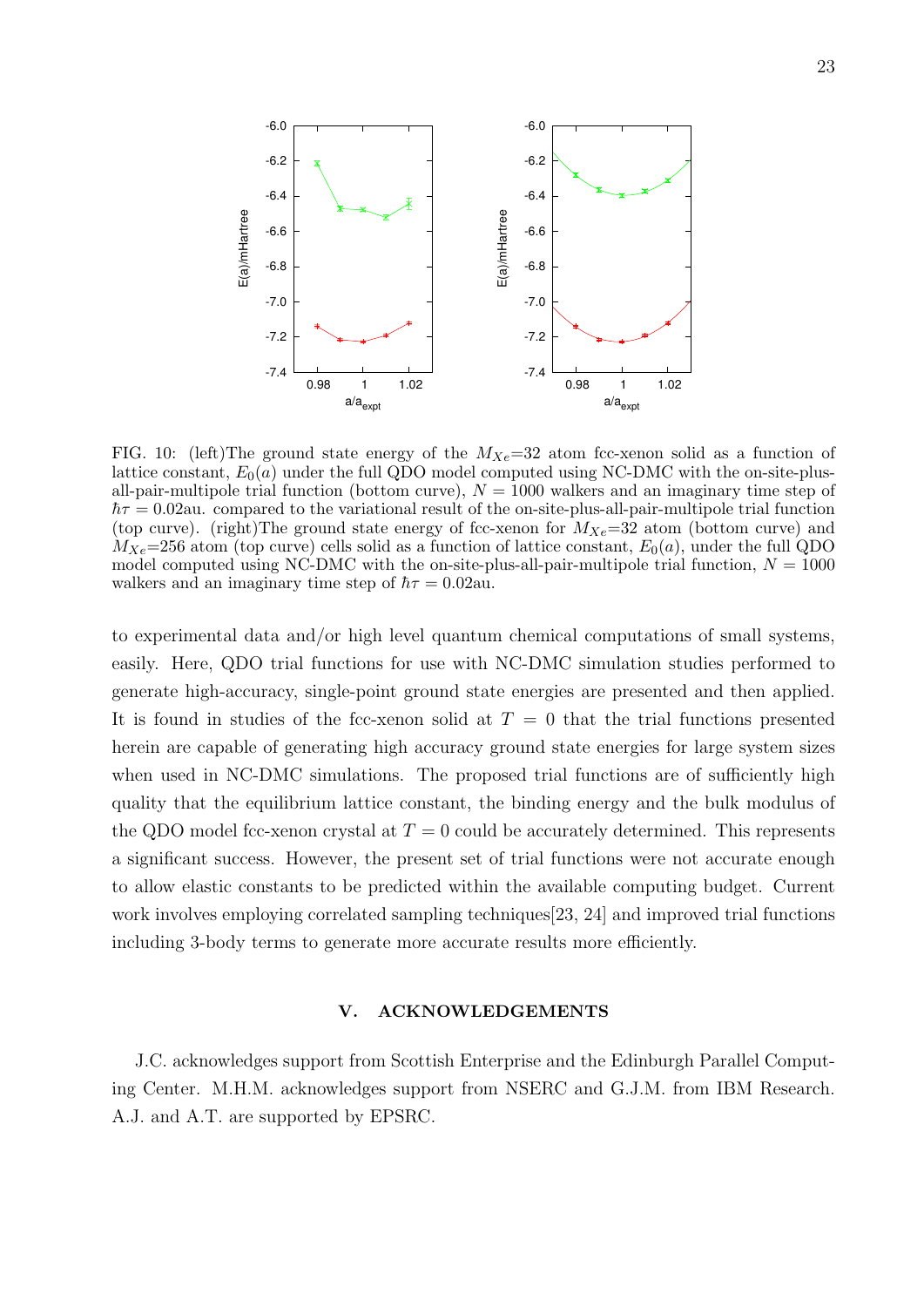## Appendix A: Diffusion, Drift, Branching and Nuclear Quantum Effects

# 1. Diffusion and Drift in DMC

As discussed in the text, a useful splitting of the non-Hermitian evolution operator given in Eq. (3) requires the application of  $\exp[-\tau(\hat{T}+\hat{D})]$  to the distribution function, f. For arbitrary choice of  $\psi_T$ , the propagator cannot be obtained analytically. However, as we are interested in a small  $\tau$  approximation to the operator, it is possible to make progress. First, basic  $\exp[-\tau \hat{T}]$  evolution leads to the

$$
f(x; \tau) = \left(\frac{m}{2\pi\hbar^2\tau}\right)^{1/2} \int dx' \exp\left[-\frac{m}{2\hbar^2\tau}(x - x')^2\right] f(x'; 0)
$$
 (A1)

where for simplicity we have restricted ourselves to one dimension and have assumed free space (open as opposed to periodic boundaries). As  $\tau$  goes to zero, the Gaussian approaches a delta function thereby restricting the convolution to a small region of space about each point x. It is, therefore, possible to consider introducing the Taylor expansion for  $d \log \psi_T / dx$ to first order which yields

$$
\hat{D}f = \left(\frac{\hbar^2}{m}\right) \frac{d}{dx} \left[ f(x) \left( \frac{d \log \psi_T(x')}{dx'} + (x - x') \frac{d^2 \log \psi_T(x')}{dx'^2} \right) \right]
$$
(A2)

The expression is exact if  $\psi_T$  is Gaussian. The approximation leads to the evolution (which is again exact for Gaussian  $\psi_T$  [25]

$$
f(x;\tau) = \int dx' \left(\frac{m}{2\pi\hbar^2 \tau_{\text{eff}}^{(1)}(x')} \right)^{1/2} \exp\left[ -\frac{m}{2\hbar^2 \tau_{\text{eff}}^{(1)}(x')} \left( x - x' - \frac{\hbar^2 \tau_{\text{eff}}^{(2)}(x')}{m} \frac{d \log \psi_T(x')}{dx'} \right)^2 \right] f(x';0)
$$
\n(A3)

where

$$
\tau_{\text{eff}}^{(1)}(x) = \tau S(\tau \epsilon(x))
$$
\n
$$
\tau_{\text{eff}}^{(2)}(x) = \tau S\left(\frac{\tau \epsilon(x)}{2}\right)
$$
\n
$$
\epsilon(x) = \left(\frac{\hbar^2}{m}\right) \frac{d^2 \log \psi_T(x)}{dx^2}
$$
\n
$$
S(\chi) = \exp(\chi) \frac{\sinh(\chi)}{\chi}
$$
\n(44)

and the propagator is not symmetric because the drift-diffusion evolution operator is not Hermitian. The approximate evolution retains the norm-conserving property of the full operator

$$
\int dx f(x;\tau) \equiv \int dx' f(x';0). \tag{A5}
$$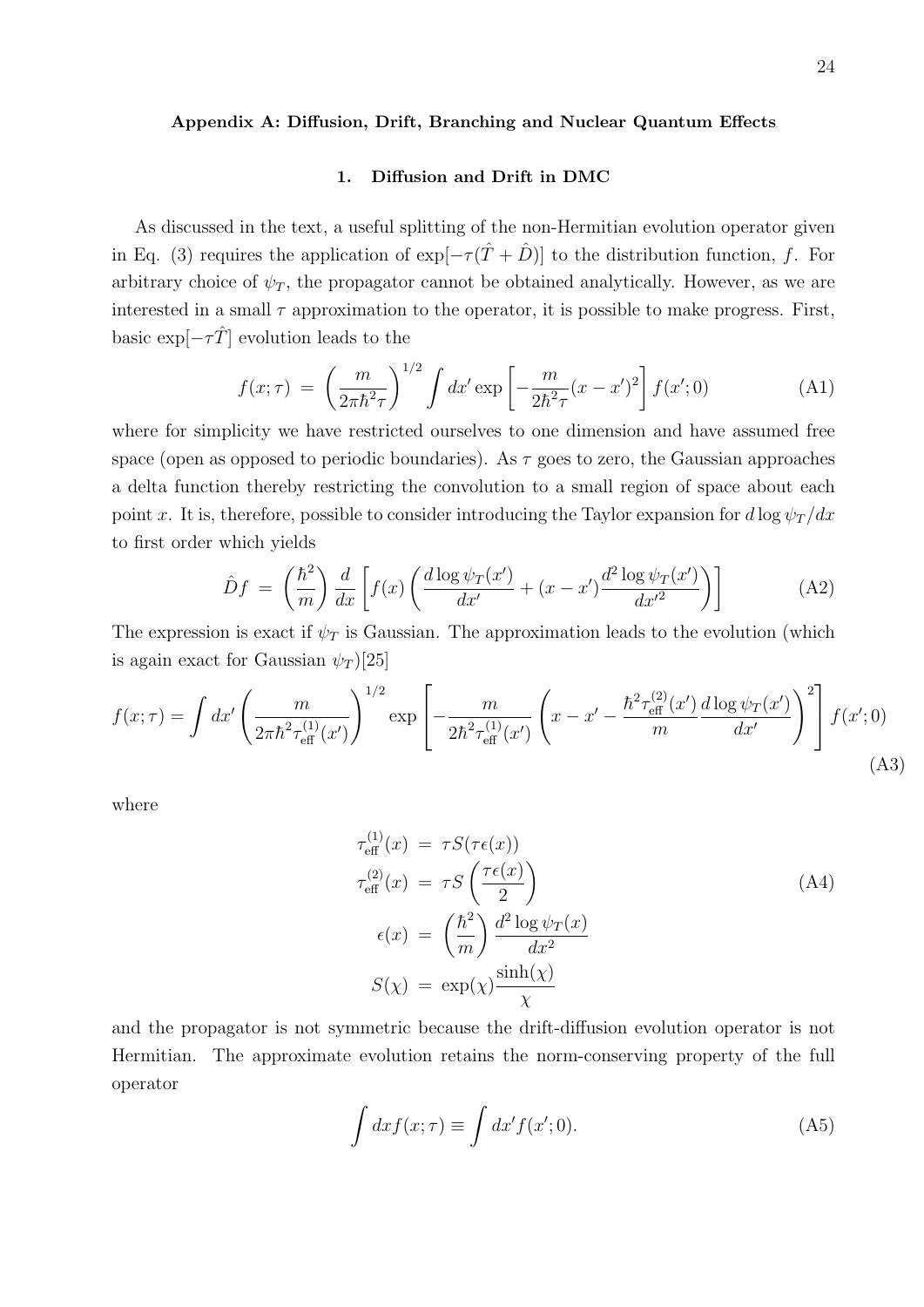and the  $\tau_{\text{eff}}(x) \geq 0$  for all  $\epsilon(x)$ . (See Ref. [17] for a discussion of norm conservation in the presence of boundary condition violations). Note, that if  $\epsilon(x)$  is taken to be zero,  $\tau_{\text{eff}}^{(1)} = \tau_{\text{eff}}^{(2)} = \tau$ , and the commonly employed result is obtained [15, 16]. To the best of our knowledge, this formula has not appeared previously. The formula is valid for periodic systems provided  $\hbar^2 \tau / (mL^2) \ll 1$  where L is the periodic box edge.

The above propagator can be applied to evolve a walker at position  $x'$  selected with probability  $f(x', 0)dx'$  to its new position x in the ensemble  $f(x; \tau)$  by sampling a Gaussian random number,  $\zeta(x')$  with standard deviation given by  $\sigma(x') = (\hbar^2 \tau_{\text{eff}}^{(1)}(x')/m)^{1/2}$  and taking  $x = x' + \zeta(x') + (\hbar^2 \tau_{\text{eff}}^{(2)}(x')/m) d \log \psi_T(x')/dx'$ . Note, appropriate cutoff functions can be introduced on  $d \log \psi_T(x') / dx'$ [17] and on  $\epsilon(x')$  if necessary.

In multidimensional systems, the proposed evolution requires the computation of the 2nd derivative matrix,  $\nabla \nabla \log(\psi_T)$  along with a rotation to a frame in which the matrix is diagonal. However, given that the DMC method already requires the computation of  $\nabla^2 \log(\psi_T)$ , it is a reasonable approximation to take the 2nd derivative matrix to be diagonal (and perhaps take an isotropic average,  $(1/d) \sum_{\gamma} \nabla^2_{i\gamma} \log(\psi_T)$ , for each particle i in d spatial dimensions to avoid inducing a bias through a particular choice of Cartesian coordinate system orientation). This simple approach is already an improvement on the usual approximation  $\nabla \nabla \log(\psi_T) \approx 0$ . For the QDO, specifically, the on-site term in  $\psi_T$  is both Gaussian in form, constant and dominant. It is, therefore, simple and straightforward to include a non-zero  $\epsilon(x)$  in the diffusion-drift step. At present, we have only included the constant on-site term in our computations because we have observed that once this contribution to  $\epsilon(x)$  is introduced, the imaginary time step in the DMC studies is limited by the commutator between the branch and diffuse-drift evolution operators. However, we note that improvements to the drift-diffusion propagator following the derivation given in Sec. II.B.2 are possible and/or the drift-diffusion propagator can be applied in a multiple-time step fashion (*n* applications of the drift-diffusion propagator with time imaginary step,  $\hbar\tau/2n$ , before applying the branch operator with imaginary time step,  $\hbar \tau$ .).

It is useful to note that performing a DMC simulation without branching is equivalent to sampling  $\psi_T^2$  provided that the propagator is boundary condition satisfying and  $\tau$  is taken sufficiently small because although  $\exp[-\tau(\hat{T} + \hat{D})]$  preserves  $\psi_T^2$  (.e.g.  $H \to H_T$  such that  $E_0 \to (H_T \psi_T)/\psi_T$  approximations are made in its application. Since it is possible to sample  $\psi_T^2$  using standard Metropolis Monte Carlo procedures, the efficacy of the approximations made in applying the drift-diffusion evolution operator can be investigated by performing an imaginary time step convergence study of DMC sans branching (The walker number dependence of the DMC results is induced by the branch step only). In this way, measures can be taken to ensure that the imaginary time step of the full DMC computations are limited only by the commutator between the branch and diffusion-drift terms. Additionally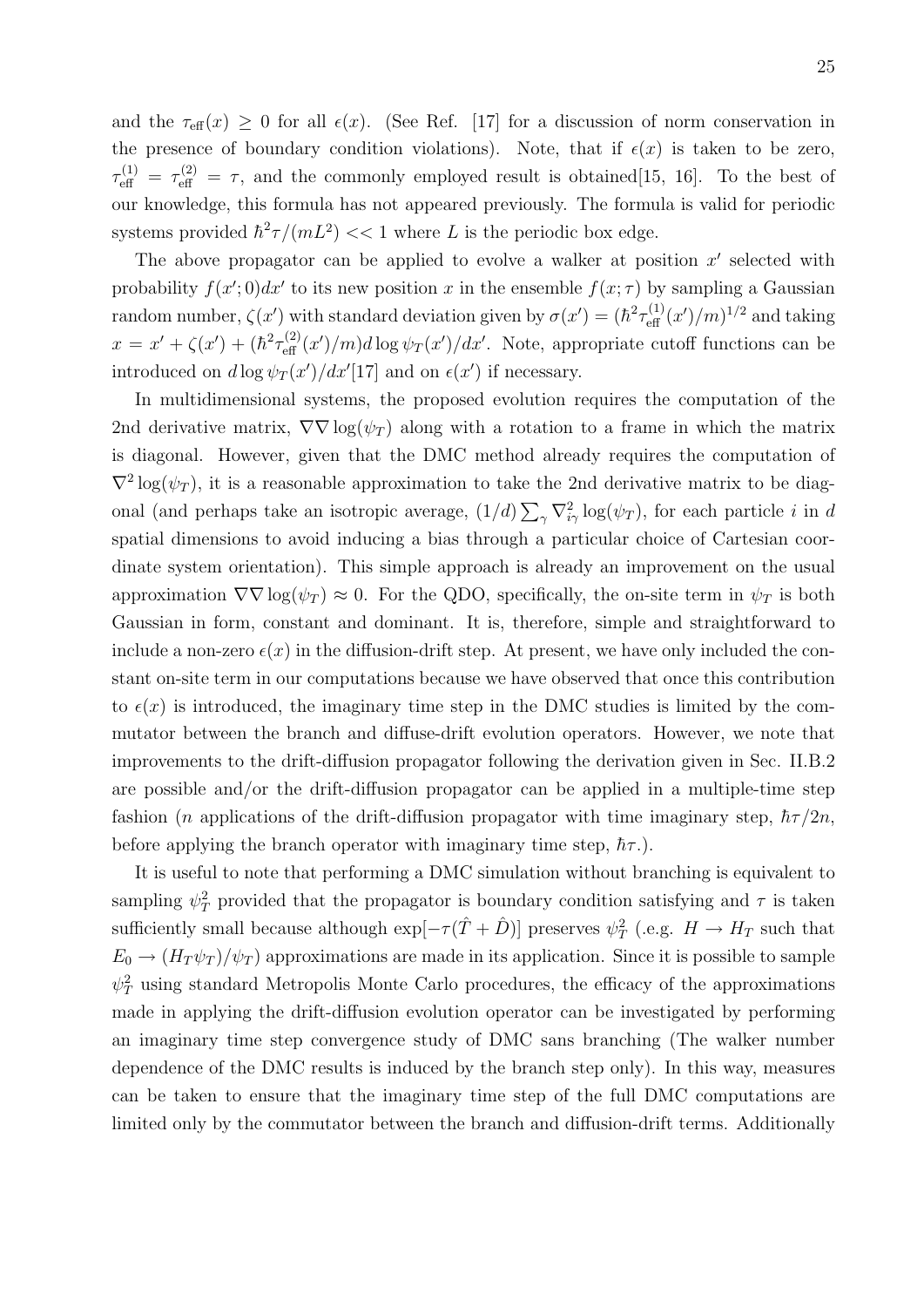as described in Ref. [17], the errors in the drift-diffusion propagator can be reduced using a Metroplis Monte Carlo rejection sampling algorithm that imposes detailed balance by employing the approximate propagator as the a priori transition probability and  $\psi_T^2$  as the limiting distribution. This approach has not been implemented herein but it can be employed with the improved drift-diffusion operator above without loss of generality. A minor drawback of Ref. [17] is that persistent or trapped configurations can occur (e.g. diffusion-drift moves of trapped configurations are accepted with very low weight) which requires careful attention to details in the method's implementation.

In Fig. 11(left), the results of an imaginary time step study for the 1D oscillator model presented in Sec. (III A) under DMC with the branching step turned off are given. When  $\epsilon(x)$  is taken to be non-zero, the computations yield correct results  $(\langle \psi_T | (H - E_0) | \psi_T \rangle =$  $\hbar \omega (1 - \lambda)^2 / (4\lambda) = E_T$ ) independent of imaginary time step as is to be expected for a Gaussian model. With  $\epsilon(x) \equiv 0$ , the computations converge at a finite imaginary time step to the correct result. In Fig. 11(right), a similar imaginary time step study is presented for the QDO xenon dimer with  $\epsilon$  taken to be zero and taken equal to the on-site interaction value. Again, taking  $\epsilon \neq 0$  increases significantly the imaginary time step at which convergence is obtained. However, both choices of  $\epsilon$  converge to the result obtained from a standard Metropolis sampling study. In order to demonstrate the utility of the local



FIG. 11: (left)The convergence of the variational energy with imaginary time step both with and without the exact drift ( $\epsilon \neq 0$ , dash, and  $\epsilon \equiv 0$ , cross), for the one-dimensional harmonic oscillator computing using the DMC method without branching and  $\psi_T = \psi_0(\lambda \omega)$ ;  $\lambda = 0.9$ ;. (right) The convergence of the variational energy with imaginary time step both with and without the exact drift ( $\epsilon \neq 0$ , dash, and  $\epsilon \equiv 0$ , cross), for the full QDO xenon dimer computing using the DMC method without branching and the on-site-plus-all-pair-multipole trial function.

harmonic drift-diffusion propagator for systems in which the trial function is not predominately Gaussian in character, we show the results for the hydrogen atom  $(\psi_T = \exp(-r/a_0))$ within the isotropic diagonal 2nd derivative approximation  $(\epsilon = -2\tau\hbar^2/(3mra_0))$  simulated in Cartesian coordinates in Fig. 12.

Finally, exact results for harmonic systems can be obtained and used to aid in accessing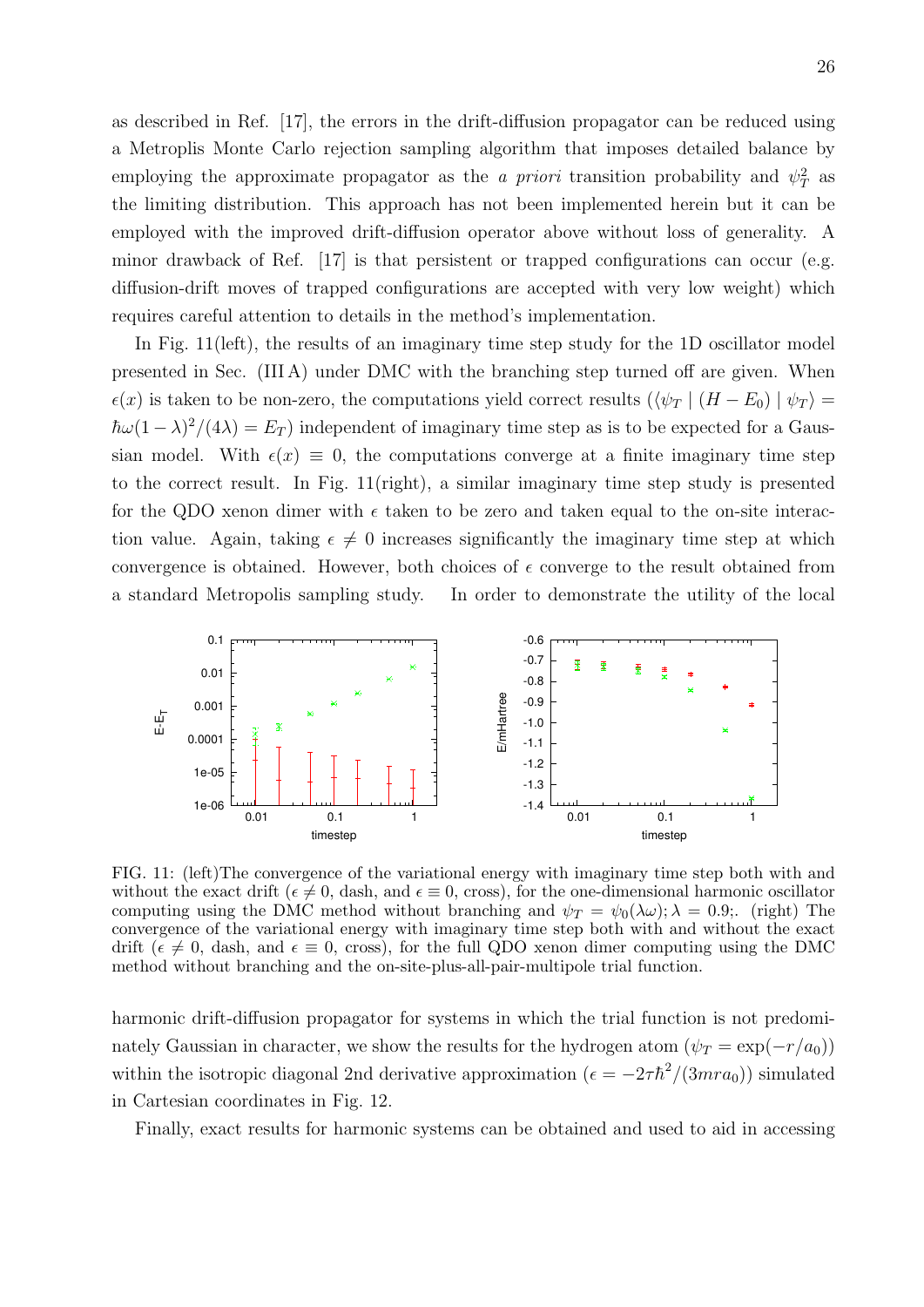

FIG. 12: (left)The convergence of  $V_T = -\langle e^2/r \rangle_{\psi_T^2} = (-e^2/a_0)$  for the hydrogen atom,  $\psi_T =$  $\exp(-r/a_0)$ , with imaginary time step both with and without the isotropic diagonal approximation to the trial function 2nd derivative matrix  $(\epsilon = -2\hbar^2/(3mra_0)$ , dash, and  $\epsilon \equiv 0$ , cross) computed using the DMC method without branching in Cartesian coordinates.

the accuracy of the new approach. The general expression

$$
\langle x | \exp(-\tau \hat{O}) | x' \rangle \equiv \langle x | \psi_T \exp(-\tau \hat{H}) \psi_T^{-1} | x' \rangle \tag{A6}
$$

can be evaluated analytically for the special case  $H = T + m\omega^2 x^2/2$  and  $H_T = T + m\omega^2 \lambda^2 x^2/2$ as described in Ref. [25],

$$
\langle x | \exp(-\tau \hat{O}) | x' \rangle = \left[ \frac{m\omega}{2\hbar \sinh(\tau \hbar \omega)} \right]^{1/2} \tag{A7}
$$
  
 
$$
\times \exp \left\{ -\frac{m\omega}{2\hbar} \left[ \frac{1}{\sinh(\tau \hbar \omega)} (x - x')^2 + \tanh \left( \frac{\tau \hbar \omega}{2} \right) (x^2 + x'^2) + \lambda (x^2 - x'^2) \right] \right\}.
$$

The approximate propapagor of the text can also be generated analytically for harmonic systems,

$$
\langle x | \exp \left( -\tau \tilde{\hat{O}}(\tau) \right) | x' \rangle = \langle x | e^{-\tau \hat{\partial}_1/2} e^{-\tau \hat{\partial}_2} e^{-\tau \hat{\partial}_1/2} | x' \rangle
$$
\n
$$
= \left[ \frac{m \omega a(\tau, \omega, \lambda)}{2} \right]^{1/2}
$$
\n
$$
\times \exp \left\{ -\frac{m \omega}{2\hbar} \left[ a(\tau, \omega, \lambda)(x - x')^2 + b(\tau, \omega, \lambda)(x^2 + x'^2) + \lambda(x^2 - x'^2) \right] \right\}
$$
\n(A8)

where

$$
a(\tau, \omega, \lambda) = \left[\frac{\lambda}{\sinh(\tau \hbar \omega \lambda)}\right] \left[1 + \left(\frac{\tau \hbar \omega (1 - \lambda^2)}{2\lambda}\right) \tanh\left(\frac{\tau \hbar \omega \lambda}{2}\right)\right]^{-1}
$$
(A9)  

$$
b(\tau, \omega, \lambda) = \lambda \tanh\left(\frac{\tau \hbar \omega \lambda}{2}\right) - 2a(\tau, \omega, \lambda) + \frac{2\lambda}{\sinh(\tau \hbar \omega \lambda)}
$$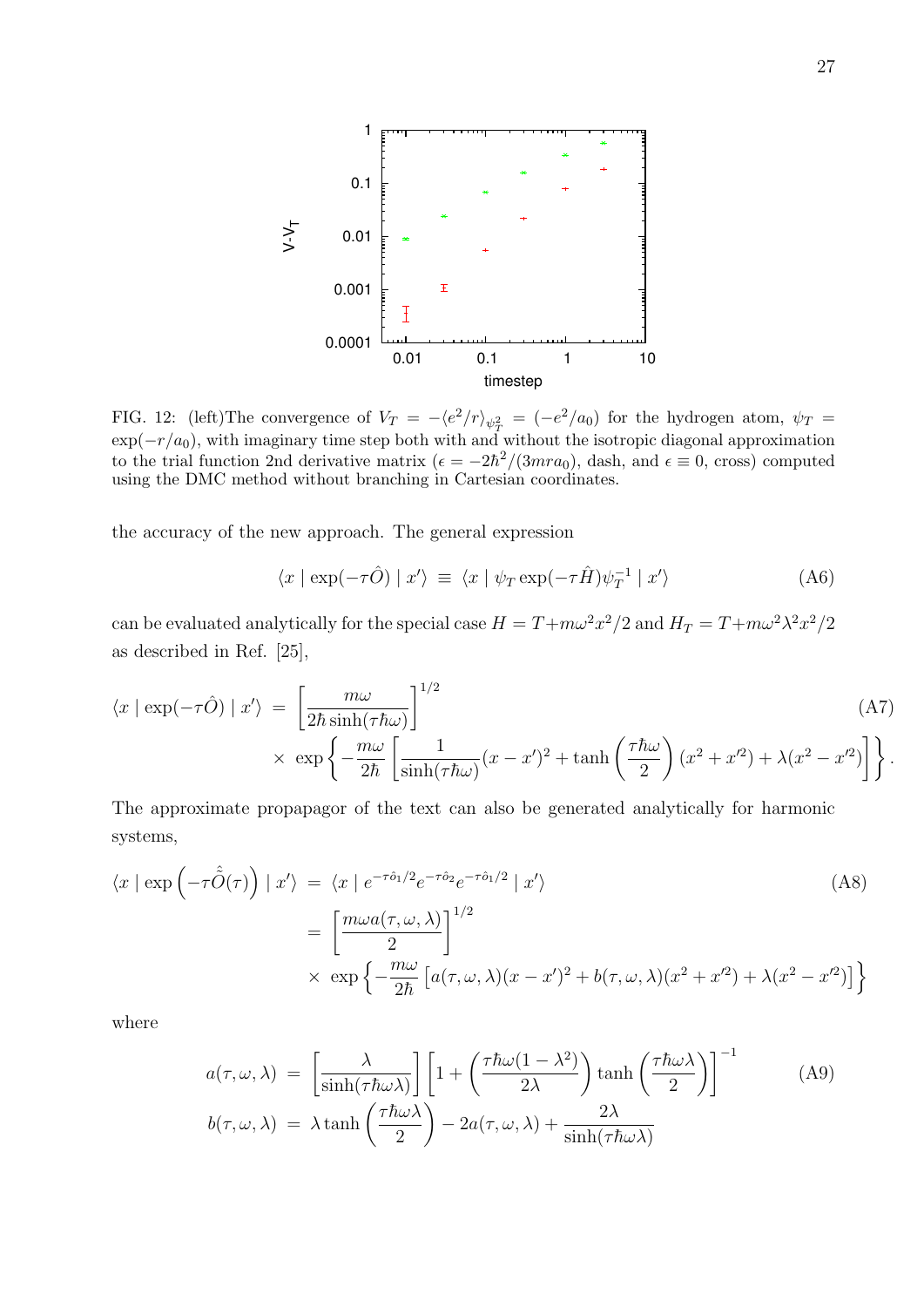Since the approximate expression has same the form as the exact result, the finite  $\tau$  propagator can be mapped on to its exact solution at arbitrary  $\beta = P\tau$  through the definition of three effective parameters

$$
\tilde{\omega}(\tau) = \left(\frac{2}{\tau \hbar}\right) \sinh^{-1} \left(\left[\frac{a(\tau, \omega, \lambda)}{2b(\tau, \omega, \lambda)}\right]^{1/2}\right) \n\tilde{m}(\tau) = \left(\frac{m\omega a(\tau, \omega, \lambda, m)}{\tilde{\omega}(\tau)}\right) \sinh(\tau \hbar \tilde{\omega}(\tau)) \n\tilde{\lambda}(\tau) = \left(\frac{m\omega \lambda}{\tilde{m}(\tau)\tilde{\omega}(\tau)}\right).
$$
\n(A10)

Here, only the  $\tau$  dependence of the effective parameters is referenced explicitly. Finite imaginary time step dependent expressions for the DMC energy estimators discussed in the next subsection follow

$$
\tilde{E}_0(\tau) = \frac{\hbar \tilde{\omega}(\tau)}{2} \n\tilde{E}_H(\tau) = \left\langle \frac{\hat{H}\psi_T(\lambda)}{\psi_T(\lambda)} \right\rangle_{\tilde{f}(\tau)} = \frac{\hbar \omega \lambda}{2} + \left\langle \frac{m\omega^2(1-\lambda^2)}{2}x^2 \right\rangle_{\tilde{f}(\tau)} \n= \frac{\hbar \omega}{2} \left[ \lambda + \left( \frac{[1-\lambda^2]\tilde{\lambda}(\tau)}{[1+\tilde{\lambda}(\tau)]\lambda} \right) \right]
$$
\n(A11)

where

$$
\tilde{f}(x;\tau) = \left(\frac{\tilde{m}(\tau)\tilde{\omega}(\tau)[1+\tilde{\lambda}(\tau)]}{2\pi}\right)^{1/2} \exp\left(-\frac{\tilde{m}(\tau)\tilde{\omega}(\tau)[1+\tilde{\lambda}(\tau)]}{2}x^2\right).
$$
 (A12)

The  $\tilde{E}_0(\tau)$  estimator exists when  $\lambda \to 0$  because the limits of  $a(\tau,\omega,0) = 1/\tau \hbar \omega$  and  $b(\tau, \omega, 0) = \tau \hbar \omega/2$  are well defined. In the limit  $\lambda \to 1$  both estimators properly yield the ground state energy  $E_0 = \hbar \omega/2$ . In Fig. 13, the convergence of the NC-DMC method to the exact finite imaginary time step results is shown for both a small and a large imaginary time step.

# 2. Branching and estimating the energy in NC-DMC

The NC-DMC branching operator

$$
\langle \vec{\mathbf{r}} \mid \exp[-\tau \hat{\mathbf{o}}_2] \mid \vec{\mathbf{r}} \rangle = \prod_i \left[ w^{(+)}(\vec{\mathbf{r}}) n^{(+)}(\mathbf{r}_i) - \text{Min} \left( w^{(-)}(\vec{\mathbf{r}}) n^{(-)}(\mathbf{r}_i), 1 \right) + 1 \right] \tag{A13}
$$

can easily be applied to an ensemble of random walkers following earlier work[14–17]. First, one computes  $n^{(\pm)}(\mathbf{r}_i)$ ,  $\bar{n}^{(\pm)}(\vec{r})$  and  $w^{(\pm)}(\vec{r})$  from the ensemble. Second, for each walker,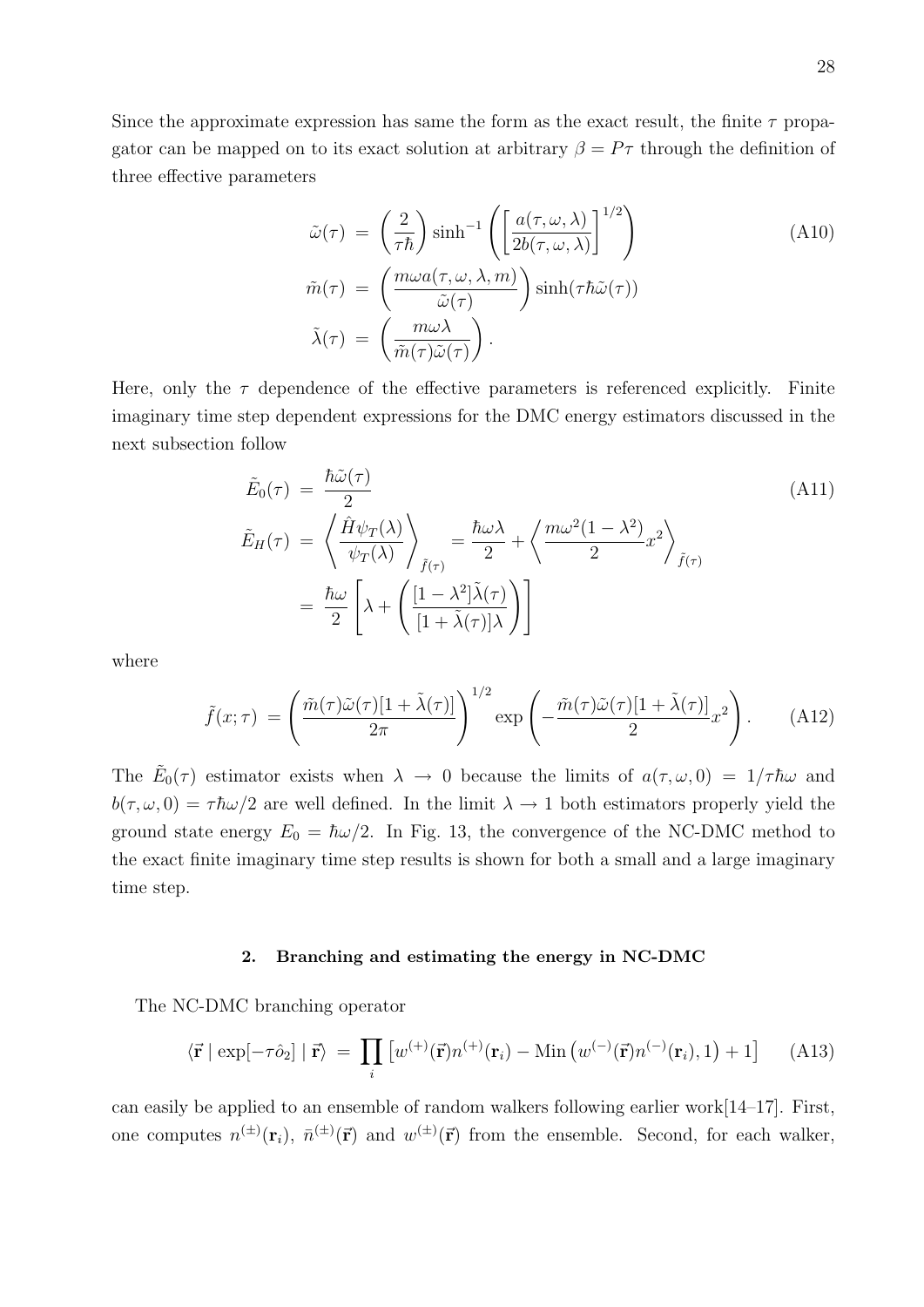

FIG. 13: The convergence of the ground state energy as a function of walker number for the onedimensional harmonic oscillator computed using the NC-DMC method with  $\psi_T = \psi_0(\lambda \omega); \lambda =$  $0.9; \epsilon \neq 0$  at two imaginary time steps,  $\tau \hbar \omega = 0.6$  (dash) and  $\tau \hbar \omega = 0.06$  (cross). Convergence is presented relative the exact finite imaginary time step results,  $E_H(0.6/\hbar\omega)-\hbar\omega/2 = 1.576\hbar \times 10^{-4}\omega$ and  $E_H(0.06/\hbar\omega) - \hbar\omega/2 = 1.642 \times 10^{-6}\hbar\omega$ . respectively.

 $c_i = int(w^{(+)}(\vec{r})n^{(+)}(r_i)) + 1$  copies are included in the new ensemble plus one more if  $\text{frac}(w^{(+)}(\vec{r})n^{(+)}(\mathbf{r}_i))$  is greater than a uniform random number. Here, the function  $\text{int}(a)$ indicates the integer part of the real number a and the function  $\text{frac}(a)$  indicates the fractional part of a (e.g if  $a = 3.6$  then  $\text{int}(a) = 3$  and  $\text{frac}(a) = 0.6$ ). Third, for each walker, 1 copy is removed from the new ensemble if  $\text{frac}(w^{(-)}(\vec{r})n^{(-)}(\mathbf{r}_i))$  is greater than a uniform random number. Note, although the flux into/out of the ensemble have been forced to match, the random selection process may result in  $N_{\text{new}} \neq N$ . However, having chosen new ensemble members with correct probability, all members of the new ensemble possess the same weight,  $1/N_{\text{new}}$ . Therefore, it is correct and consistent to remove/add copies of randomly selected walkers in the new ensemble until  $N_{\text{new}} = N$  (e.g. walkers are copied with probability  $1 - N_{\text{new}}/N$ ;  $N_{\text{new}} < N$  or deleted with probability  $1 - N/N_{\text{new}}$ ;  $N_{\text{new}} > N$ ). In the absence of a flux matching acceptance rule, the pruning procedure,  $N_{new} \rightarrow N$  would introduce bias as N would be required to fluctuate.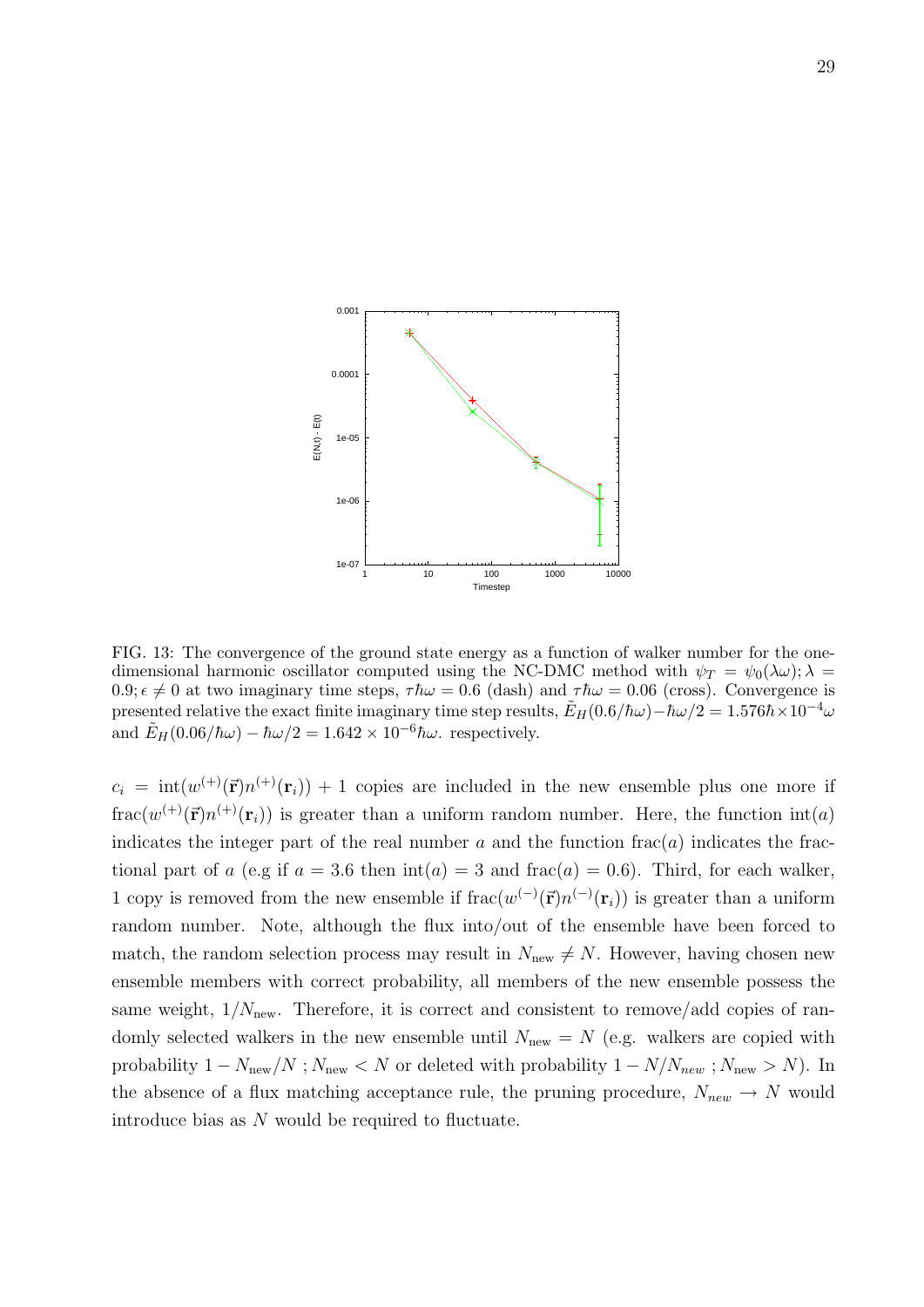The ground state energy can be estimated in two ways from a DMC simulation [15, 16]. First, using the properties of a Hermitian operator

$$
\int d\mathbf{r} f(\mathbf{r}) \frac{\hat{H}\psi_T(\mathbf{r})}{\psi_T(\mathbf{r})} = \int d\mathbf{r} \psi_T(\mathbf{r}) \hat{H}\psi_0(\mathbf{r}) = E_0 \tag{A14}
$$

Hence, an estimator for  $E_0$  is simply

$$
E_0^{(\text{est},T)}(\vec{\mathbf{r}};\tau) = \frac{1}{N} \sum_i \frac{\hat{H}\psi_T(\mathbf{r}_i)}{\psi_T(\mathbf{r}_i)}
$$
(A15)

which is then averaged over the stochastic DMC process or DMC "trajectory" to yield a variational estimate for  $\tilde{E}_0(\tau)$  (as long as the steady state is of the form  $f(\tau) = \psi_T \psi_0(\tau)$ ). The second estimator is constructed using the fact that  $\bar{E}$  should be taken equal to  $\tilde{E}_0(\tau)$ . If  $\bar{E}$  is not taken exactly equal to  $E_0$ , then the average of  $\bar{n}^{(+)}(\vec{r}) - \bar{n}^{(-)}(\vec{r})$  over the DMC trajectory will not be zero. Using 1st order perturbation theory, letting  $\bar{E} = \tilde{E}_0(\tau) + \delta$ , expanding  $n^{(\pm)}(\mathbf{r}_i)$  to lowest order in  $\tau$  yields

$$
E_0^{(\text{est},\tau)}(\vec{\mathbf{r}};\tau) = \bar{E} + \frac{\bar{n}^{(-)}(\vec{\mathbf{r}}) - \bar{n}^{(+)}(\vec{\mathbf{r}})}{\tau}
$$
(A16)

which must be averaged over the DMC trajectory to predict  $\tilde{E}_0(\tau)$ . Typically,  $\langle E_0^{(est,T)} \rangle$  $\binom{\textup{est},1}{0}$  has lower variance but if  $\langle E_0^{(\text{est},\tau)} \rangle$  $\binom{1}{0}$  does not closely agree with the latter, the simulation should be rerun with a smaller time step,  $\tau$  given  $\langle (\bar{n}^{(-)} - \bar{n}^{(+)})/\tau \rangle$  is sufficiently small. If the latter average is large, a new run with a refined choice of  $\bar{E} = \langle E_0^{(\text{est}, \tau)} \rangle$  $\binom{0}{0}$  will be required. Note, the above averages over the NC-DMC trajectory are assumed to be invariant to 1st order variations in  $E$ .

It is important to select a good value of  $\overline{E}$ . A useful procedure is to start  $\overline{E}$  equal to the variational energy,  $\bar{E} = \int d\mathbf{r} \psi_T(\mathbf{r}) \hat{H} \psi_T(\mathbf{r})$ , run NC-DMC for a few hundred steps, refine  $\bar{E}$ , and so on until reasonable convergence is achieved. A long run may then be spawned with  $\overline{E}$ fixed. The simulations are stable independent of  $\bar{E}$  and the quality of a NC-DMC simulation with fixed  $\bar{E}$  can be assessed from the estimators of the ground state energy as described above. Computing 1 dimensional distribution such as  $P(\bar{n}^{(+)})$ ,  $P(\bar{n}^{(-)})$  and  $P(\bar{n}^{(-)} - \bar{n}^{(+)})$ can also help judge the quality of the simulations. From the central limit theorem, as  $N \rightarrow$  $\infty$ ,  $P(\bar{n}^{(\pm)})$  approaches a Gaussian characterized by mean  $\sigma \sqrt{2/\pi}$  and standard deviation  $\sigma\sqrt{(\pi-2)N_c/(\pi N)}$  and  $P(\bar{n}^{(-)} - \bar{n}^{(+)})$  approaches a Gaussian characterized by zero mean and standard deviation  $\sigma \sqrt{N_c/N}$  where  $N_c$  is a walker correlation number. If the quantity,  $1 - \exp[-\tau V_{\text{eff}}]$ , itself exhibits zero mean Gaussian statistics with standard deviation,  $\sigma$ , then  $N_c \equiv 1$ . The average of the weighting function  $\langle w^{(\pm)}(\vec{r}) \rangle$  over the trajectory should be close to unity or too few walkers have been employed.

The NC-DMC method divides walkers into two populations at every step, those below  $\overline{E}$ , and those above and equalizes the flux out of the ensemble (arising from walkers with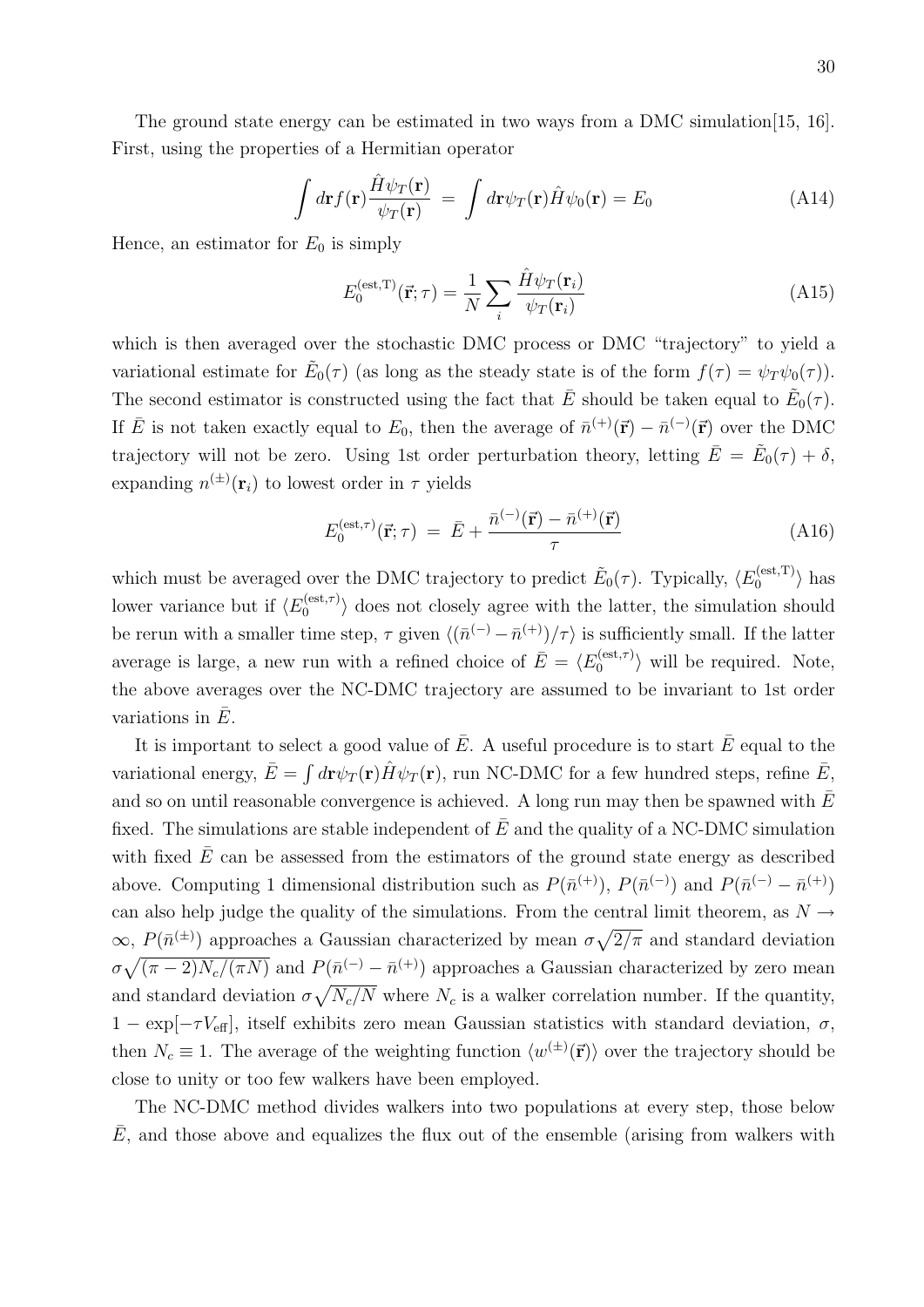energy above  $E$ ) to the flux into the ensemble (arising walkers with energy below  $E$ ). Thus, the NC-DMC method can be become ill-defined if all walkers have  $V_{\text{eff}} \geq 0$  or  $V_{\text{eff}} < 0$  for a given N−walker configuration. Making the reasonable assumption that the probability of any walker having a  $V_{\text{eff}}$  of sign positive/negative is 0.5 for the correct choice of  $\overline{E}$ , the probability that N walkers all have the  $V_{\text{eff}}$  with the same sign is  $P^{(\text{all } \pm)}(N) = 2^{1-N}$ . For N as small as  $N = 50$ ,  $P^{(\text{all } \pm)}(50) \approx 2 \times 10^{-15}$  while for  $N = 20$ ,  $P^{(\text{all } \pm)}(20) \approx 2 \times 10^{-6}$ . Thus, walker "sign collapse" is a rare event given large enough N. Note, due to walker correlations, the effective number of walkers is reduced,  $N \to N/N_c$ , where  $N_c$  is a walker correlation number. Now, for sign collapsed configurations, we can simply choose to take all present walkers into the next ensemble without prejudice (e.g. no flux in or out). This norm conversing choice is microscopically reversible because a sign collapse state is history independent (depends only on configuration). It effectively takes  $\prod_i f(\mathbf{r}_i) = \prod_i \psi_T^2(\mathbf{r}_i)$  for any sign collapsed configuration which is, in fact, exact for the case  $\psi_T = \psi_0$  where  $V_{\text{eff}} \equiv 0$ , all configurations are sign collapsed (e.g the sign of the number 0 is by convention positive) and there is no flux  $\bar{n}^{(\pm)} \equiv 0$ . The "accept all" choice for the sign collapsed configurations defines the  $N = 1$  limit wherein NC-DMC samples  $f(\mathbf{r}) = \psi_T^2(\mathbf{r})$ . It also preserves the variational character of the NC-DMC technique and leads to the "ensemble flux matching" branch operator definition

$$
\langle \vec{\mathbf{r}} \mid \exp[-\tau \hat{\mathbf{o}}_2] \mid \vec{\mathbf{r}} \rangle = \prod_i \left[ \left\{ w^{(+)}(\vec{\mathbf{r}}) n^{(+)}(\mathbf{r}_i) - \text{Min} \left( w^{(-)}(\vec{\mathbf{r}}) n^{(-)}(\mathbf{r}_i), 1 \right) \right\} \chi(\vec{\mathbf{r}}) + 1 \right]
$$

$$
\chi(\vec{\mathbf{r}}) = 1 - \left[ \prod_i \theta^{(-)}(V_{\text{eff}}(\mathbf{r}_i)) \right] - \left[ \prod_i \theta^{(+)}(V_{\text{eff}}(\mathbf{r}_i)) \right]
$$
(A17)

where  $\chi(\vec{r}) = 0$  for sign collapsed configurations and  $\chi(\vec{r}) = 1$  otherwise. Similarly, configurations that are not sign collapsed but for which the self-consistent equation for  $\bar{n}^{(-)}(\vec{r})$ , Eq. (10) would be required are also accepted without prejudice in the absence of boundary condition violations.

Walker sign collapse occurs for a vanishingly small fraction of configurations given  $N \geq 18$ and  $\psi_T \neq \psi_0$ . That is, sign collapsed configurations become points of measure zero in the N-walker configuration space (e.g.  $\vec{r}$ ) for N remarkably small. The NC-DMC method is not recommended for use with  $N < 18$  where sign collapsed configurations contribute more than 1 part in  $1 \times 10^5$  unless  $\psi_T$  is a particularly good estimate of  $\psi_0$ . The "accept all" choice for sign collapsed configurations ensures the method preserves the  $\psi_T \to \psi_0$ ;  $V_{\text{eff}} \to 0$ limit where  $\bar{n}^{(\pm)} \equiv 0$  leads to ambiguities in the more naive NC-DMC acceptance rule and all configurations are, by definition, sign collapsed. For the case  $\psi_T \neq \psi_0$ , the "accept all" condition makes the variationally consistent choice  $\prod_i f(\mathbf{r}_i) = \prod_i \psi_T^2(\mathbf{r}_i)$  for a set of configurations which rapidly approaches measure zero as  $N \to \infty$ . It, also, neatly defines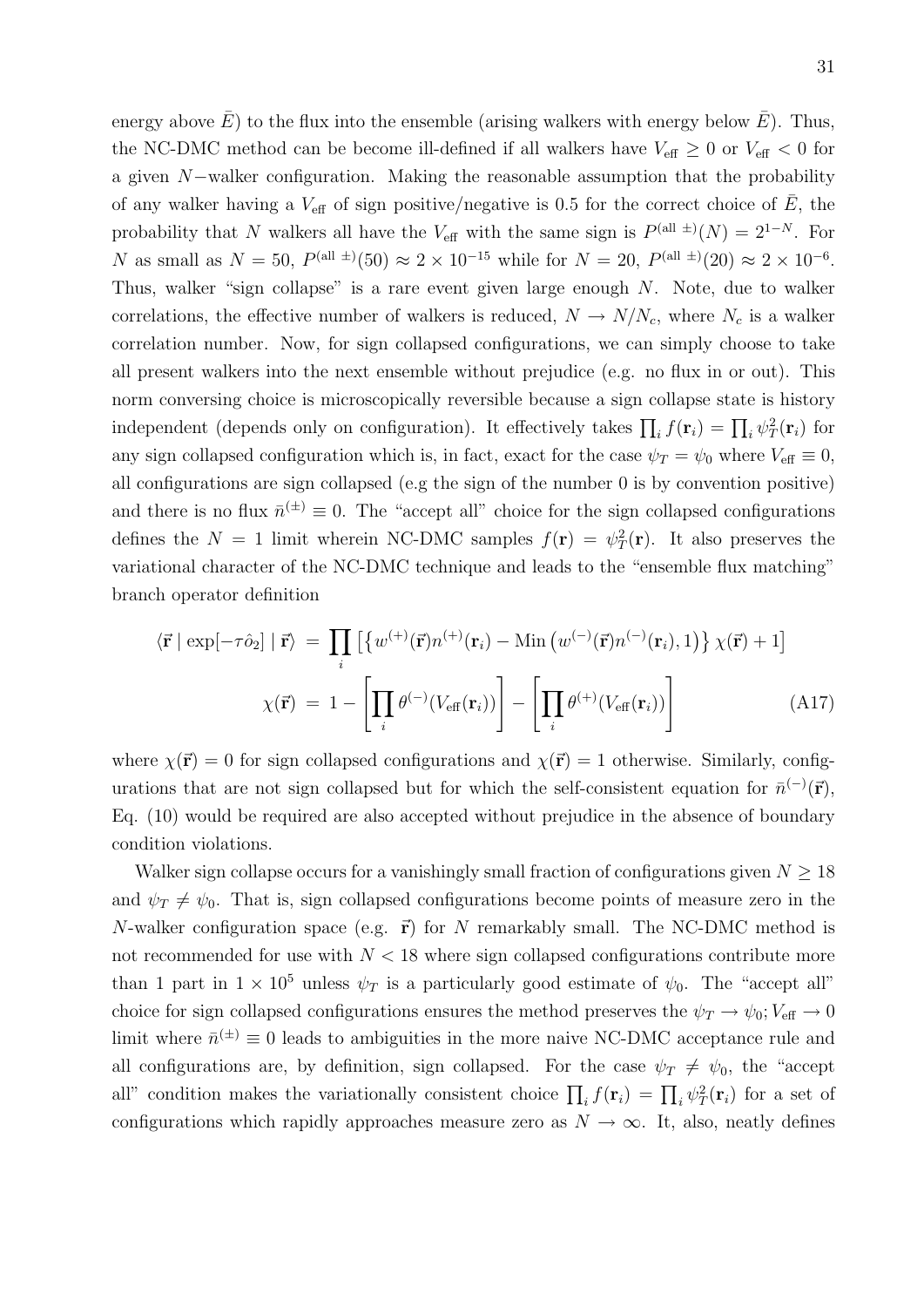the  $N = 1$  limit of the NC-DMC method to simply be a variational computation with trial function,  $\psi_T$ .

In practice, the "accept all" condition is invoked if  $w^{(\pm)}(\vec{r}) > w_{max}$  with  $w_{max}$  $1 + \text{Max}(9\sigma_{w^{(+)}}, 9\sigma_{w^{(-)}})$  where  $\sigma_{w^{(\pm)}}^2 = \langle [w^{(\pm)}]^2 \rangle - \langle w^{(\pm)} \rangle^2$ . If too many sign-collapsed configurations are identified, the number of walkers should be increased. Note,  $\langle w^{(-)} - w^{(+)} \rangle \ge 0$ and  $\langle w^{(-)} - w^{(+)} \rangle \sim 1/N$  because

$$
\bar{n}^{(+)}(\vec{\mathbf{r}}) - \bar{n}^{(-)}(\vec{\mathbf{r}}) = \delta(\vec{\mathbf{r}}) \left[ \frac{\bar{n}^{(-)}(\vec{\mathbf{r}}) + \bar{n}^{(+)}(\vec{\mathbf{r}})}{2} \right]
$$
(A18)

such that

$$
\langle w^{(-)} - w^{(+)} \rangle = \left\langle \frac{\delta}{1 - \frac{\delta^2}{4}} \right\rangle
$$
\n
$$
\approx \langle \delta^3 \rangle.
$$
\n(A19)

Thus, on average, the flux into the ensemble is fractional reduced while the flux out of the ensemble is on average fractional enhanced by the imposition of the instantaneous flux matching condition. We are currently studying empirical corrections such as  $w^{(\pm)} \rightarrow (1 +$  $\eta$ ) $w^{(\pm)}$  with  $\eta = \langle w^{(-)} - w^{(+)} \rangle/3 = \mathcal{O}(1/N)$  which preserves  $\langle w^{(-)} - w^{(+)} \rangle$  to order  $\mathcal{O}(1/N)$ thereby forming a stable iteration. Thus far, the empirical factor improves the convergence with walker number in tests on the harmonic oscillator, All data presented herein was taken using  $\eta \equiv 0$ . Future work will include devising a less empirical formalism to optimize the weights and performing more tests.

For completeness, we consider systems in which the diffusion-drift operator cannot be applied such that the boundary conditions are satisfied. Note, the definitions of  $\hat{\rho}_1$  and  $\hat{\rho}_2$ of the main text should be reversed for this case. The QDO Hamiltonian studied herein is sufficiently simple that the drift-diffusion operator can be applied "properly". In general, any walker that violates the boundary conditions must be rejected and its rejection probability,  $n^{(-)}(\mathbf{r}_i)$  cannot be scaled so that it is different from unity. If  $\bar{n}^{(-)} < \bar{n}^{(+)}$  and the selfconsistency condition given in Eq. (10) has a solution, the NC-DMC method needs no modification. When  $\bar{n}^{(-)} < \bar{n}^{(+)}$ , the new self-consistency condition

$$
w^{(-)}(\vec{\mathbf{r}})\bar{n}^{(-)}(\vec{\mathbf{r}}) = \sum_{i} n^{(-)}(\mathbf{r}_{i})\theta^{(+)}(n^{(-)}(\mathbf{r}_{i}) - 1)
$$
(A20)  
+ 
$$
w^{(-)}(\vec{\mathbf{r}})\sum_{i} n^{(-)}(\mathbf{r}_{i})\theta^{(-)}(1 - n^{(-)}(\mathbf{r}_{i}))
$$

$$
w^{(-)}(\vec{\mathbf{r}}) = \frac{w^{(-)}(\vec{\mathbf{r}})\bar{n}^{(-)}(\vec{\mathbf{r}})}{4w^{(-)}(\vec{\mathbf{r}})\bar{n}^{(-)}(\vec{\mathbf{r}}) - 2\bar{n}^{(+)}(\vec{\mathbf{r}})} > 0
$$

is imposed. For those rare N-walker configurations for which self-consistent solutions do not exist, all walkers that violate the boundary conditions are removed. The new ensemble of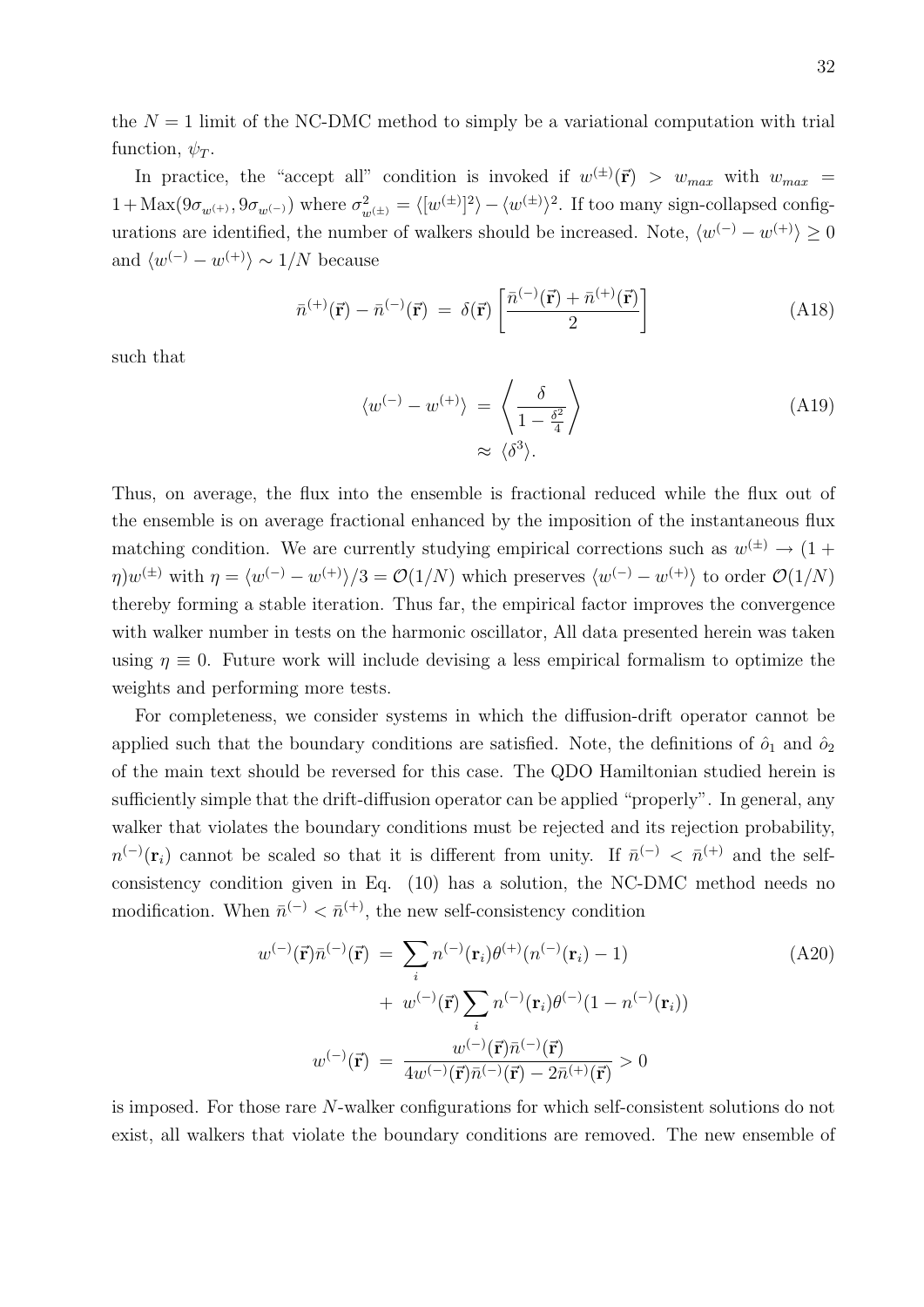size  $N_{new} < N$  is then grown back to size N by randomly copying the remaining walkers with equal probability as described in the first paragraph of this subsection. Again, these fixes for configurations of measure zero are not history dependent. Note, the method of Ref. [17] can be implemented so as to reject boundary condition violating moves at the drift/diffusion step thereby obviating the above procedure and permitting the definitions of  $\hat{o}_1$  and  $\hat{o}_2$  in the main text to be employed.

Last, we note that the N-dimensional potential defined by taking the negative logarithm of Eq. (A13) has a discontinuous 1st derivative when a walker's energy changes from  $\bar{E} + \delta$ to  $\bar{E} - \delta$  because  $w^{(-)} \neq w^{(+)}$  for finite N. This difficulty can be easily overcome by introducing a smooth switching function on a length scale on the order of the standard deviation of  $\bar{n}^{(+)}(\vec{r}) - \bar{n}^{(-)}(\vec{r})$  that acts to exclude walkers with energies near  $\bar{E}$  from scaling by the weights and scales as 1/ √ N. At present, this additional improvement has not proved to be necessary.

#### 3. Nuclear Quantum effects

The relative importance of quantum effects due to the nuclear motion of Lennard Jones (LJ) atoms can be quantified with the de Boer parameter,  $\Lambda = h/\sigma\sqrt{me}$ , where m is the mass of the LJ atom, and  $\sigma$  and  $\epsilon$  are its LJ interaction radius and energy, respectively [26]. Properties of Lennard Jonesium in reduced units depend linearly on  $\Lambda$ , for example its reduced density can be fitted to the equation  $\rho^* = -1.0789 - 0.845 \cdot \Lambda$ , as ascertained from Table II in Ref. [27]. Using results for solid argon on the quantum effects in the lattice constant and bulk modulus from the literature [28], we can use this linear dependence on Λ to estimate the quantum effects in xenon. The LJ parameters for argon used in Ref.[28] were  $\sigma = 3.405$  Å, and  $\epsilon = 120$  k<sub>B</sub>K, while reasonable values for the condensed phase of xenon are  $\sigma = 4.055$  Å, and  $\epsilon = 228$  k<sub>B</sub>K, thus the ratio  $\Lambda_{\text{Xe}}/\Lambda_{\text{Ar}} = 0.42$ . The relative difference in lattice constant and elastic constants of quantum versus classical for argon were reported to be 1.2% and -17%, respectively. Given the ratio for  $\Lambda$  stated above, a 0.5% increase in the classical limit lattice constant of xenon and a 7% decrease in the classical limit bulk modulus of xenon due to quantum effects can be expected.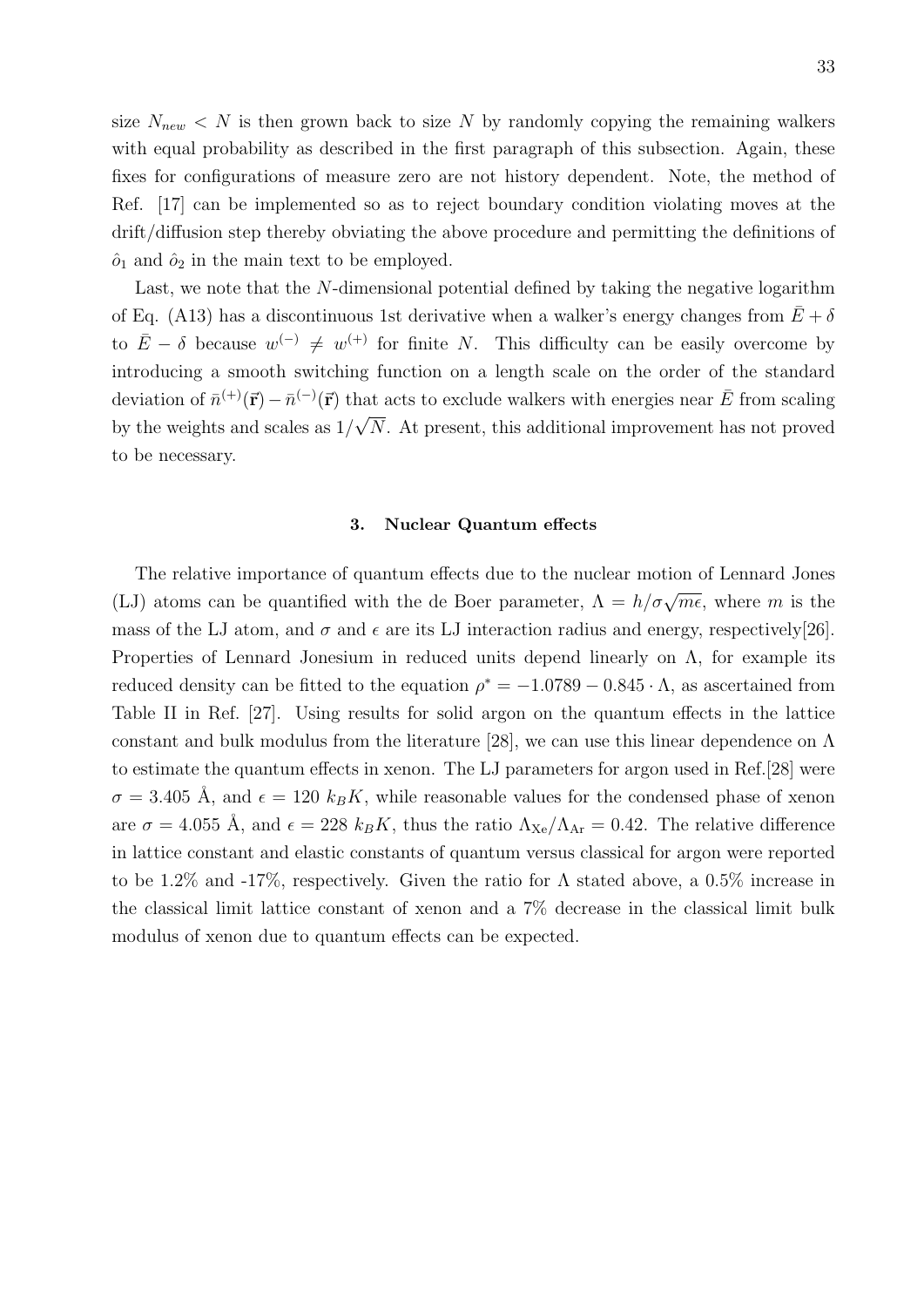- [1] R. Eisenschitz and F. London. Z. Phys., 60:4910, (1930).
- [2] Hirschfelder, Curtiss, and Bird. The Molecular Theory of Gases and Liquids. John Wiley and Sons, New York, NY, (1964).
- [3] J. Miyazaki, J. A. Barker, and G. M. Pound. J. Chem. Phys., 64:3364, (1976).
- [4] J. A. Barker. *Mol. Phys.*, 80:815, (1993).
- [5] R. Zhou, X. Huang, C. J. Margulis, and B. J. Berne. Science, 305:1605, (2004).
- [6] B. M. Axilrod and E. Teller. *J. Chem. Phys.*, 11:299, (1943).
- [7] A. MacKerell Jr., D. Bashford, M. Bellott, R.L. Dumbrack, J.D. Evanseck, M.J. Field, S. Fischer, H. Guo, S. Ha, D. Joseph-McCarthy, L. Kcuhnir, K. Kuczera, F.T.K. Lau, C. Mattos, S. Michnick, T. Ngo, D.T. Nguyen, B. Prodhom, W.E. Reiher III, B. Roux, M. Schlenkrich, J.C. Smith, R. Stote, J. Straub, M. Watanabe, J. Wiorkiewicz-Kuczera, D. Yin, and M. Karplus. J. Phys. Chem. B, 102:3586, (1998).
- [8] D. C. Langreth, M. Dion, H. Rydberg, E. Schroeder, P. Hyldgaard, and B.I. Lundqvist. Int. J. Quant. Chem., 101:599, (2004).
- [9] Troy W. Whitfield and Glenn J. Martyna. Chem. Phys. Lett., 424:409, (2006).
- [10] Troy W. Whitfield and Glenn J. Martyna. *J. Chem. Phys.*, 126:074104, (2007).
- [11] R. Jastrow. *Phys. Rev.*, 98:442, (1958).
- [12] M. Calandra Buonaura and S. Sorella. Phys. Rev. B, 57:11446, (1998).
- [13] R. Assaraf and M. Caffarel and A. Khelif. Phys. Rev. E, 61:4566, (2000).
- [14] James B. Anderson. J. Chem. Phys., 63:1499, (1975).
- [15] Malvin H. Kalos and Paula A. Whitlock. Monte Carlo Methods. John Wiley and Sons, New York, NY, (1986).
- [16] B.L. Hammond, W.A. Lester, Jr., and P.J. Reynolds. Monte Carlo methods in ab initio quantum chemistry. World Scientific, London, UK., (1994).
- [17] C.J. Umrigar, M.P. Nightingale, and K.J. Runge. *J. Chem. Phys.*, 99:2865, (1993).
- [18] R.C. Grimm and R.G. Storer. J. Comput. Phys., 7:134, (1971).
- [19] R. M. Wilcox. *J. Math. Phys.*, 8:962, (1967).
- [20] J. A. Barker, R. O. Watts, Jong K. Lee, T. P. Schafer, and Y. T. Lee. J. Chem. Phys., 61:3081, (1974).